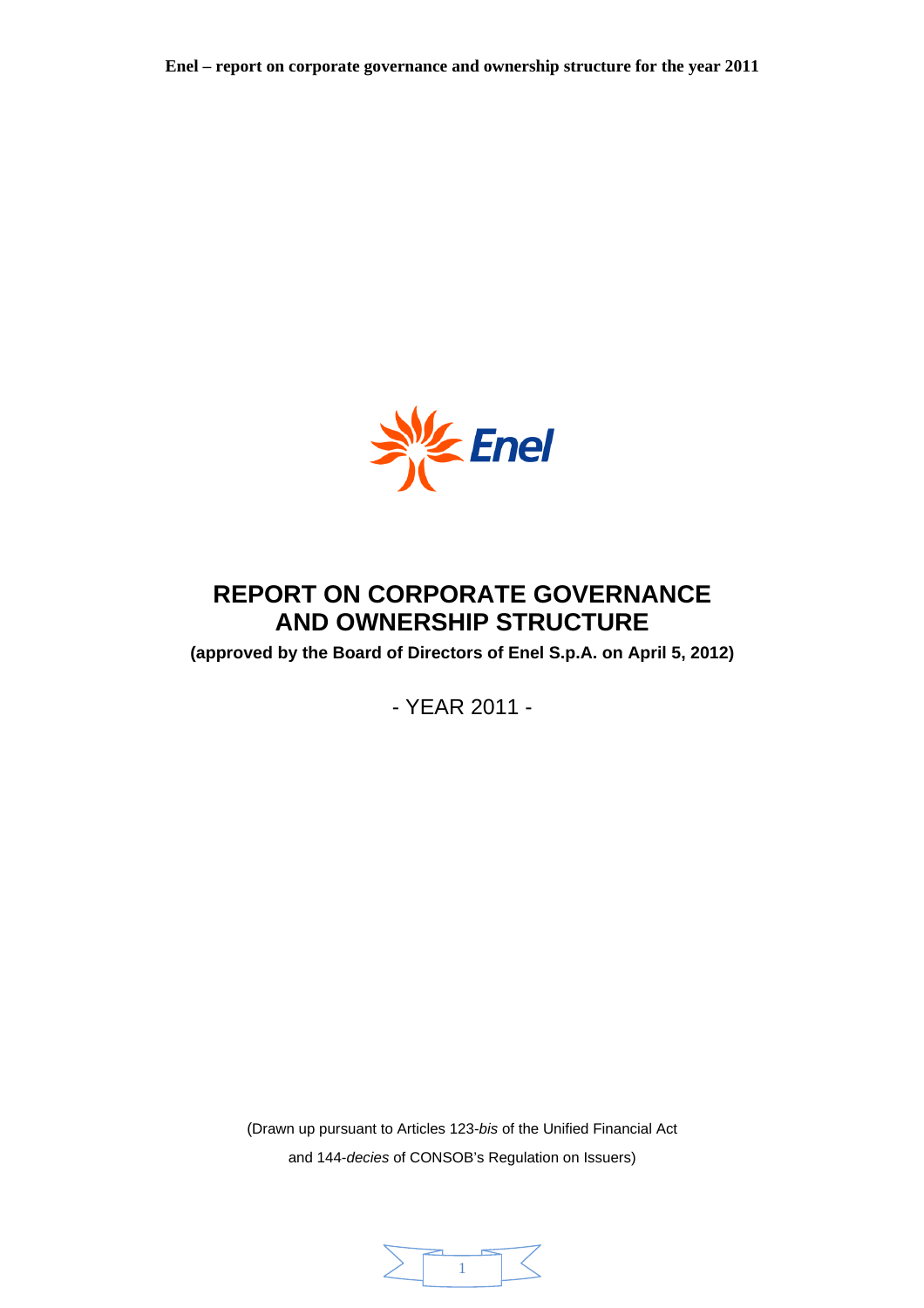| Compensation of the directors in case of early termination of the relationship, also following a takeover bid 12 |  |
|------------------------------------------------------------------------------------------------------------------|--|
|                                                                                                                  |  |
| Section II: Implementation of the recommendations of the Self-regulation Code and additional information  14     |  |
|                                                                                                                  |  |
|                                                                                                                  |  |
|                                                                                                                  |  |
|                                                                                                                  |  |
|                                                                                                                  |  |
|                                                                                                                  |  |
|                                                                                                                  |  |
|                                                                                                                  |  |
|                                                                                                                  |  |
|                                                                                                                  |  |
|                                                                                                                  |  |
|                                                                                                                  |  |
|                                                                                                                  |  |
|                                                                                                                  |  |
|                                                                                                                  |  |
|                                                                                                                  |  |
|                                                                                                                  |  |
|                                                                                                                  |  |
|                                                                                                                  |  |
|                                                                                                                  |  |
|                                                                                                                  |  |
|                                                                                                                  |  |
|                                                                                                                  |  |
|                                                                                                                  |  |
|                                                                                                                  |  |
|                                                                                                                  |  |
|                                                                                                                  |  |
|                                                                                                                  |  |
|                                                                                                                  |  |
|                                                                                                                  |  |
|                                                                                                                  |  |
|                                                                                                                  |  |
|                                                                                                                  |  |

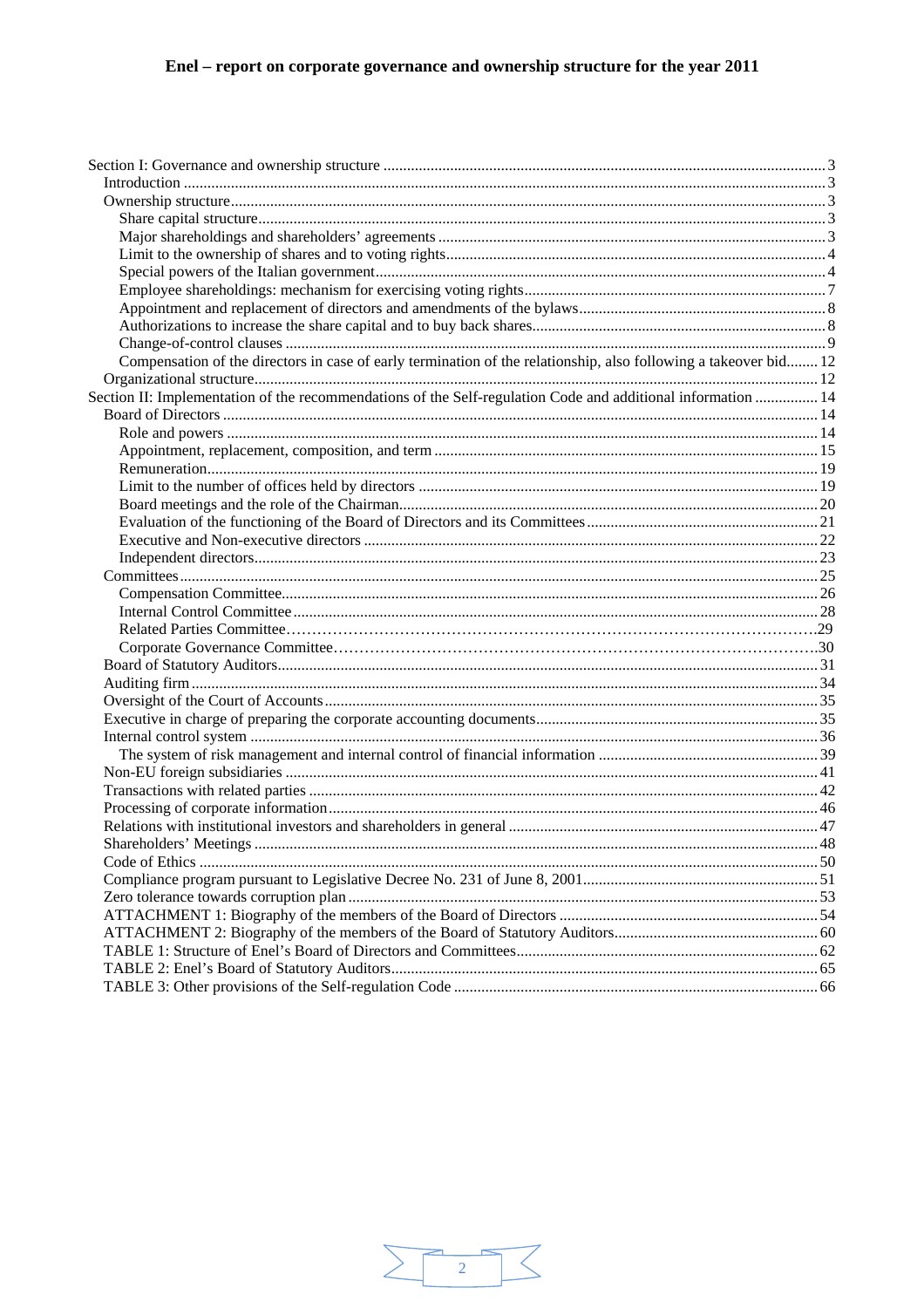# <span id="page-2-0"></span>**Report on corporate governance and ownership structure**

SECTION I: GOVERNANCE AND OWNERSHIP STRUCTURE

### **Introduction**

The corporate governance structure of Enel S.p.A. (hereinafter, also "Enel" or the "Company") and of the group of companies that it controls (hereinafter, for the sake of brevity, the "Enel Group" or the "Group") complies with the principles contained in the edition of the Self-regulation Code of listed companies promoted by Borsa Italiana, published in March 2006 ( $1$ )(hereinafter, for the sake of brevity, the "Self-regulation Code"), as well as with the amendments introduced in March 2010 to Article 7 of the same Code, regarding the remuneration of directors  $(^2)$  $(^2)$  $(^2)$ .

Furthermore, the aforementioned corporate governance structure takes inspiration from CONSOB's recommendations on this matter and, more generally, from international best practice.

In December 2011, a new edition of the Self-Regulation Code has been published; such edition has introduced some significant amendments and integrations to the 2006 edition. In accordance with the transitory rules set forth under such new edition, Enel shall comply with the new recommendations during 2012, and shall inform the public thereof through the report on corporate governance and ownership structure which shall be published in 2013.

The corporate governance system adopted by Enel and its Group is essentially aimed at creating value for the shareholders in the medium-long term, taking into account the social importance of the Group's activities and the consequent need, in carrying them out, to adequately consider all the interests involved.

# **Ownership structure**

### *Share capital structure*

The capital stock of the Company consists exclusively of ordinary shares entitled to full voting rights at both ordinary and extraordinary shareholders' meetings. At the end of 2011 (and still as of the date of this report), Enel's share capital amounted to euro 9,403,357,795, divided into the same number of ordinary shares with a par value of euro 1 each.

Since November 1999, the Company's shares have been listed on the Electronic Stock Exchange organized and managed by Borsa Italiana.

# *Major shareholdings and shareholders' agreements*

According to the entries in Enel's stock register, the reports made to the CONSOB and received by the Company, and the other available information, as of the date of this report no shareholder –

3

<span id="page-2-1"></span><sup>|&</sup>lt;br>|<br>| The code is available on Borsa Italiana's website at http://www.borsaitaliana.it/borsaitaliana/ufficiostampa/comunicati-stampa/2006/codiceautodisciplina.en\_pdf.htm

<span id="page-2-2"></span><sup>2</sup> The new Article 7, as amended in March 2010, is available on Borsa Italiana's website at http://www.borsaitaliana.it/borsaitaliana/regolamenti/corporategovernance/corpgovart7eng.en\_pdf.htm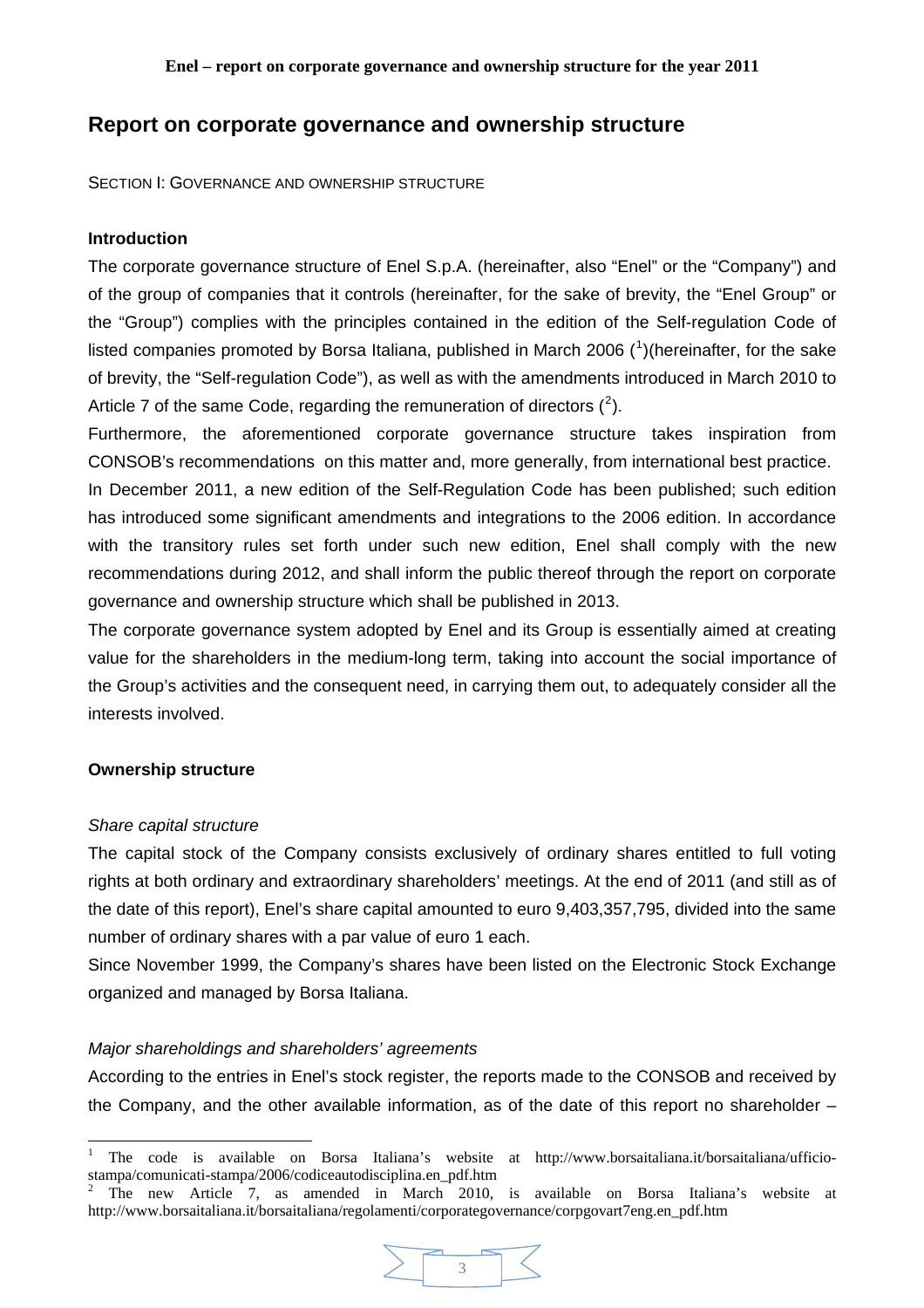<span id="page-3-0"></span>with the exception of the Ministry of the Economy and Finance of the Italian Republic, which owns 31.24% of the share capital, and of the group controlled by Blackrock Inc., which owns 2.74% of the share capital as asset management – owns more than 2% of the Company's share capital, nor, to the Company's knowledge, do any shareholders' agreements indicated in the Unified Financial Act regarding Enel's shares exist. Please note that, as of the end of 2011, also Natixis S.A., on the basis of Enel's stock register, owned a shareholding equal to 2.66% of the share capital, which during January 2012 fell below the 2% threshold.

The Company is therefore subject to the *de facto* control of the Ministry of the Economy and Finance, which has sufficient votes to exercise a dominant influence at ordinary shareholders' meetings of Enel. However, the aforesaid Ministry is not in any way involved in managing and coordinating the Company, in accordance with the provisions of Article 19, paragraph 6, of Decree Law No. 78/2009 (subsequently converted into Law No. 102/2009), which clarified that the regulations contained in the Italian civil code regarding the management and coordination of companies do not apply to the Italian government.

### *Limit to the ownership of shares and to voting rights*

In implementing a provision of the regulations regarding privatizations, the Company's bylaws provide that – except for the government, public bodies, and parties subject to their respective control – no shareholder may own, directly or indirectly, Enel shares that constitute more than 3% of the share capital.

The voting rights attaching to the shares owned in excess of the aforesaid limit of 3% may not be exercised, and the voting rights to which each of the parties concerned by the limit to share ownership would have been entitled will be proportionately reduced, unless there are prior joint instructions from the shareholders concerned. In case of noncompliance, resolutions of shareholders meetings may be challenged in court if it is assessed that the majority required would not have been attained without the votes expressed in excess of the aforesaid limit.

According to the regulations regarding privatizations and subsequent modifications, the provisions of the bylaws concerning the limit to share ownership and to voting rights will lapse if the limit of 3% is exceeded following a takeover bid in consequence of which the bidder holds shares amounting to at least 75% of the capital with the right to vote on resolutions regarding the appointment or removal of directors.

# *Special powers of the Italian government*

In implementing the provisions of the regulations regarding privatizations, the Company's bylaws assign to the Italian government (represented for this purpose by the Ministry of the Economy and Finance) some special powers, which are exercisable regardless of the number of shares owned by the aforesaid Ministry.

Specifically, the Minister of the Economy and Finance, in agreement with the Minister of Productive Activities (currently the Minister of Economic Development), has the following special powers, to be

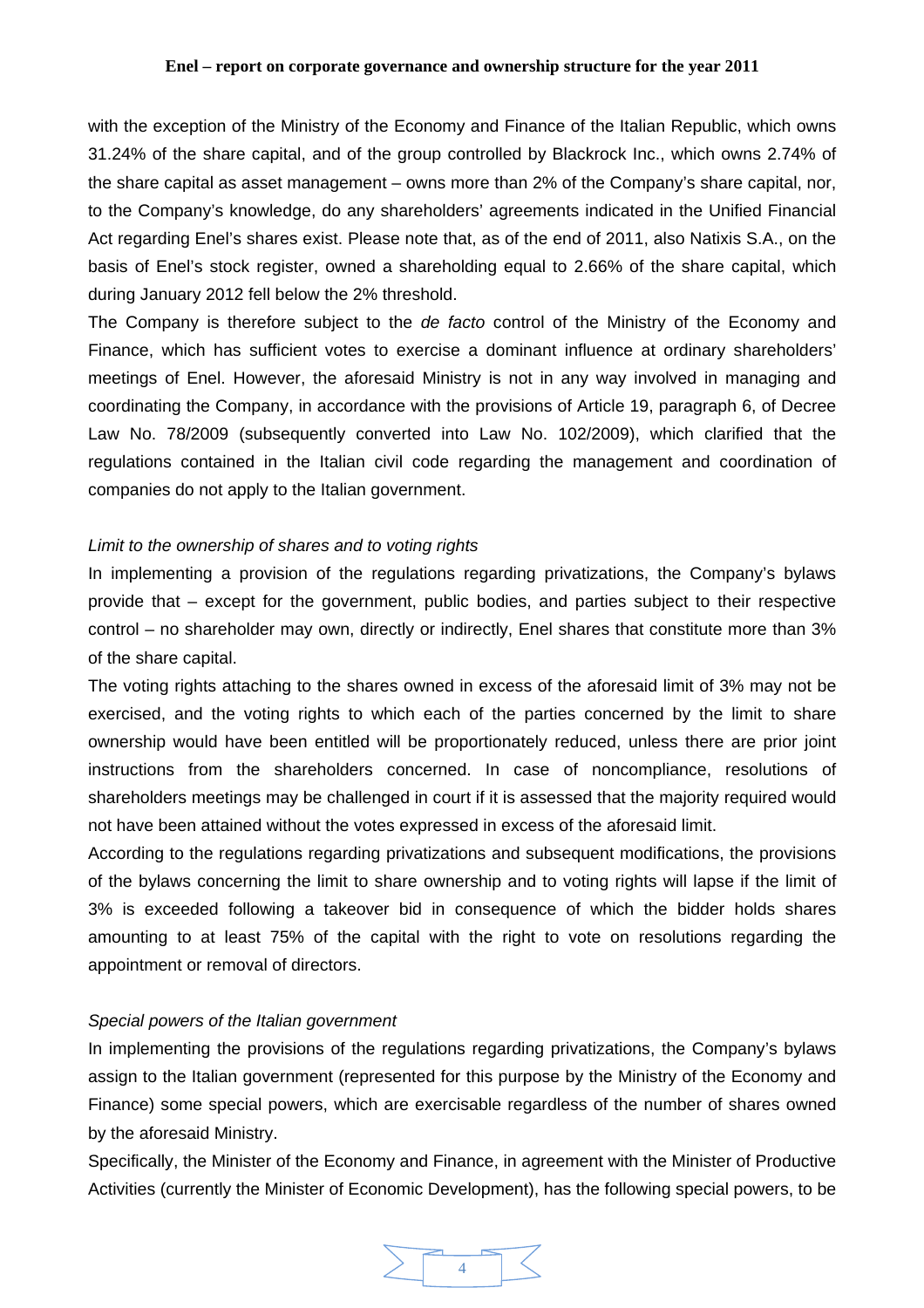used according to the criteria established by the Decree of the President of the Council of Ministers of June 10, 2004:

- a) opposition to the acquisition of significant shareholdings (that is to say, amounting to or exceeding 3% of Enel's share capital) by parties to whom the aforesaid limit to share ownership applies. Grounds for the opposition must be given and the opposition may be expressed only in cases in which the Ministry considers the transaction to be in actual fact detrimental to vital national interests;
- b) opposition to shareholders' agreements referred to in the Unified Financial Act if they concern 5% or more of Enel's share capital. In this case too, grounds must be given for the opposition, which may be expressed only in cases in which the shareholders' agreements are liable to cause concrete detriment to vital national interests;
- c) veto to the adoption of resolutions liable to have a major impact on the Company (by which is understood resolutions to wind-up, transfer, merge, or split-up the Company or to move its headquarters abroad or change its corporate purpose, as well as those aimed at abolishing or changing the content of the special powers). Grounds for the veto must in any case be given and the veto may be exercised only in cases in which such resolutions are liable to cause concrete detriment to vital national interests;
- d) appointment of a Director without the right to vote (and of the related substitute in case he or she leaves the office).

It should be noted that, on March 26, 2009, the Court of Justice of the European Communities declared that, by adopting the provisions stated in Article 1, paragraph 2, of the aforesaid Decree of the President of the Council of Ministers of June 10, 2004 containing the criteria for exercising the special powers, Italy failed to meet its obligations under Articles 43 (*freedom of establishment*) and 56 (*free circulation of capital*) of the institutive Treaty of the European Community.

Thereafter, Decree of the President of the Council of Ministers dated May 20, 2010 abrogated the provision of the aforesaid Decree of the President of the Council of Ministers of June 10, 2004 censured by the Court of Justice of the European Communities, which contained the circumstances in which the special powers provided under letters a), b) and c) could be effectively exercised. Article 1, paragraph 1, of the Decree of the President of the Council of Ministers of June 10, 2004, according to which the special powers may be exercised "*only in the event of relevant and unavoidable reasons of general interest, with particular reference to public order, security, health and defense, in the form and through means which are suitable and proportional to safeguard such interests, also through the possible provision of appropriate time constraints, without prejudice to national and EU rules, and among those, in first instance, the nondiscrimination principle*", remains applicable.

In order to ensure that Italian laws regarding Italian Government's special powers in privatized companies fully comply with EU principles, a new regulation on this matter has been recently drawn up and is meant to replace the regulations described above. In fact, Decree Law No. 21/2012 (which, as of the date of this report, has not been converted into Law yet) provides for new

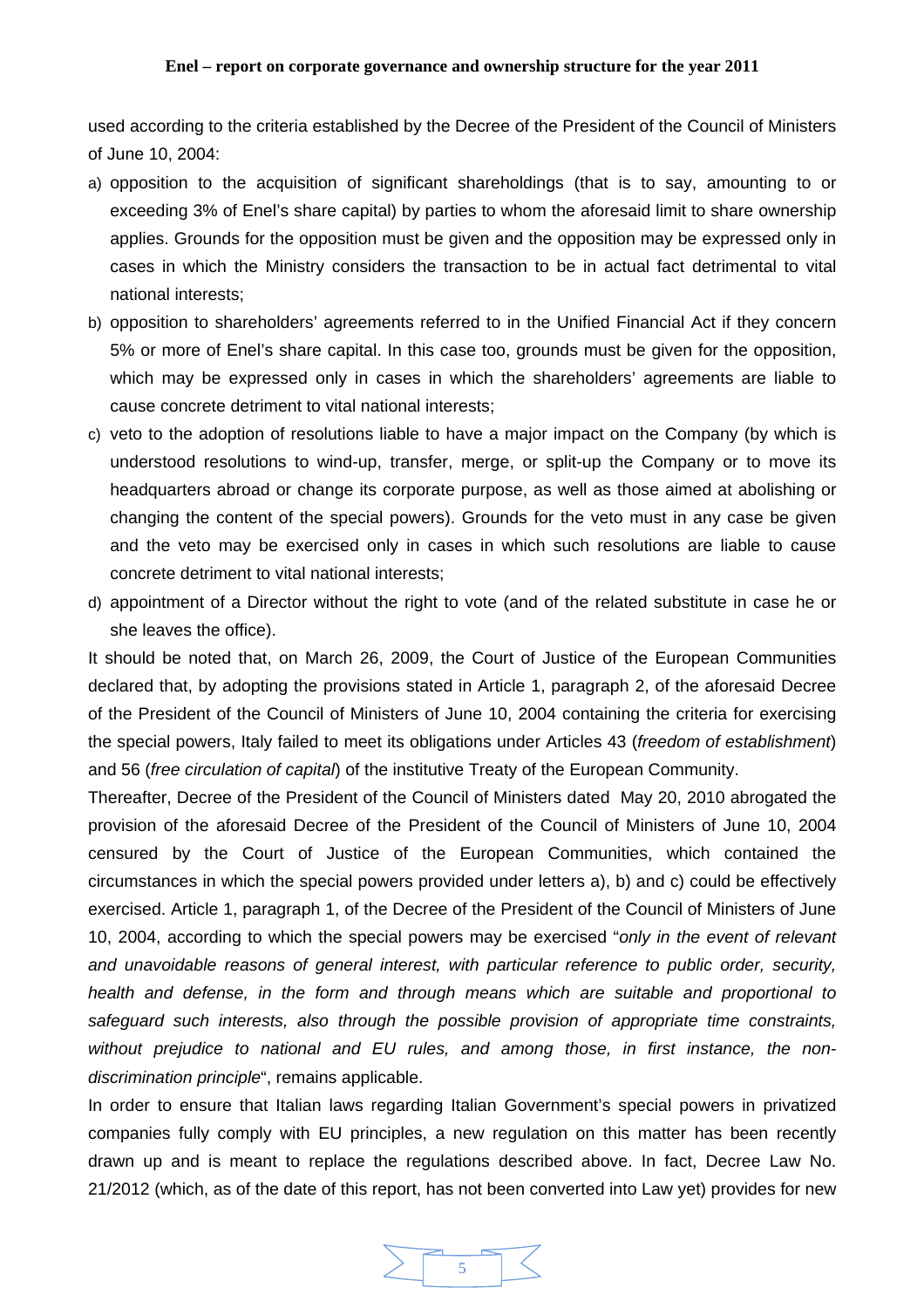rules on special powers concerning the governance structures of companies which operate in the defense and national security areas as well as of companies which carry out strategic activities in the areas of energy, transportation and communications.

In particular, as far as Enel is concerned, Article 2 of such Decree provides above all that the networks and the plants, the assets and the interests which have a strategic importance in the areas of energy, transportation and communications, shall be identified by means of one or more Decrees of the President of the Council of Ministers. Such decrees shall be updated at least every three years.

It is therefore provided that any resolutions, acts or transactions, adopted by a company which has one or more of the above mentioned assets and that may result in changes of the ownership, the control or the availability of the same assets or that may modify their destination, shall be notified by the company to the Presidency of the Council of Ministers (or to the Ministry of Economy and Finance if the latter holds a shareholding in the company) within 10 days and, in any case, before their execution. Resolutions concerning the transfer of subsidiaries which own the said assets shall be notified within the same term. Within 15 days from the notification, the President of the Council of Ministers, by means of a Decree consistent with the relevant resolution of the Council of Ministers: (i) may exercise its veto whenever the resolutions, the acts or the transactions may represent an extraordinary situation of a real threat of serious prejudice for public interests regarding the safety and the functioning of networks and plants as well as the continuity of supply; or (ii) may provide for specific conditions whenever it deems such conditions sufficient to protect the said public interests.

After 15 days from the notification date, the aforementioned resolutions, acts or transactions become effective, if no orders have been enacted by the President of the Council of Ministers within the same term.

Furthermore, it is provided that the purchase by a non-EU person, for any reason, of controlling shareholdings in companies which have assets identified as strategic shall be notified to the Presidency of the Council of Ministers (or to the Ministry of Economy and Finance if the latter holds a shareholding in the company) within 10 days. In the event that such purchase represents a real threat of serious prejudice for public interests regarding the safety and the functioning of networks and plants as well as the continuity of supply, it is provided that, within 15 days from the notification, the President of the Council of Ministers, by means of a Decree consistent with the relevant resolution of the Council of Ministers: (i) may impose a condition precedent to the purchase, whereby the purchaser shall assume certain undertakings aimed at protecting the said interests; or (ii) in extraordinary cases of risk for the protection of the same interests, which cannot be removed by the assumption of the foregoing undertakings, may oppose the purchase. After 15 days from the notification date, the purchase may be executed, if no orders have been enacted by the President of the Council of Ministers within the same term.

Article 2 of Decree Law No. 21/2012 also provides that the special powers set forth under the same Article may be used only on the basis of objective and non-discriminatory criteria, with

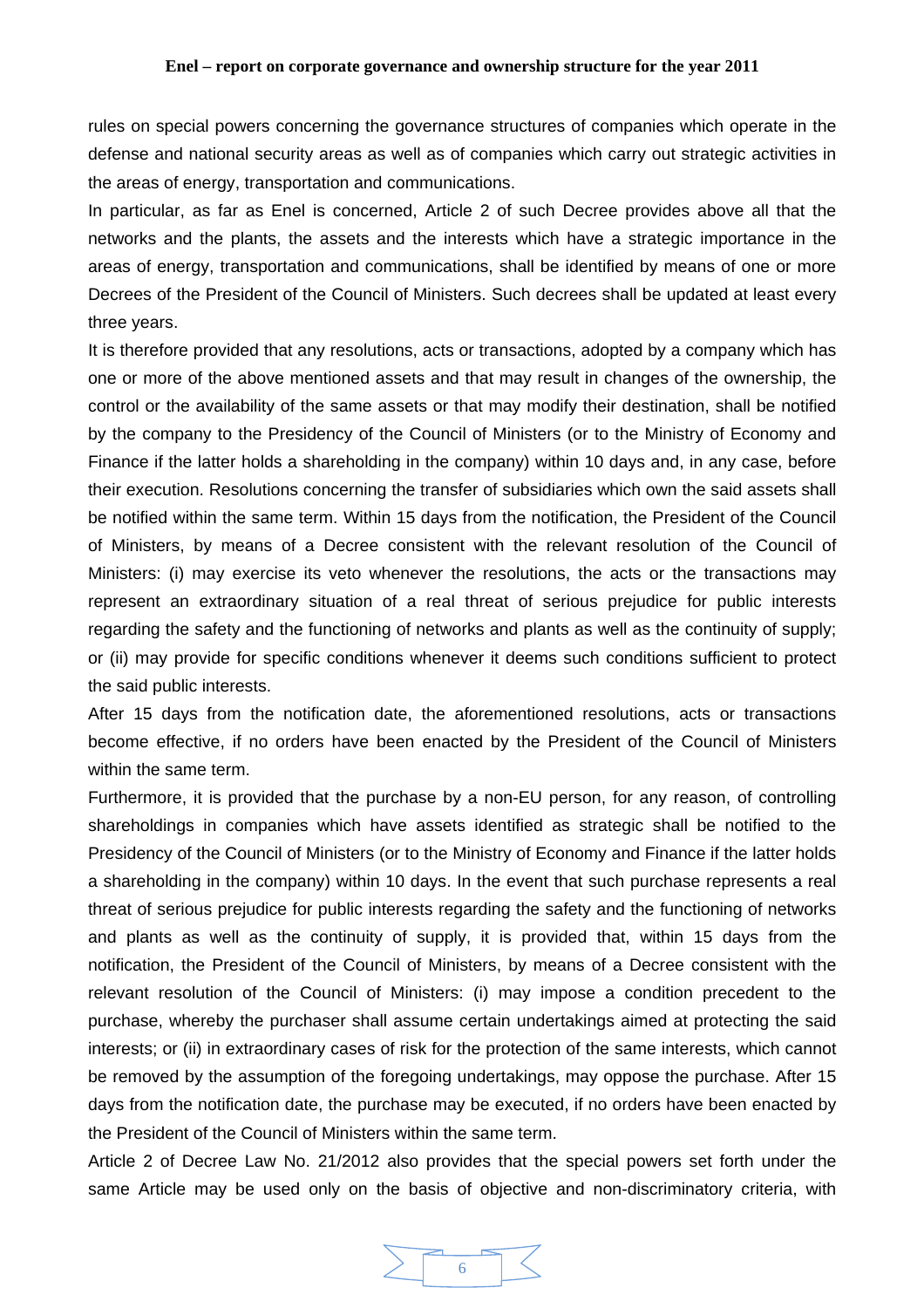<span id="page-6-0"></span>particular regard to: (i) the existence, also taking into consideration the official position of the European Union, of objective reasons which suggest the possible existence of links between the purchaser and third countries that do not recognize the principles of democracy or of the rule of law (*Stato di diritto*), that do not respect the rules of international law or who have taken risky behaviors towards the international community inferred from the nature of their alliances, or that have relationships with terrorist or criminal organizations or with persons anyhow connected to them; (ii) the capacity of the structure resulting from the act or the transaction – taking into account the financing modalities of the acquisition, and of the economic, financial, technical and organizational capacity of the purchaser  $-$  to quarantee the safety and continuity of the supplies and/or the maintenance, the safety and the functioning of networks and plants.

Should the Decree Law No. 21/2012 be converted into law without any amendments, starting from the date of entry into force of the first Decree of the President of the Council of Ministers that identifies the strategic assets, Italian privatization laws (currently in force) would be automatically cancelled and Enel Bylaws provisions set forth under such laws would automatically became ineffective.

However, pursuant to the same Decree Law No. 21/2012, Enel Bylaws provisions concerning limits to the ownership of shares and to voting rights (as well as law provisions on this matter), as described the paragraph above, shall remain effective.

### *Employee shareholdings: mechanism for exercising voting rights*

The Unified Financial Act sets forth specific rules regarding voting proxies in listed companies, which partially deviate – for such companies – from the provisions set forth in the Civil Code and which were significantly amended following the implementation in Italy of Directive 2007/36/EC (relating to the exercise of certain rights of the shareholders of listed companies) by Legislative Decree No. 27 of 27 January, 2010.

The foregoing specific rules govern the solicitation of proxies, which is defined as the request for proxies addressed to more than two-hundred shareholders on specific voting proposals, or accompanied by recommendations, declarations and other indications suitable for the purpose of influencing the vote. However, the Unified Financial Act clarifies that the request for proxies accompanied by recommendations, declarations and other indication suitable for the purpose of influencing the vote, which is addressed by associations of shareholders to their affiliates – including those associations which put together employees who are shareholders - is not to be considered as solicitation of proxies – and, thus, is not subject to the relevant specific discipline – if such associations comply with the specific requirements set forth by the Unified Financial Act.

At the same time, the Unified Financial Act continues to hope for the by-laws of listed companies to contain provisions aimed at simplifying the exercise of voting rights through proxy by the employees who are shareholders, thus fostering their participation to the decision-making process of shareholders' meetings.

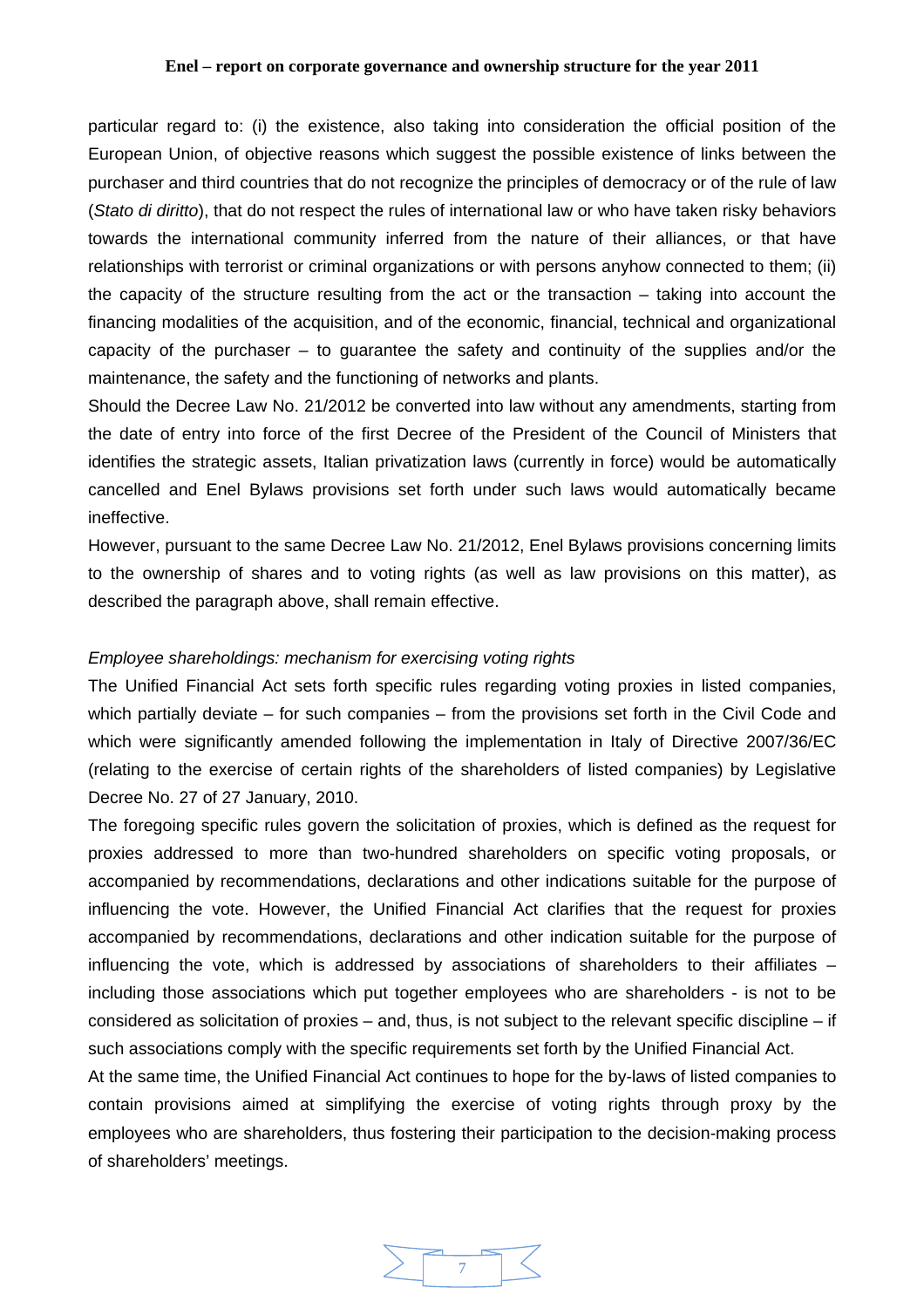<span id="page-7-0"></span>In such respect, since 1999, Enel's bylaws expressly provide that, in order to simplify the collection of proxies by the employees-shareholders of the Company and of its subsidiaries, which are affiliated to associations of shareholders which comply with the requirements prescribed by applicable laws, facilities for communication and for the collection of proxies shall be made available to such associations, pursuant to the terms and modalities to be agreed upon from time to time with their legal representatives.

In March 2008 the establishment of an employee-shareholders' association called *A.DI.G.E. – Associazione Azionisti Dipendenti Gruppo Enel* (Association of Employee-Shareholders of Enel Group) which possesses the requirements prescribed by the Unified Financial Act has been notified to the Company; the above rules provided by the bylaws of the Company apply therefore to such association.

### *Appointment and replacement of directors and amendments of the bylaws*

The rules that regulate the appointment and replacement of directors are examined in the second section of this document (under "board of directors – Appointment, replacement, composition, and term).

As far as the rules applicable to amendments of the bylaws are concerned, extraordinary shareholders' meetings resolve thereon according to the majorities provided for by the law.

As allowed by the law, however, the Company's bylaws assign to the authority of the board of directors the resolutions concerning:

- mergers by absorption of entirely or at least 90% owned companies, as well as de-mergers corresponding to the latter;
- the establishment or closing of secondary headquarters;
- which directors are entrusted with representing the Company;
- the reduction of the share capital in the event one or more shareholders withdraw;
- the harmonization of the bylaws with provisions of law;
- moving the registered office within Italy.

Furthermore, in implementing the provisions of the regulations regarding privatizations, the Company's bylaws assign to the Italian government (represented for this purpose by the Ministry of the Economy and Finance) the special power of veto on the adoption of several resolutions – which are specified in detail in the above paragraph "Special powers of the Italian government" – liable to have a major impact on the Company and, at the same time, to entail the amendment of its bylaws.

### *Authorizations to increase the share capital and to buy back shares*

As of the date of this report, the bylaws contain three authorizations of the board of directors to increase the share capital for as much stock-option plans addressed to the Company's and Group's executives, with the consequent exclusion of the shareholders' preemptive rights.

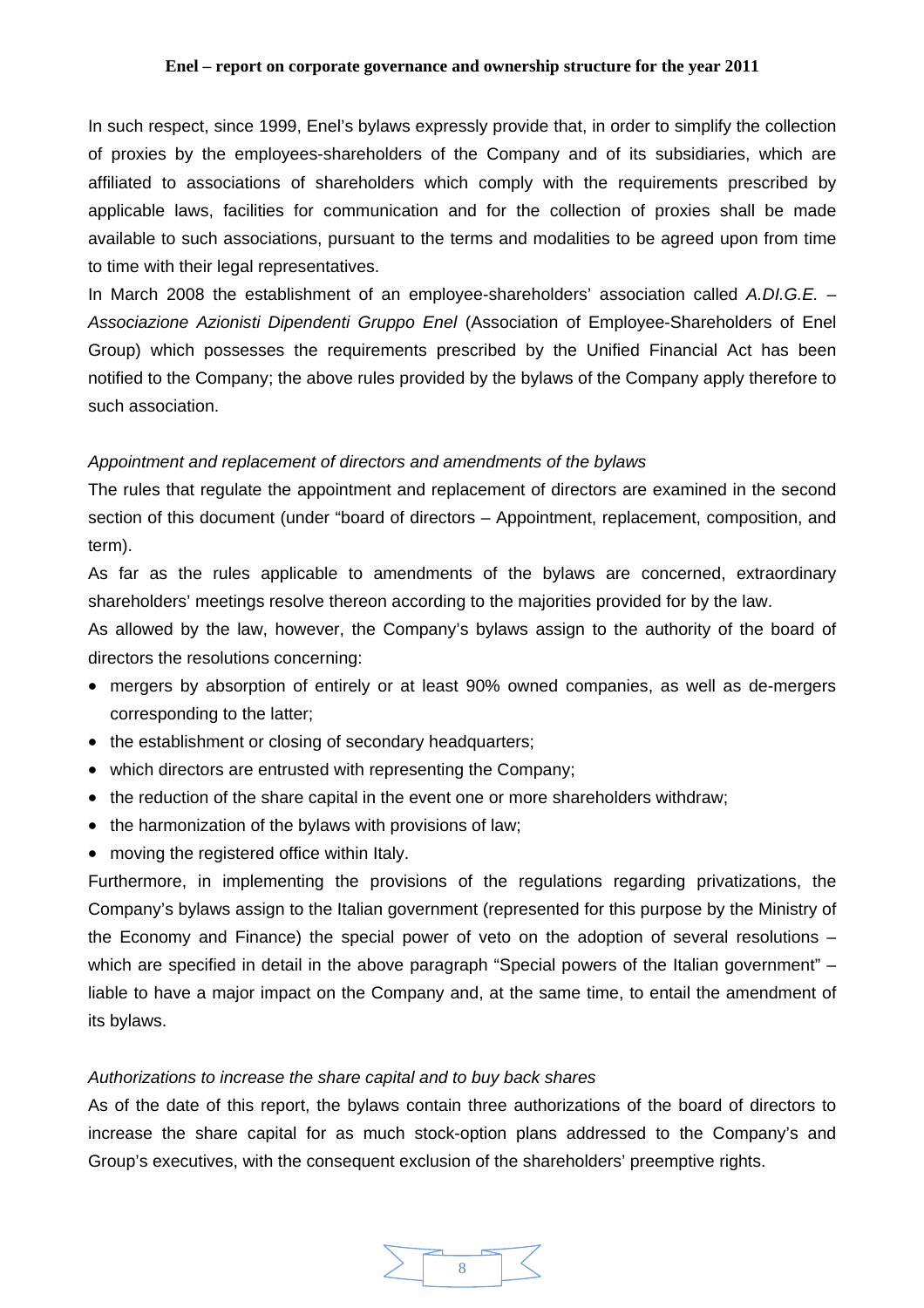<span id="page-8-0"></span>However, two of such authorizations concern stock-option plans (relating to years 2006 and 2007) in relation to which the board of directors has verified the failure to achieve the objectives upon which the exercise of the option rights was conditioned; therefore the said options and the relevant share capital increase authorizations have expired.

The only authorization still effective is the one according to which, in June 2008, the extraordinary session of the shareholders' meeting has authorized the board of directors, for a period of five years, to increase the share capital one or more times, divisibly, by a maximum amount of euro 9,623,735 for the 2008 stock-option plan, which had been approved by the ordinary session of the same shareholders' meeting, and in relation to which the board of directors has then verified the achievement of the objectives upon which the exercise of the option rights was conditioned. It is pointed out that unit exercise price of the stock options assigned under the 2008 stock option plan is equal to euro 7.118 and that the amount of the authorization indicated above could entail a potential maximum total dilution amounting to 0.10% of the share capital as recorded as of the date of the present report. For a detailed description of the characteristics of the 2008 stock option plan please see the comments indicated into the financial statements of the Company and the consolidated financial statements of Enel Group regarding the financial year 2011.

For the sake of completeness, it should be pointed out that the total actual dilution of the share capital as of the end of 2011 as a consequence of the exercise of the stock options assigned through the plans preceding the aforesaid ones amounted to 1.31%.

As of the date of this report, there are no authorizations for the board of directors to either issue financial instruments granting shareholding or to buy back shares.

#### *Change-of-control clauses*

### A) The Credit Agreement for purchasing Endesa shares

In order to finance the purchase of the shares of the Spanish company Endesa S.A., as part of the takeover bid on the entire share capital of the said company by Enel, its subsidiary Enel Energy Europe S.r.l. and the Spanish companies Acciona S.A. and Finanzas Dos S.A. (the latter controlled by Acciona S.A.), in April 2007 Enel and its subsidiary Enel Finance International S.A. (subsequently merged in Enel Finance International N.V.) entered into a syndicated term and guarantee facility agreement (hereinafter, for the sake of brevity, the "Credit Agreement") with a pool of banks for a total amount of euro 35 billion. In April 2009, Enel and Enel Finance International negotiated with a pool of 12 banks an extension of the Credit Agreement amounting to an additional euro 8 billion and an extension (with respect to the deadlines provided for by the aforesaid Credit Agreement) of the period established for the repayment of this additional sum, with the intention of financing the acquisition by the subsidiary Enel Energy Europe S.r.l. of the 25.01% of Endesa S.A.'s share capital held by Acciona S.A. and Finanzas Dos S.A.. Specifically, it was agreed that of the additional euro 8 billion obtained through the extension of the Credit Agreement, euro 5.5 billion may be paid back in 2014 and the remaining euro 2.5 billion in 2016. Following the acquisition by the subsidiary Enel Energy Europe S.r.l. of the 25.01% of Endesa

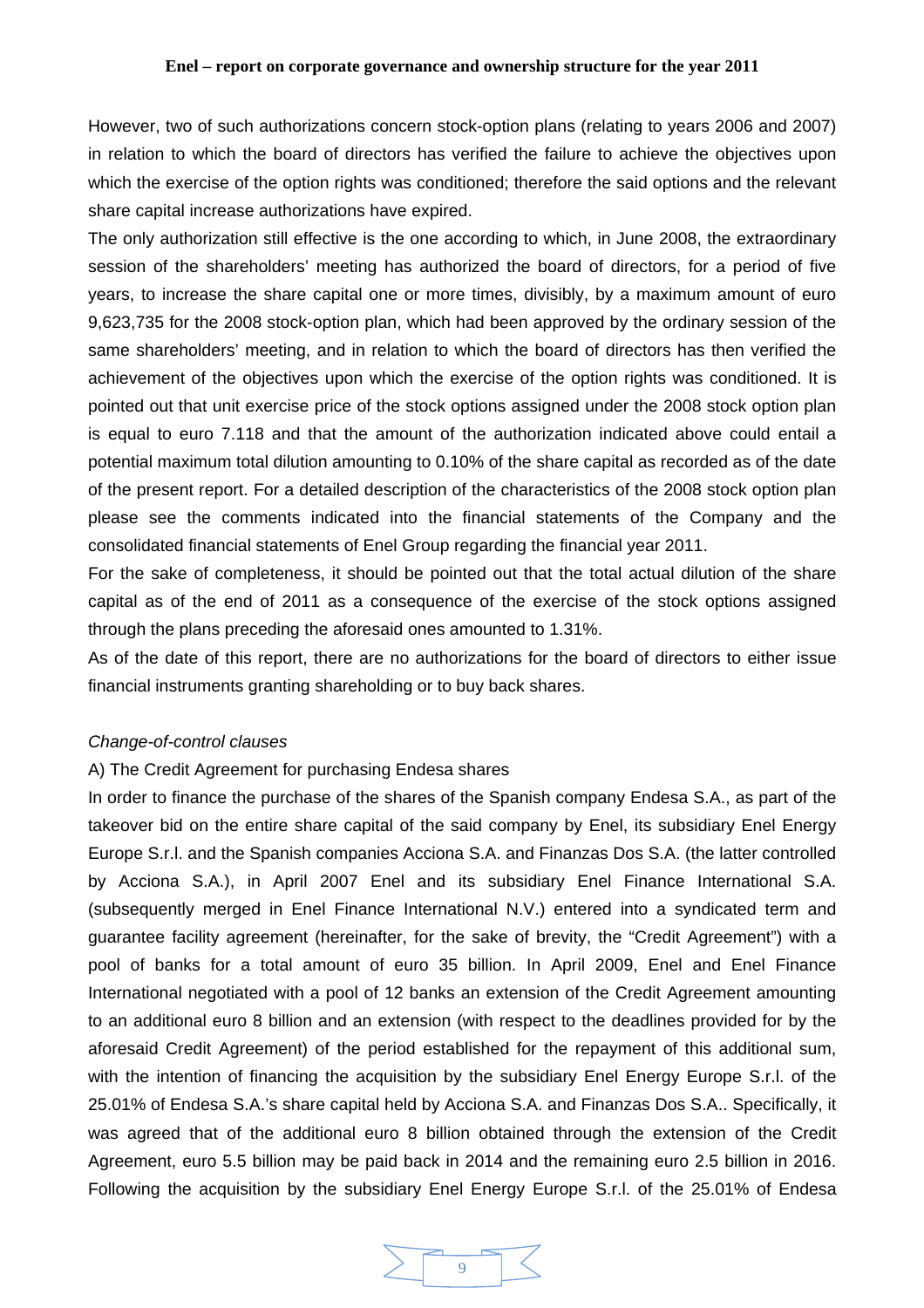S.A.'s capital held by Acciona S.A. and Finanzas Dos S.A., in June 2009 the aforesaid extension of the Credit Agreement, amounting to euro 8 billion, was entirely used. As of December 2011, following the repayments made, the remaining amount of the Credit Agreement – including the aforesaid additional euro 8 billion – is equal to euro 3.9 billion.

The Credit Agreement makes specific provisions for the cases (hereinafter, for the sake of brevity, the "cases of change of control") in which (i) control of Enel is acquired by one or more parties other than the Italian government or (ii) Enel or any of its subsidiaries contributes (including through mergers) a substantial portion of the assets of the Group to parties that are not part of the latter, so that the Group's creditworthiness is significantly compromised in the opinion of the pool of banks.

Specifically, if one of the aforesaid hypothetical cases of change of control occurs:

- each bank belonging to the pool may propose to renegotiate the terms and conditions of the Credit Agreement or communicate its intention of withdrawing from the contract;
- Enel and its subsidiary Enel Finance International may decide to advance the repayment of the sums received and to cancel without penalties the entire financial commitment assumed by each bank belonging to the pool (i) with which the renegotiation of the terms and conditions of the Credit Agreement has not been successful or (ii) that has communicated its intention to withdraw from the contract;
- each of the latter banks belonging to the pool may demand the early repayment of the sums paid out and the cancellation of the entire financial commitment it assumed;
- in the event that none of the banks belonging to the pool either proposes to renegotiate the terms and conditions of the Credit Agreement or communicates its intention to withdraw from the contract, the Credit Agreement remains fully effective according to the terms and conditions originally agreed on.

# B) The revolving credit facility agreement

In order to meet general treasury requirements, in April 2010 Enel and its subsidiary Enel Finance International S.A. (subsequently merged in Enel Finance International N.V.) entered into a revolving credit facility agreement with a pool of banks for a total amount of euro 10 billion and, at the same time, terminated a previous agreement having the same subject, entered into in 2005, for an amount of euro 5 billion.

This contract, which is currently in force, provides, as in the contract which was terminated, for rules regarding changes of control and the related effects that are essentially the same as those in the Credit Agreement described in paragraph A) above.

# C) The revolving credit facility agreement entered into with Unicredit

In order to satisfy specific treasury requirements, in December 2010 Enel entered into a revolving credit facility agreement with Unicredit S.p.A. for a total amount of euro 500 million and a term of about 18 months from the signing date .

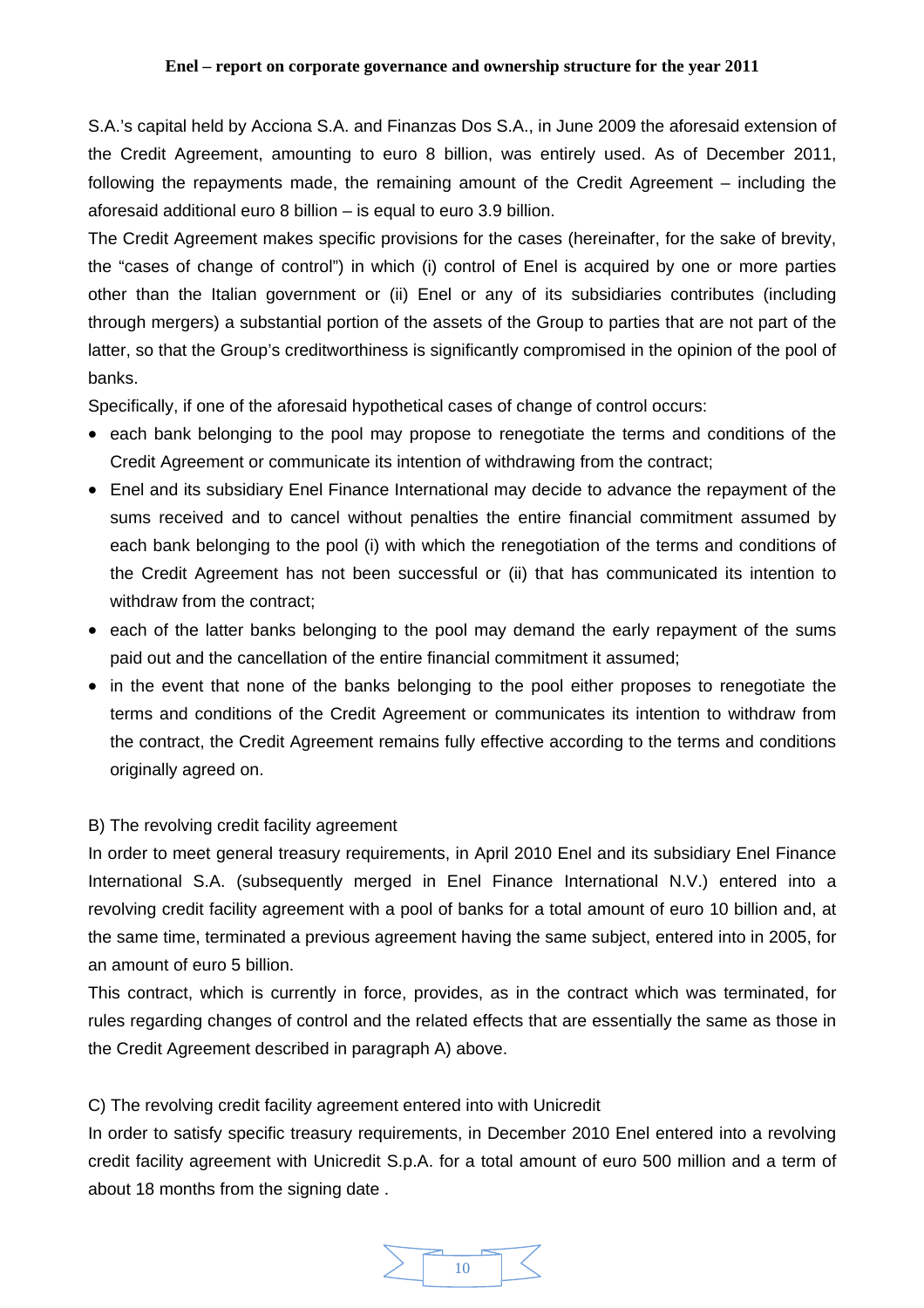This contract also provides that in the event that the control of Enel is acquired by one or more parties other than the Italian Government, such change of control shall be timely notified to Unicredit S.p.A.; in the event that Unicredit S.p.A. deems that the change of control may adversely affect the capacity of Enel to fulfill its obligations under the revolving credit facility agreement, it may request the suspension of the use by Enel of the funds provided under the facility agreement and the reimbursement of the amounts already drawn.

### D) The EIB loan to Enel Produzione

In order to increase its investment in the field of renewable energy and environmental protection, in June 2007 the subsidiary Enel Produzione S.p.A. entered into a loan agreement with the European Investment Bank (hereinafter, for the sake of brevity, "EIB") for up to euro 450 million, which expires in July 2027.

This agreement provides that both Enel Produzione S.p.A. and Enel are obliged to inform the EIB of any changes in their control. If it deems that such changes could have negative consequences on the creditworthiness of Enel Produzione S.p.A. or Enel, EIB may demand additional guarantees, changes in the agreement, or alternative measures that it considers satisfactory. If Enel Produzione S.p.A. does not accept the solutions it proposes, EIB has the right to unilaterally terminate the loan agreement in question.

### E) The EIB loans to Enel Distribuzione

In order to expand its plan for installing digital meters, in December 2003 the subsidiary Enel Distribuzione S.p.A. entered into a loan agreement with the EIB in the amount of euro 500 million, which expires in December 2018.

Subsequently, in order to develop the process of making its electricity network more efficient, in November 2006 the aforesaid Enel Distribuzione S.p.A. entered into another loan agreement with the EIB in the amount of euro 600 million, which expires in December 2026.

Both such agreements are accompanied by a guarantee agreement entered into by the EIB and Enel, which provides that the Company, in its capacity as guarantor of the aforesaid loans, is obliged to inform the EIB of any changes in its control structure. After receiving such information, the EIB will examine the new situation in order to decide on a possible change in the conditions regulating the aforesaid loans to Enel Distribuzione S.p.A.

# F) The Cassa Depositi e Prestiti loan to Enel Distribuzione

In April 2009, the same Enel Distribuzione S.p.A. entered into a framework loan agreement with Cassa Depositi e Prestiti S.p.A. (hereinafter, for the sake of brevity, "CDP") for an amount of euro 800 million, which will expire in December 2028 and is also aimed at developing the process of making the power network of said subsidiary more efficient. During 2011 the parties have entered into two extensions of the framework loan agreement for a total amount of euro 540 million.

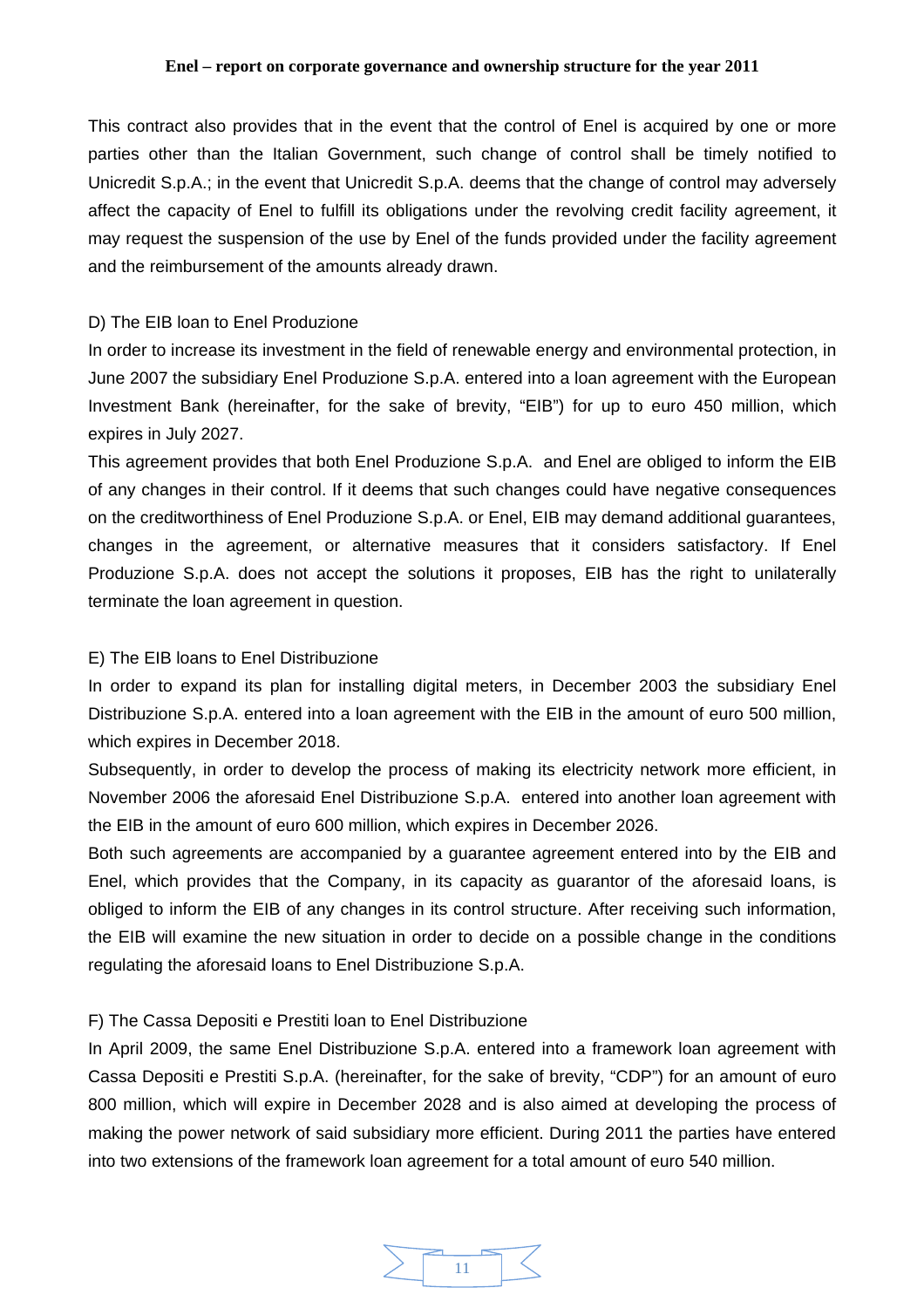<span id="page-11-0"></span>This agreement is also accompanied by a guarantee agreement entered into by CDP and Enel, according to which the Company, as the surety for the aforesaid loan, is obliged to inform CDP (i) of any change in the composition of the capital of Enel Distribuzione S.p.A. that could entail the loss of the control of said company, as well as (ii) of any significant deterioration of the situation or prospects of Enel Distribuzione S.p.A.'s and/or Enel's balance sheet, income statement, cash flow, or operations. The materialization of such cases may entail the obligation for Enel Distribuzione S.p.A. to repay immediately to CDP the loan received.

# *Compensation of the directors in case of early termination of the relationship, also following a takeover bid*

The payment arrangements with the persons who currently hold, respectively, the positions of chairman and chief executive officer (as well as general manager) of Enel provide for forms of compensation in case of early termination of the relationship following their resignation or dismissal without a just cause.

For a detailed description of such compensations please make reference to paragraph 1.2.9 of the first section of the remuneration report approved by the board of directors on April 5, 2012, upon proposal of the compensation committee, which is available at the Company's registered office, on the Company's website and on Borsa Italiana's website.

There are no agreements providing for specific compensation in the event the relationship of any member of the board of directors is terminated following a takeover bid.

### **Organizational structure**

In compliance with the current regulations applicable in Italy to companies with listed shares, the organizational structure of the Company includes:

- a board of directors entrusted with the management of the Company;
- a board of statutory auditors responsible for (i) supervising the Company's compliance with the law and bylaws, as well as the observance of correct management principles in the carrying out of the Company's activities, (ii) supervising the financial information process and the adequacy of the Company's organizational structure, internal auditing system, and administration and accounting system, (iii) supervising the audit of the annual financial statements and of the consolidated financial statements and the independence of the external auditor and, finally (iv) ascertaining how the corporate governance rules provided by the Self-regulation Code are actually implemented;
- shareholders' meetings, called to resolve in either an ordinary or an extraordinary session on, among other things, (i) the appointment and removal of members of the board of directors and the board of statutory auditors, as well as their compensation and responsibilities, (ii) the approval of the financial statements and the allocation of net income, (iii) the purchase and sale of own shares, (iv) stock-based compensation plans, (v) amendments of the Company's bylaws, and (vi) the issue of convertible bonds.

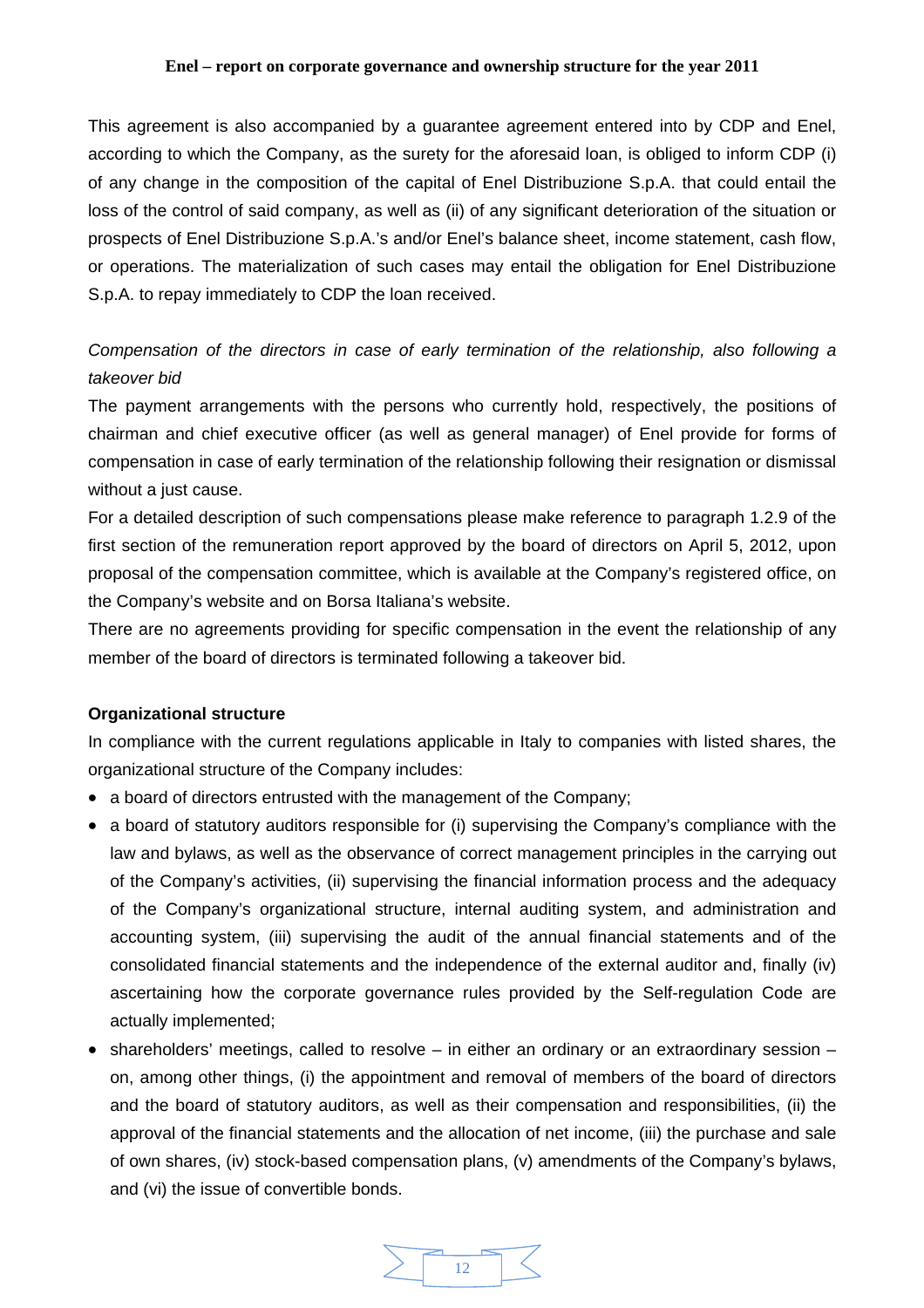The external audit of the accounts is entrusted to a specialized firm registered with the CONSOB and expressly appointed, after the board of statutory auditors has made a grounded proposal, by a shareholders' meeting.

\*\*\*\*\*

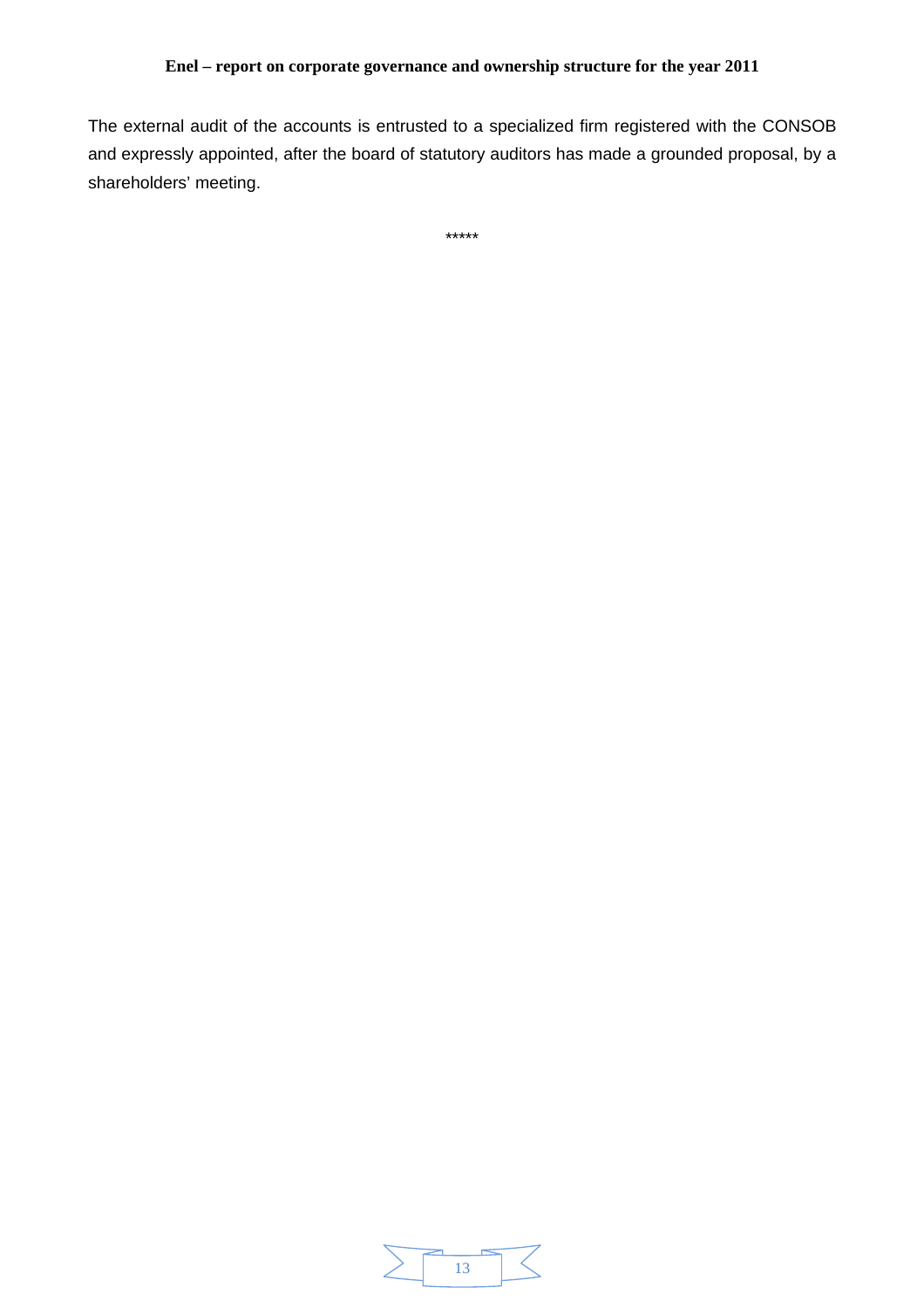<span id="page-13-0"></span>SECTION II: IMPLEMENTATION OF THE RECOMMENDATIONS OF THE SELF-REGULATION CODE AND ADDITIONAL INFORMATION

# **Board of Directors**

### *Role and powers*

The board of directors plays a central role in the Company's governance structure. In consideration of its role, the board of directors meets regularly and works so as to ensure the effective performance of its duties.

In particular, and in accordance with the provisions of the law and specific resolutions of the board itself (and, in particular, with the one lately adopted in May 2011), the board of directors:

- establishes the corporate governance system for the Company and the Group;
- constitutes the Board's internal committees, appoints their members and, by approving their internal regulations, defines their duties;
- delegates and revokes the powers of the chief executive officer, defining their content, limits, and the procedures, if any, for exercising them. In accordance with the powers in force, the chief executive officer is vested with the broadest powers for the management of the Company, with the exception of those powers that are assigned otherwise by the law or by the Company's bylaws or which are reserved to the board of directors according to resolutions of the latter, which are described below;
- receives, together with the board of statutory auditors, constant and exhaustive information from the chief executive officer regarding the activities carried out in the exercise of his powers, which are summarized in a special quarterly report. In particular, with regard to all the most significant transactions carried out using the powers of his office (including atypical or unusual transactions or ones with related parties whose approval is not reserved to the board of directors), the chief executive officer reports to the board on (i) the features of the transactions, (ii) the parties concerned and any relation they might have with the Group companies, (iii) the procedures for determining the considerations concerned, and (iv) the related effects on the income statement and the balance sheet;
- determines, on the basis of the proposals made by the dedicated committee and after consulting the board of statutory auditors, the compensation of the chief executive officer and of the other directors who hold specific offices; and determines the compensation of the members of its internal committees;
- establishes, on the basis of the analysis and proposals made by the dedicated committee, the policy for the compensation of the Company's directors and of the executives with strategic responsibilities of the Company and of the Group and decides with regard to the adoption of the incentive plans addressed to all the executives;

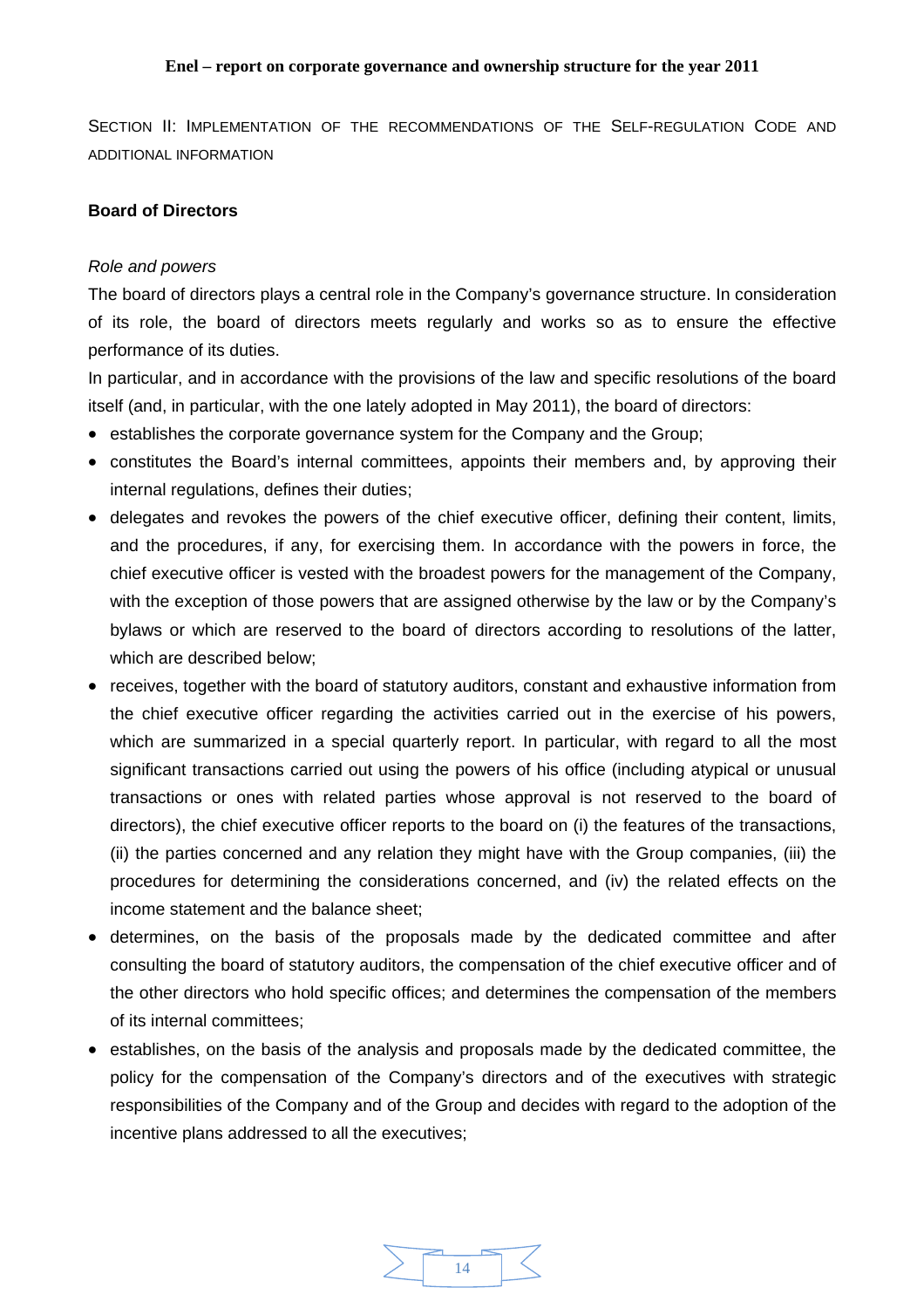- <span id="page-14-0"></span>• on the basis of the information received, evaluates the adequacy of the Company's and the Group's organizational, administrative, and accounting structure and resolves on the changes in the general organizational structure proposed by the chief executive officer;
- establishes the corporate structure of the Group and checks if it is appropriate;
- examines and approves the strategic, business, and financial plans of the Company and the Group. In this regard, the current division of powers within the Company specifically provides for the board of directors to resolve on the approval of:
	- the annual budget and the long-term plan of the Group (which reports the annual budgets and long-term plans drafted by the Group companies);
	- strategic agreements, also determining upon proposal by the chief executive officer and after consulting the chairman – the strategic objectives of the Company and the Group;
- examines and approves beforehand the transactions of the Company and the Group that have a significant impact on their strategy, balance sheets, income statements, or cash flows, particularly in cases where they are carried out with related parties or are otherwise characterized by a potential conflict of interest.

In particular, all financial transactions of a significant size – by which is meant taking on loans exceeding the value of euro 50 million, as well as granting loans and issuing guarantees in favor of third parties exceeding the value of euro 25 million – must be approved beforehand (if they concern the Company) or evaluated (if they regard the Group companies) by the board of directors.

In addition, the acquisition and disposal of equity investments amounting to more than euro 25 million must be approved beforehand (if they are carried out directly by the Company) or evaluated (if they concern Group companies) by the board of directors. Finally, the latter approves agreements (with ministries, local governments, etc.) that entail expenditure commitments exceeding euro 25 million;

- provides for the exercise of voting rights at shareholders' meetings of the main companies of the Group and designates the directors and statutory auditors of the aforesaid companies;
- appoints the general manager and grants the related powers;
- evaluates the general performance of the Company and the Group, with particular reference to conflicts of interest, using the information received from the chief executive officer and verifies periodically the achievement of the objectives set;
- formulates proposals to submit to shareholders' meetings and reports during the latter on the activities that have been carried out and planned, seeing that the shareholders have adequate information on the elements necessary for them to participate in a well-informed manner in the decisions that are within the authority of such meetings.

### *Appointment, replacement, composition, and term*

Pursuant to the provisions of the Company's bylaws, the board of directors consists of from three to nine members, who are appointed by an ordinary shareholders' meeting (which determines their

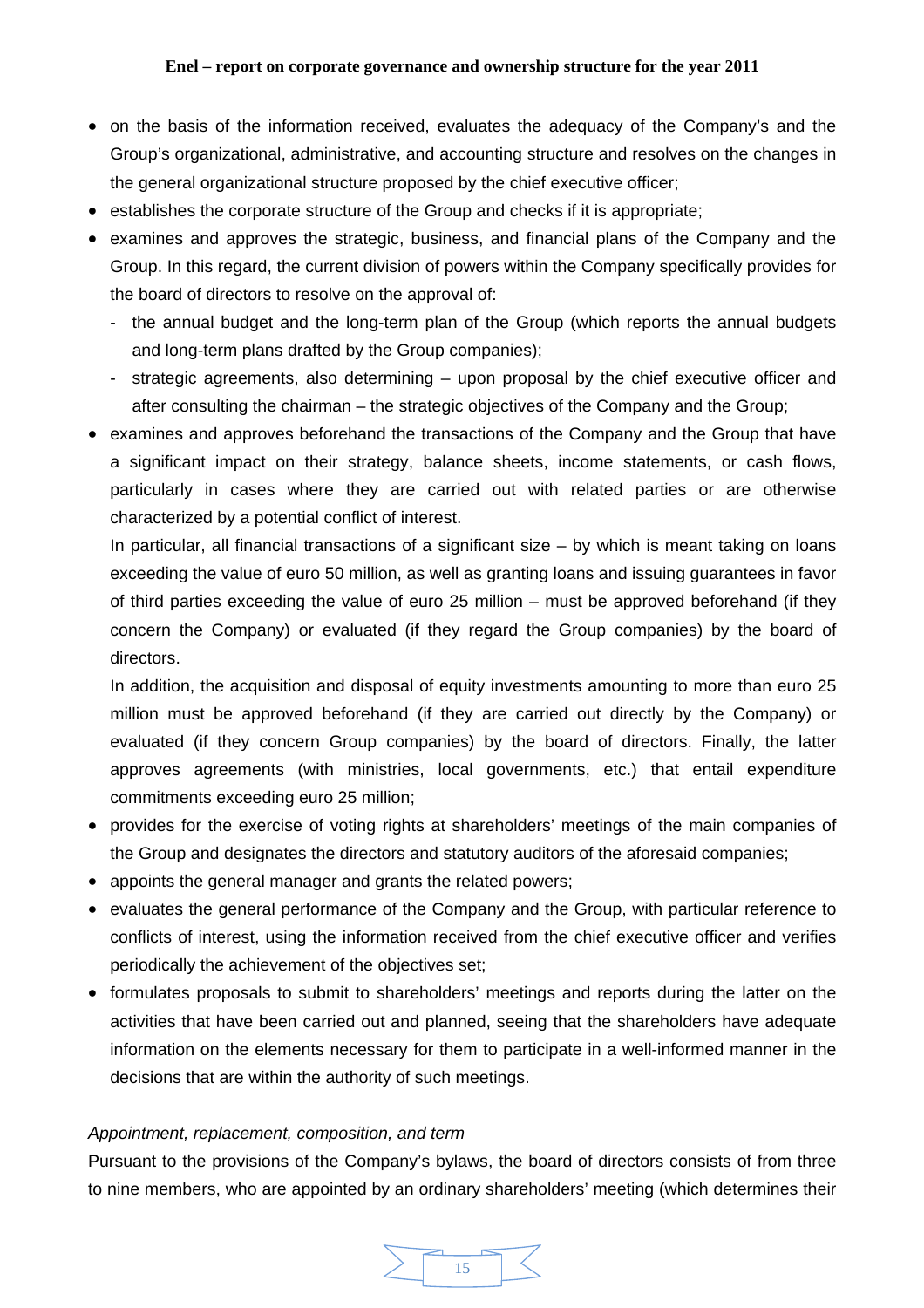number within such limits) for a term not exceeding three accounting periods and may be reappointed at the expiration of their term. To them may be added a non-voting director, whose appointment is reserved to the Italian government by virtue of the legislation regarding privatizations and a specific provision of the bylaws (as explained in the first section of this report under "Ownership Structure – Special powers of the Italian Government"). To date, the Italian government has not exercised such power of appointment yet.

According to the current legislation, all the directors must possess the requisites of honorableness required for statutory auditors of listed companies, and for the company representatives of entities participating in the equity of financial intermediaries.

In compliance with the legislation regulating privatizations and in accordance with the amendments made at the end of 2005 to the Unified Financial Act, the bylaws also provide for the appointment of the entire board of directors to take place according to the slate-vote system aimed at ensuring the presence in the board of directors of members nominated by minority shareholders amounting to three-tenths of the directors to be elected. In the event this number is a fraction, it is to be rounded up to the nearest integer.

Each slate must include at least two candidates possessing the requisites of independence established by the law (*i.e.*, those provided for the statutory auditors of listed companies), distinctly mentioning such candidates and listing one of them first on the slate.

Furthermore – pursuant to the amendments of the Unified Financial Act introduced in July 2011, aiming at ensuring the balance between genders in managing and supervisory boards of companies with listed shares, and to the relevant CONSOB's regulations, and in compliance with the bylaws amendments that, accordingly, shall be submitted to the approval of the shareholders' meeting called for the approval of the 2011 Company's financial statements – on the occasion of the next three renewals of the board of directors following to August 12, 2012, those slates which contain a number of candidates equal to or above three shall also include candidates belonging to different genders, as indicated in the notice of the meeting. With regard to the modalities of appointment of the board of directors, the said bylaws amendments shall introduce in the Company's bylaws a correction mechanism ("sliding clause") to be used in the event that, following the vote, the balance between genders, as provided for by the applicable laws, is not fulfilled.

The slates must list the candidates in progressive order and may be presented by the outgoing board of directors or by shareholders who, individually or together with other shareholders, own the minimum percentage of the share capital of the Company indicated by CONSOB with regulation (i.e., considering Enel's market capitalization; as of the date of this report, the minimum percentage required is equal to at least 0.5% of the share capital). The slates must be filed at the Company's registered office, by those who present them, at least 25 days before the date on which the shareholders' meeting convened to resolve upon the appointment of the members of the board of directors is called; such slates shall be published by the Company on its internet website and on the website of Borsa Italiana, as well as made available to the public at Enel's registered office at

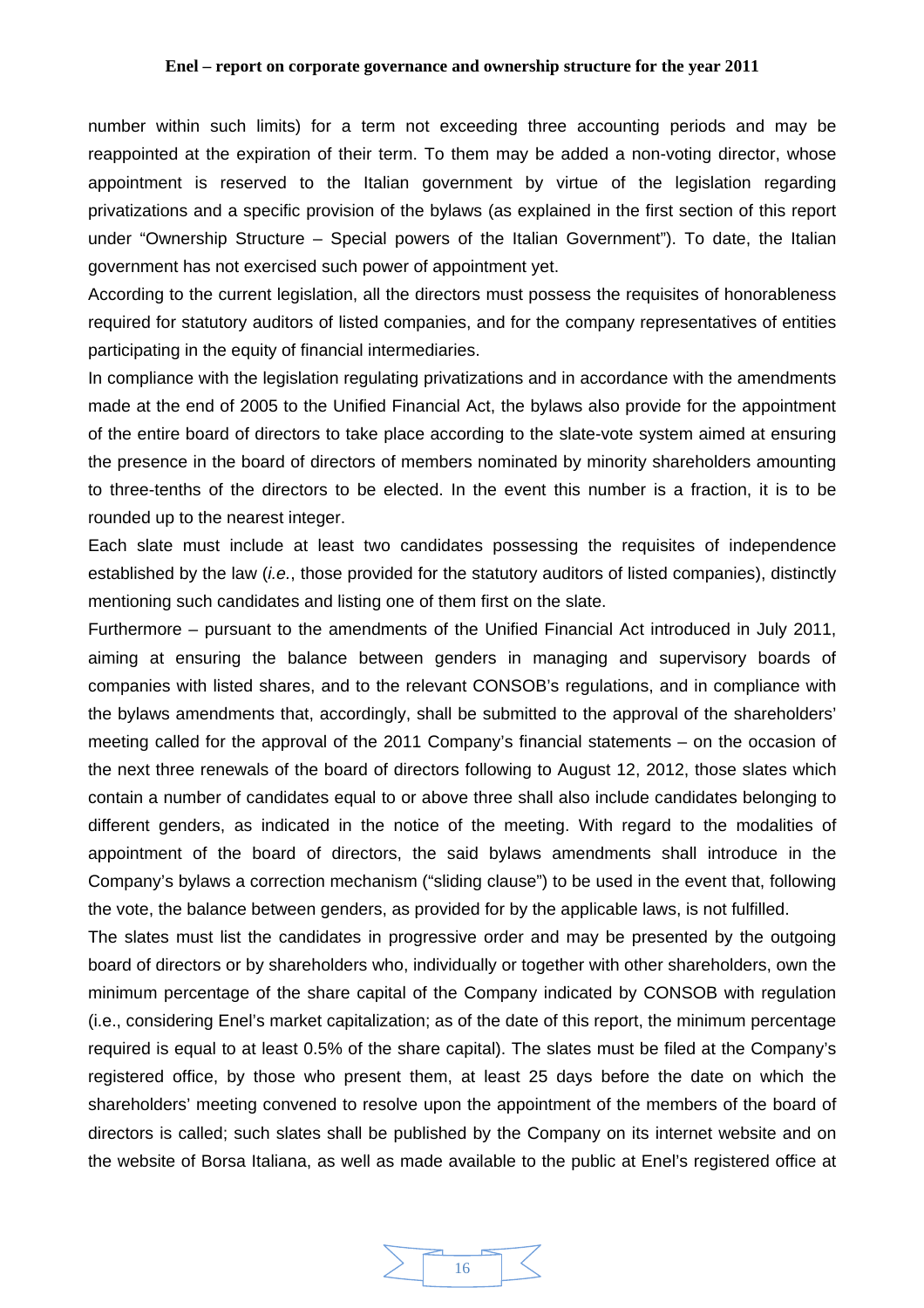least 21 days before the date of the meeting, so as to ensure a transparent process for the appointment of the board of directors.

A report with exhaustive information regarding the personal and professional characteristics of the candidates, accompanied by a statement as to whether or not the latter qualify as independent according to the provisions of law and of the Self-regulation Code, must be filed at the Company's registered office together with the slates, as well as published promptly on both the Company's and Borsa Italiana's websites.

For the purposes of identifying the directors to be elected, candidates listed on slates that receive a number of votes amounting to less than half the percentage required for presenting the aforesaid slates are not taken into account (i.e., as of the date of this report, 0.25% of the share capital).

For the appointment of directors who, for whatever reason, are not elected according to the slatevote system, a shareholders' meeting resolves in accordance with the majorities required by the law, ensuring in any case:

- the presence of the necessary number of directors possessing the requirements of independence established by the law (that is to say, at least one director if the board consists of no more than seven members or two directors if the Board consists of more than seven members);
- the compliance with the applicable laws on balance between genders (accordingly to the aforesaid bylaws amendments that shall be submitted to the Company's shareholders' meeting called for the approval of the 2011 financial statements); and
- the principle of a proportional representation of minorities in the board of directors.

The replacement of directors is regulated by the provisions of the law. In addition to such provisions, the bylaws provide that:

- if one or more of the directors leaving their office vacant were drawn from a slate also containing candidates who were not elected, the replacement must be made by appointing, in progressive order, persons drawn from the slate to which the directors in question belonged, provided that said persons are still eligible and willing to accept the office;
- in any case, in replacing directors who leave their office vacant, the board of directors must ensure the presence of the necessary number of directors possessing the requirements of independence established by the law, and ensuring the compliance with the applicable laws on balance between genders (accordingly to the aforesaid bylaws amendments that shall be submitted to the Company's shareholders' meeting called for the approval of the 2011 financial statements);
- if the majority of the directors appointed by a shareholders' meeting leaves the office vacant, the entire board is to be deemed to have resigned and the directors still in office must promptly call a shareholders' meeting to elect a new board.

The board of directors has decided – most recently in May 2011 – to defer the creation within itself of a special nomination committee, because to date there has been no evidence that it is difficult for shareholders to find suitable candidates, so as to achieve a composition of the board of

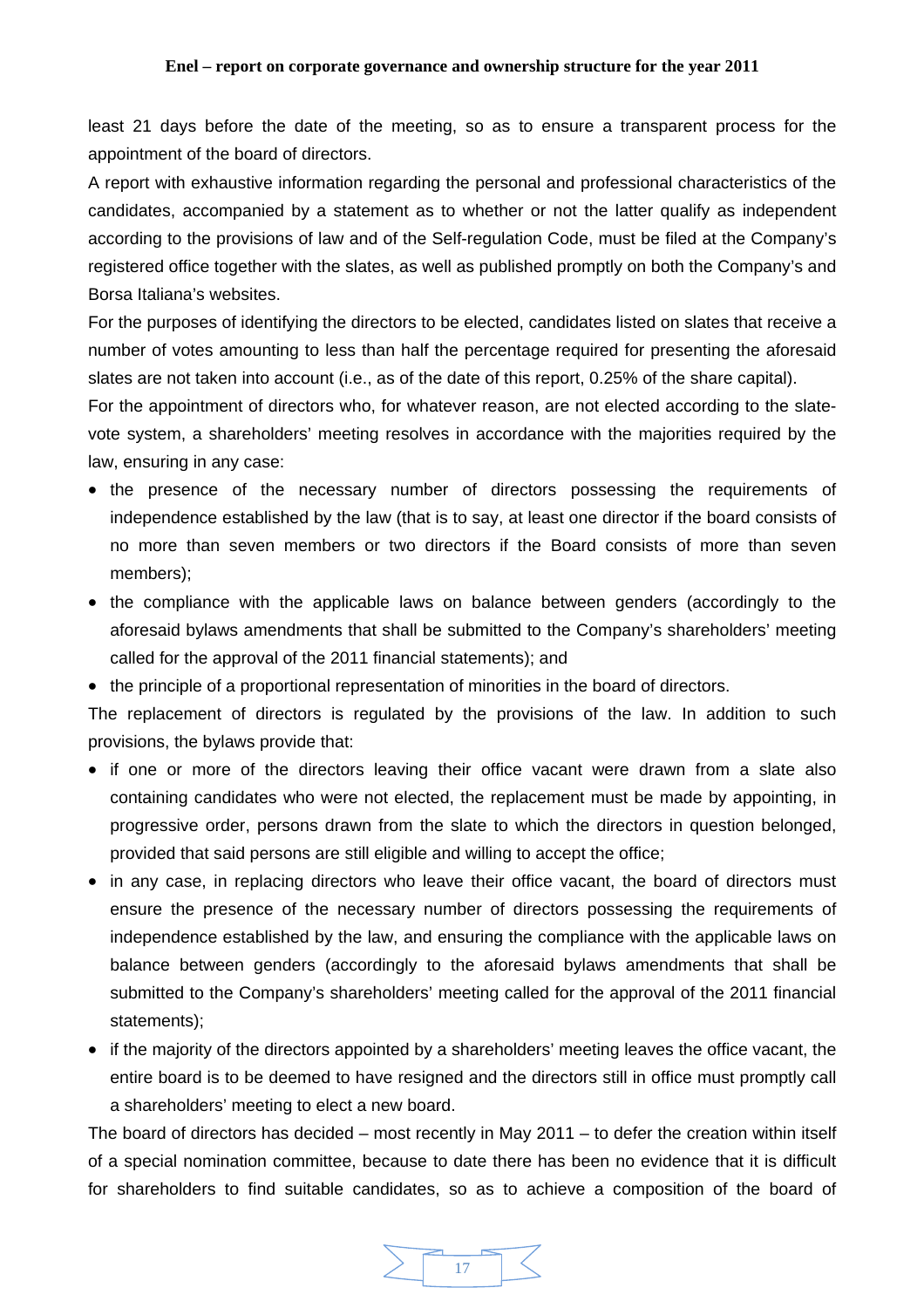directors that conforms to the provisions of the law and is in line with the recommendations of the Self-regulation Code.

It should be noted that the Company has not adopted specific plans for the succession of the executive directors, since as of the date hereof, in consideration of Enel's shareholding structure, (i) the person to be appointed as chief executive officer, considering the specific professional and managerial experiences required by such office, is *de facto* easily identifiable among the candidates of the slate presented by the main shareholder, the Ministry of Economy and Finance, whilst (ii) the chairman of the board of directors is appointed directly by the shareholders' meeting, upon proposal and with the decisive vote of the main shareholder.

As resolved by the ordinary shareholders' meeting of April 29, 2011, the board of directors in office is composed of nine members, whose term expires when the 2013 financial statements are approved. As a result of the appointments made by the aforesaid shareholders' meeting, as of the date of this report the board of directors is composed of the members indicated here below, together with the specification of the slates on which they were nominated. The slates were presented by the Ministry of the Economy and Finance (which at the time owned 31.24% of the Company's share capital) and by a group of 20 institutional investors (which at the time owned a total of 0.98% of the Company's share capital).

- Paolo Andrea Colombo, 51 years, chairman (designated in the slate presented by the Ministry of the Economy and Finance);
- Fulvio Conti, 64 years, chief executive officer and general manager (designated in the slate presented by the Ministry of the Economy and Finance);
- Alessandro Banchi, 65 years, director (designated in the slate presented by institutional investors);
- Lorenzo Codogno, 52 years, director (designated in the slate presented by the Ministry of the Economy and Finance);
- Mauro Miccio, 56 years, director (designated in the slate presented by the Ministry of the Economy and Finance);
- Fernando Napolitanto, 47 years, director (designated in the slate presented by the Ministry of the Economy and Finance);
- Pedro Solbes Mira, 69 years, director (designated in the slate presented by institutional investors);
- Angelo Taraborelli, 63 years, director (designated in the slate presented by institutional investors);
- Gianfranco Tosi, 64 years, director (designated in the slate presented by the Ministry of the Economy and Finance).

A brief description of the professional profiles of the members of the board of directors above mentioned is contained in the attachment No. 1 to this report.

The directors are aware of the duties and responsibilities connected with the office they hold and are constantly informed by the relevant corporate departments of the most important legislative

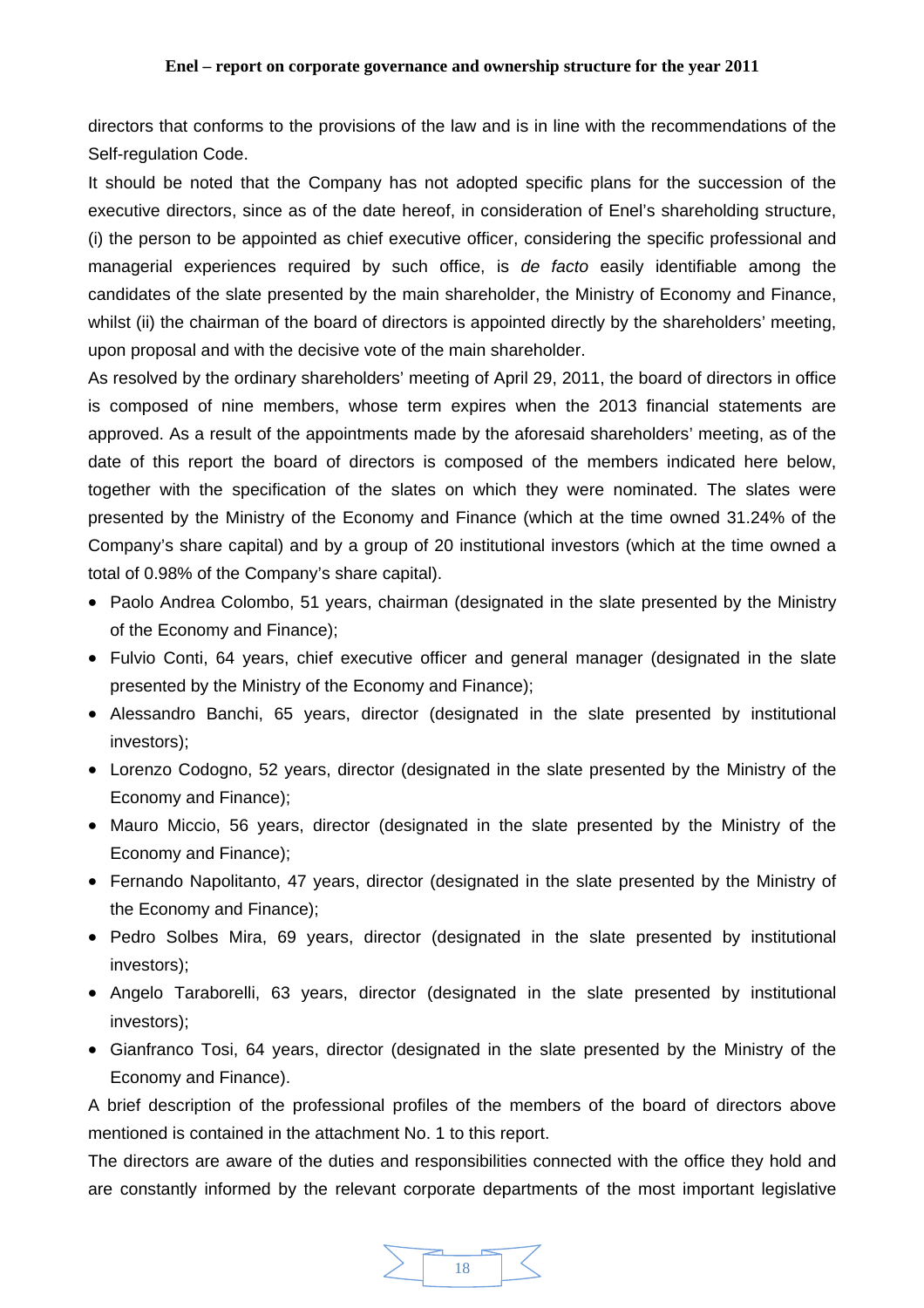<span id="page-18-0"></span>and regulatory changes concerning the Company and the performance of their duties. In order to be able to perform their role even more effectively, they also participate to initiatives aimed at increasing their knowledge of the structure and dynamics of the Company.

The directors perform their duties with full knowledge of the facts and in complete autonomy, pursuing the primary objective of creating value for the shareholders within a medium-long time frame.

### *Remuneration*

Shareholders' meetings determine the remuneration of the members of the board of directors. The board of directors sets the additional remuneration for the members of the committees with consultative and proposing functions instituted within the board of directors, upon proposal of the compensation committee, after consulting the board of statutory auditors. The total remuneration of the chairman and of the chief executive officer/general manager is also established by the board of directors, upon proposal of the compensation committee and after consulting the board of statutory auditors.

For a detailed description of the structure and of the amount of the remuneration here above related to the financial year 2011, please make reference to the second section of the remuneration report, approved by the board of directors on April 5, 2012, upon proposal of the remuneration committee, which is available at the Company's registered office, on the Company's website and on Borsa Italiana's website.

### *Limit to the number of offices held by directors*

The directors accept their office and maintain it when they deem that they can devote the necessary time to the diligent performance of their duties, , taking into account both the number and the nature of the offices they hold in the boards of directors and the boards of statutory auditors of other companies of significant size and the commitment required by the other professional activities they carry out and the offices they hold in associations.

In this regard, it should be noted that in December 2006 the board of directors approved (and formalized in a specially provided document, which has been amended and updated in August 2011) a policy regarding the maximum number of offices that its members may hold in the boards of directors and the boards of statutory auditors of other companies of significant size in order to ensure that the persons concerned have sufficient time available to effectively perform the role they have on the board of directors of Enel.

In accordance with the recommendations of the Self-regulation Code, the aforesaid policy considers significant to this end only the offices held on the boards of directors and the boards of statutory auditors of the following kinds of companies:

- a) companies with shares listed on regulated markets, including foreign ones;
- b) Italian and foreign companies with shares not listed on regulated markets and operating in the fields of insurance, banking, securities intermediation, mutual funds, or finance;

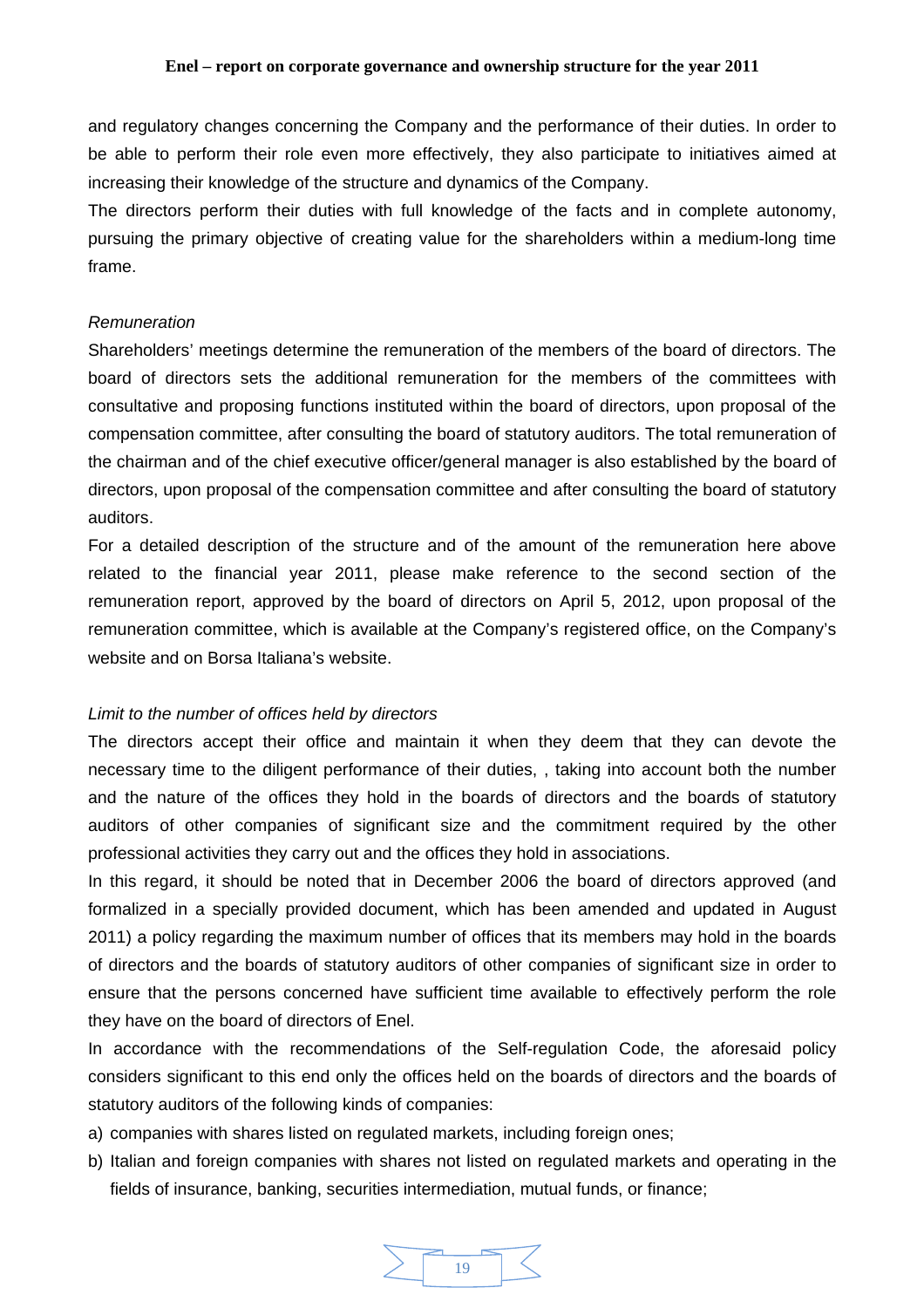<span id="page-19-0"></span>c) other Italian and foreign companies with shares not listed on regulated markets that, even though they operate in fields other than those specified under letter b) above, have assets exceeding euro 1 billion and/or revenues exceeding euro 1.7 billion according to their latest approved financial statements.

In accordance with the recommendations of the Self-regulation Code, the policy formulated by the board of directors thus establishes differentiated limits to the number of offices (made measurable by a system of specific weights for each kind of office), depending on (i) the commitment connected with the role performed by each director, both in the board of directors of Enel and in the boards of directors and the boards of statutory auditors of other companies of significant size, as well as (ii) the nature of the companies where the other roles are performed, excluding from the related calculation those performed in Enel's subsidiaries and affiliates.

On the basis of the information provided by the directors of the Company upon implementation of the aforesaid policy – and taking into account the inquiry carried out by the board of directors most recently in January 2012 – each of Enel's directors currently holds a number of offices in the boards of directors or boards of statutory auditors of other companies of significant size that is compatible with the limit established by the aforesaid policy.

### *Board meetings and the role of the Chairman*

In 2011, the board of directors held 16 meetings, which lasted an average of about 3 hours each. The directors' participation was regular and the meetings were also attended by the board of statutory auditors and by a magistrate representing the Court of Accounts. For the financial year 2012, 13 Board's meetings have been scheduled, 4 of which have already been held.

The activities of the board of directors are coordinated by the chairman, which has a proactive and supervisory role on the functioning of the board. In particular, the chairman calls the meetings of the board, establishes their agenda, and presides over them, ensuring that – except in cases of urgency and necessity – the necessary documents and information are provided to the board members in time for the board to express its informed opinion on the matters under examination. He also ascertains whether the boards resolutions are implemented, chairs shareholders' meetings, and – like the chief executive officer – is empowered to represent the Company legally.

In addition to the powers set forth in the law and bylaws regarding the functioning of the corporate bodies (shareholders' meeting and board of directors), the chairman is also entrusted - according to a board resolution adopted in May 2011 - with the duties of (i) participating in the formulation of corporate strategies in agreement with the chief executive officer, without prejudice to the powers granted to the latter by the board of directors in this regard, as well as (ii) overseeing internal auditing in agreement with the chief executive officer, with the related corporate department remaining under the latter. In this regard, however, it is provided that decisions concerning the appointment and removal of the head and top executives of the aforesaid department are to be made jointly by the chairman and the chief executive officer.

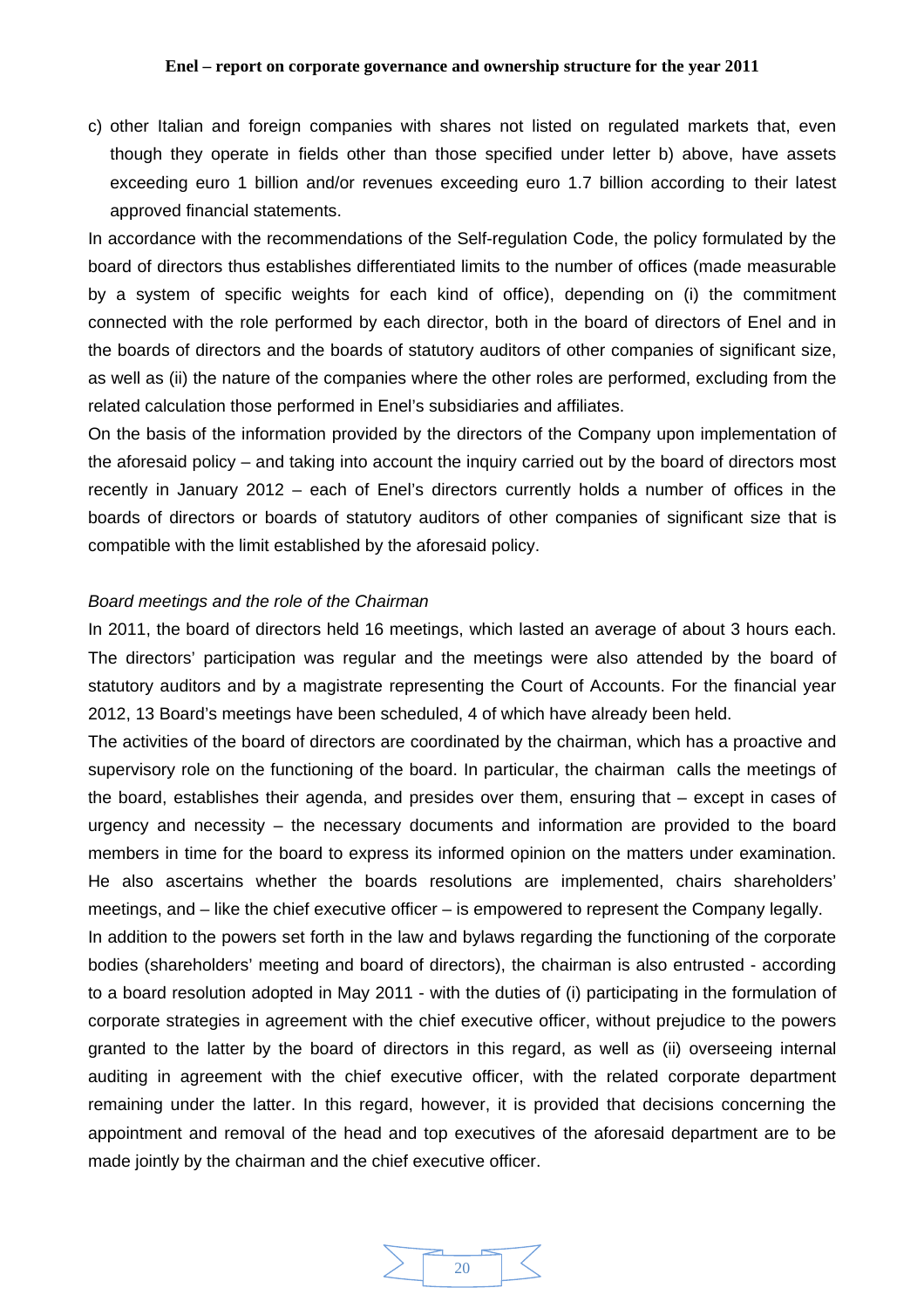<span id="page-20-0"></span>Finally, in agreement and coordination with the chief executive officer, the chairman maintains relations with institutional bodies and authorities.

#### *Evaluation of the functioning of the Board of Directors and its Committees*

During the end of 2011, the board of directors, with the assistance of a specialized consultancy firm, which does not have any other professional or business relationship with Enel or with the other companies of Enel Group, began (and completed in February 2012) an evaluation of the size, composition, and functioning of the board itself and its committees (so-called board review), in accordance with the most advanced practices of corporate governance disseminated abroad that have been adopted by the Self-regulation Code. This board review follows similar initiatives yearly undertaken by the board of directors starting from 2004.

Conducted by means of a questionnaire filled out by each director during individual interviews carried out by the consultancy firm, the analysis was intended to represent an overview of the activities of the board of directors during the first months of its mandate, and, as usual, it focused on the most significant issues regarding the board of directors, such as: (i) the structure, composition, role, and responsibilities of such body; (ii) the conduct of board meetings, the related information flows and the decision-making processes adopted; (iii) the composition and functioning of the committees instituted within the board; (iv) the evaluation of the adequacy of the organizational structures that support the works of the board of directors and of its committees.

Among the strengths that emerged from the 2011 board review there are, above all, the commitment of all directors to quickly reach the maximum cohesion within the board, in order to favor the building of the same cooperative climate and team spirit which characterized the former board of directors, accordingly to the results of the previous board review; the information flows on which the board's decision-making process is based, that the directors consider to be complete, effective and usually timely; the minutes of the meetings recording the debates and the resolutions of the boards, that are considered to be precise and accurate. The size of the board of directors, the expertise among its members, the number and the duration of the board's meetings are considered to be appropriate. The activities carried out by the chairman and the ways he coordinates the works of the board of directors are very positively assessed by the other directors, which have also expressed a positive assessment on the transparency of the information provided by the top management during the board's meetings and on the contributes and analysis on the most significant issues which have been provided by the top managers during the board's meetings and that have given the chance to enrich the board's debate with other information. With regard to the committees set up within the board, it has been expressed a large consensus on the adequacy of their composition, their role and the effectiveness of the activities carried out, as well as for the support given by the dedicated corporate functions. The overall picture here above induce to affirm that – as pointed out by the consultancy firm, that is based also on a benchmark analysis specially provided – Enel's board of directors and its internal committees work in an efficient and transparent way, in full compliance with corporate governance best practices.

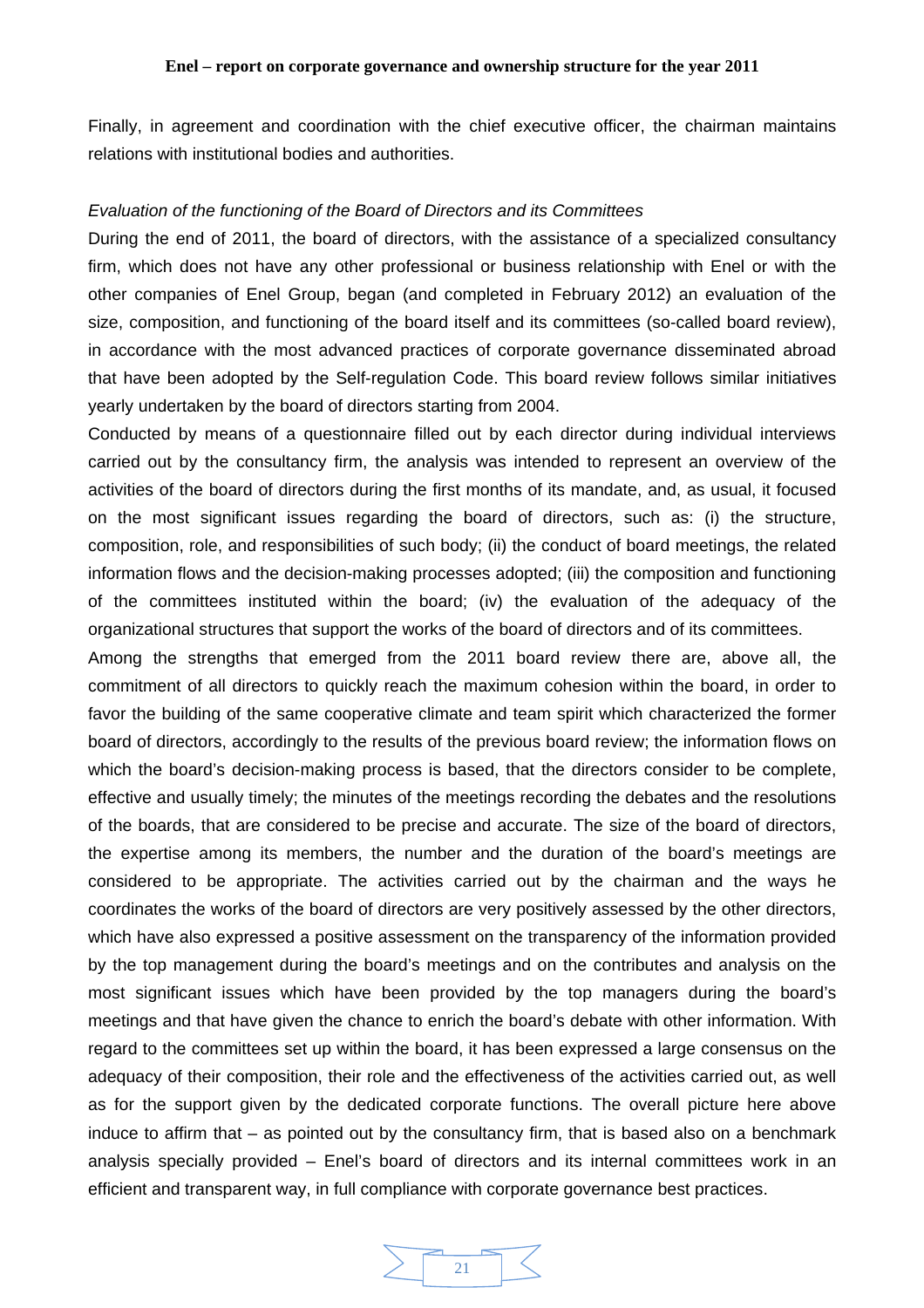<span id="page-21-0"></span>With reference to the auspice represented during the previous board review regarding the presence, within the board, of one or more non-executive members with competence in the field of the energy business and experience on the international scene, also in order to strengthen the Group's multinational profile, it has been noted that such auspice has been fulfilled on the occasion of the renewal of the board of directors in April 2011; it has also been noted the approval of the suggestion – made during the previous board review – to dedicate more time during board's meetings to understand the business and the areas at risk connected with the internationalization of the Group.

Continuing an initiative introduced after the first board review (conducted in 2004), the annual meeting of the strategic committee was again organized also in 2011, in October, and was dedicated to the analysis and in-depth study by the members of the board of directors of the longterm strategies in the different business sectors of the Group. At the conclusion of the board review, the directors highlighted the great usefulness of such meeting as part of their training.

Among the few areas of improvement pointed out by some directors, it has been suggested the opportunity, on the one side, to add to the most voluminous and complex documents submitted to the board's attention some synthetic notes which summarize the most significant contents of the same documents, and, on the other side, to accelerate as much as possible the delivery of the documents to the directors, which, in any case, is already considered to be well-timed; furthermore, it has been underlined the need for the board of directors to achieve a right balance between the time and attention to dedicate to the exam of business strategies and the time and attention to dedicate to corporate governance issues, in consideration of the fact that the legal framework on these latter issues is becoming more and more complex.

### *Executive and Non-executive directors*

The board of directors consists of executive and non-executive directors.

In accordance with the recommendations of the Self-regulation Code, the following are considered executive directors:

- the chief executive officer of the Company (or of strategically significant Group companies), as well as the related chairman who has been granted with individual powers of management or who has a specific role in the formulation of the Company's strategies;
- directors who hold executive positions in the Company (or in strategically significant Group companies) or in the controlling entity, if the position also regards the Company.

Directors who do not correspond to any of the aforesaid categories qualify as non-executive.

According to the analysis carried out in May 2011 by the board of directors in office as of the date of the present report, with the exception of the chairman and the chief executive officer/general manager, the other 7 members of the same board of directors (Alessandro Banchi, Lorenzo Codogno, Mauro Miccio, Fernando Napolitano, Pedro Solbes Mira, Angelo Taraborrelli and Gianfranco Tosi) are non-executive directors.

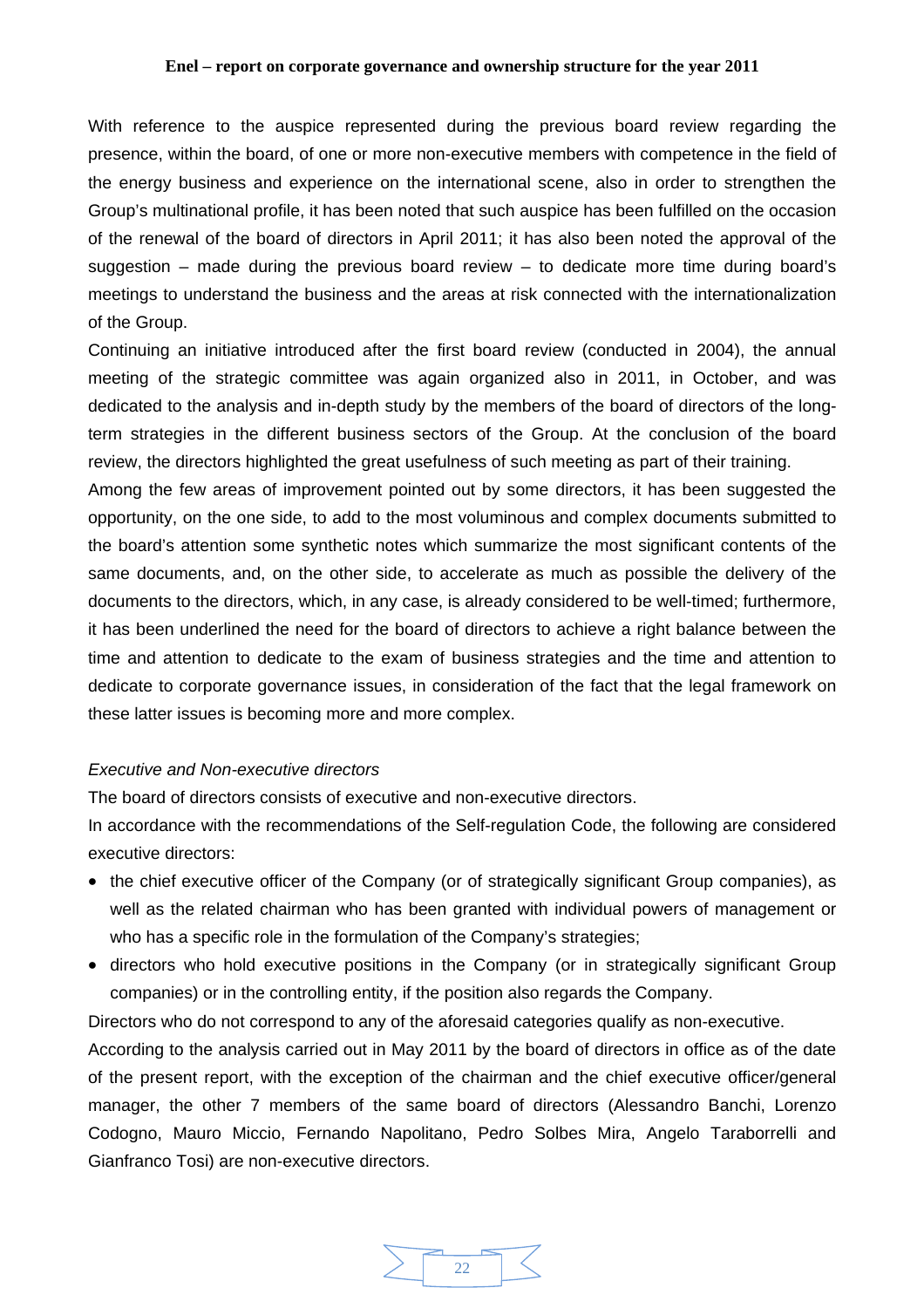<span id="page-22-0"></span>As far as the chairman is concerned, it should be noted that the characterization of the latter as an executive director derives from the specific role that the current division of powers assigns him with regard to the formulation of the Company's strategies, while the person concerned does not have any individual powers of management.

The number, expertise, authoritativeness, and availability of time of the non-executive directors are therefore sufficient to ensure that their judgment can have a significant influence on the decisions made by the Board.

The non-executive directors bring their specific expertise to the Board's discussions, so as to facilitate an examination of the questions under discussion from different perspectives and consequently the adoption of well-considered and well-informed decisions that correspond to the corporate interest.

### *Independent directors*

Basing itself on the information provided by the individual persons concerned or, in any case, at the Company's disposal, immediately after the appointment (May 2011) and, subsequently, during January 2012, the board of directors attested that directors Alessandro Banchi, Mauro Miccio, Pedro Solbes Mira, Angelo Taraborrelli, and Gianfranco Tosi are independent pursuant to the Selfregulation Code.

Specifically, directors were considered independent if they neither have nor have recently had relations, not even indirectly, with the Company or with parties connected with the Company that could currently condition the autonomy of their judgment.

As usual, the procedure followed in this regard by the board of directors began with an examination of a document with information showing the offices held and the relations maintained by the nonexecutive directors that could be significant for the purpose of assessing their respective independence. This phase was followed by the self-assessment carried out by each of the nonexecutive directors regarding his personal position, after which came the final assessment made collectively by the board of directors, with the abstention, in turn, of the individual members whose position was under examination.

In evaluating the independence of the non-executive directors, the board of directors took into account the cases in which, according to the Self-regulation Code, the requisites of independence should be considered lacking and, in this regard, applied the principle of the prevalence of substance over form recommended by the aforesaid Code.

In this regard, it is pointed out that, during the aforesaid evaluations of May 2011 and January 2012 on the independence of the non-executive directors, the board of directors, in compliance with the above mentioned principle of the prevalence of substance over form, has qualified as independent, pursuant to the Self-regulation Code, also the director Gianfranco Tosi, having decided to more properly evaluate his independence on the basis of the independent judgment shown by Mr. Tosi towards the Company, its executive directors and its main shareholder, the Ministry of Economy and Finance, that presented his candidature, rather than on the basis of the

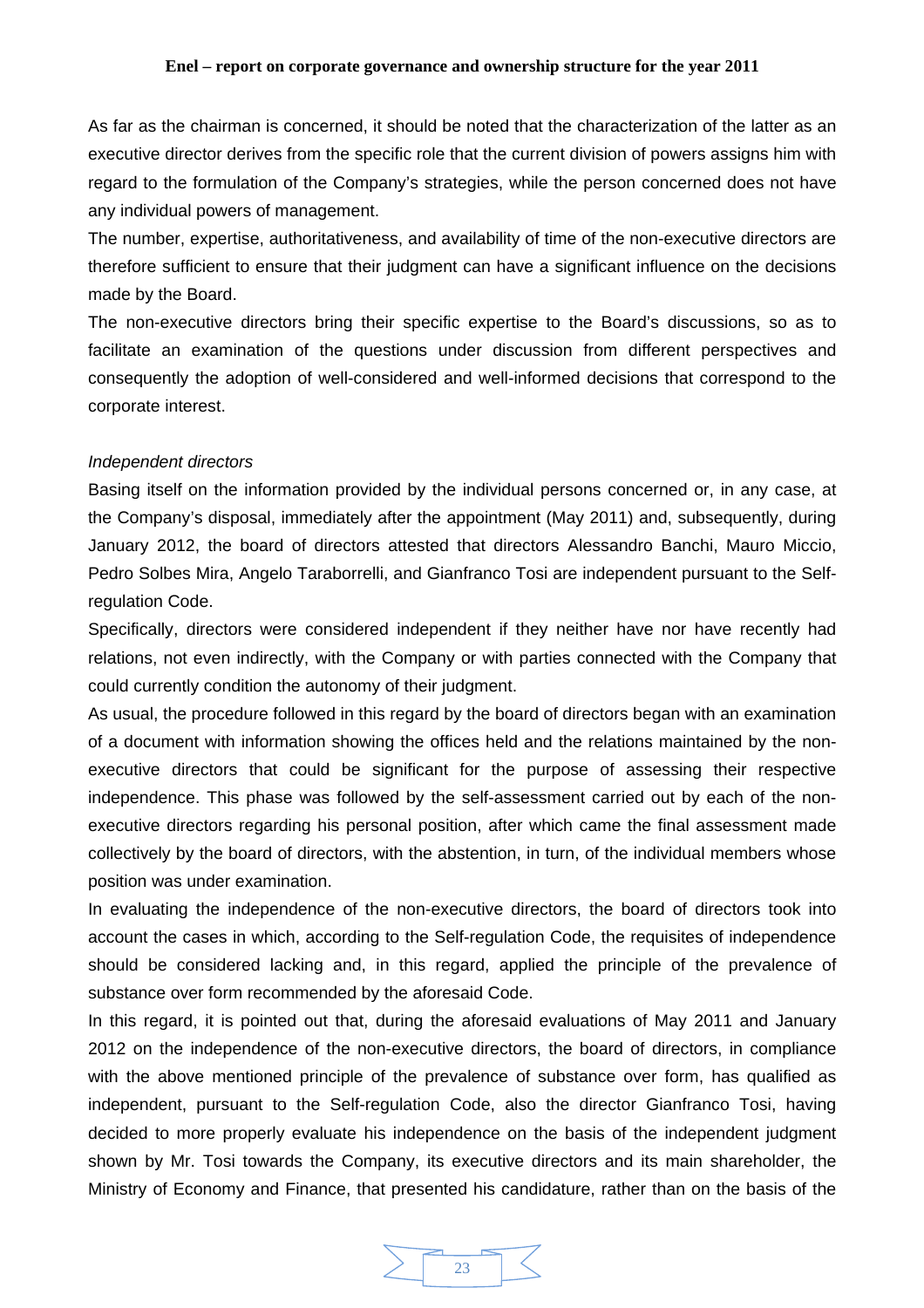fact that Mr. Tosi has been one of the directors of Enel for more than nine years during the last twelve years.

Furthermore, the board of directors has confirmed the validity of the specific quantitative parameters – adopted for the first time during the independence evaluation carried out in February 2010 – applicable to the commercial, financial, or professional relations that may take place, directly or indirectly, between directors and the Company. Unless there are specific circumstances, to be evaluated on a case by case basis, the exceeding of such parameters (specified in the Table 1 attached to the present report, together with the cases in which, according to the Self-regulation Code, the requisites of independence must be considered lacking) should, in principle, preclude the possession by the non-executive director in question of the requisites of independence provided for by the aforesaid Code. In this regard, please note that, during the aforesaid evaluations of May 2011 and January 2012 on the independence of the non-executive directors, the board of directors acknowledged that no business, financial or professional relationships, direct or indirect, exist nor have existed during the previous financial year, between the above mentioned independent directors and the Company or persons connected to the Company.

During the reviews carried out in May 2011 and January 2012, the board of directors ascertained that the foregoing five non-executive directors – *i.e.* Alessandro Banchi, Mauro Miccio, Pedro Solbes Mira, Angelo Taraborrelli and Gianfranco Tosi – also possessed the requisite of independence provided by law (namely by the Unified Financial Act) for the statutory auditors of listed companies (such requisites are also clearly specified in the Table 1 attached to this report).

During the months of May 2011 and February 2012, the board of statutory auditors established that, in carrying out the aforesaid evaluations of the independence of its non-executive members, the board of directors correctly applied the criteria recommended by the Self-regulation Code, following for such purpose a transparent assessment procedure that enabled the Board to learn about relations that were potentially significant for the purpose of the evaluation of independence.

Even though the judgment independence characterizes the activities of all directors, executive and non-executive, an adequate presence of directors (both with respect to their number and competences) who can be qualified as independent according to the definition above – having a significant role in the board of directors as well as in the committees – ensures a proper balance of the interests of all shareholders.

The independent directors have met, without the presence of the other directors, in December 2011. On that occasion, they shared their evaluations on the functioning of the board of directors and appointed the director Mauro Miccio as their coordinator for the next meetings.

Since December 2006, the board of directors also ascertained the absence of the conditions that, according to the Self-regulation Code, require the institution of a lead independent director, in consideration of the fact that at Enel the chairman of the board of directors is not the chief executive officer, nor owns a controlling interest in the Company.

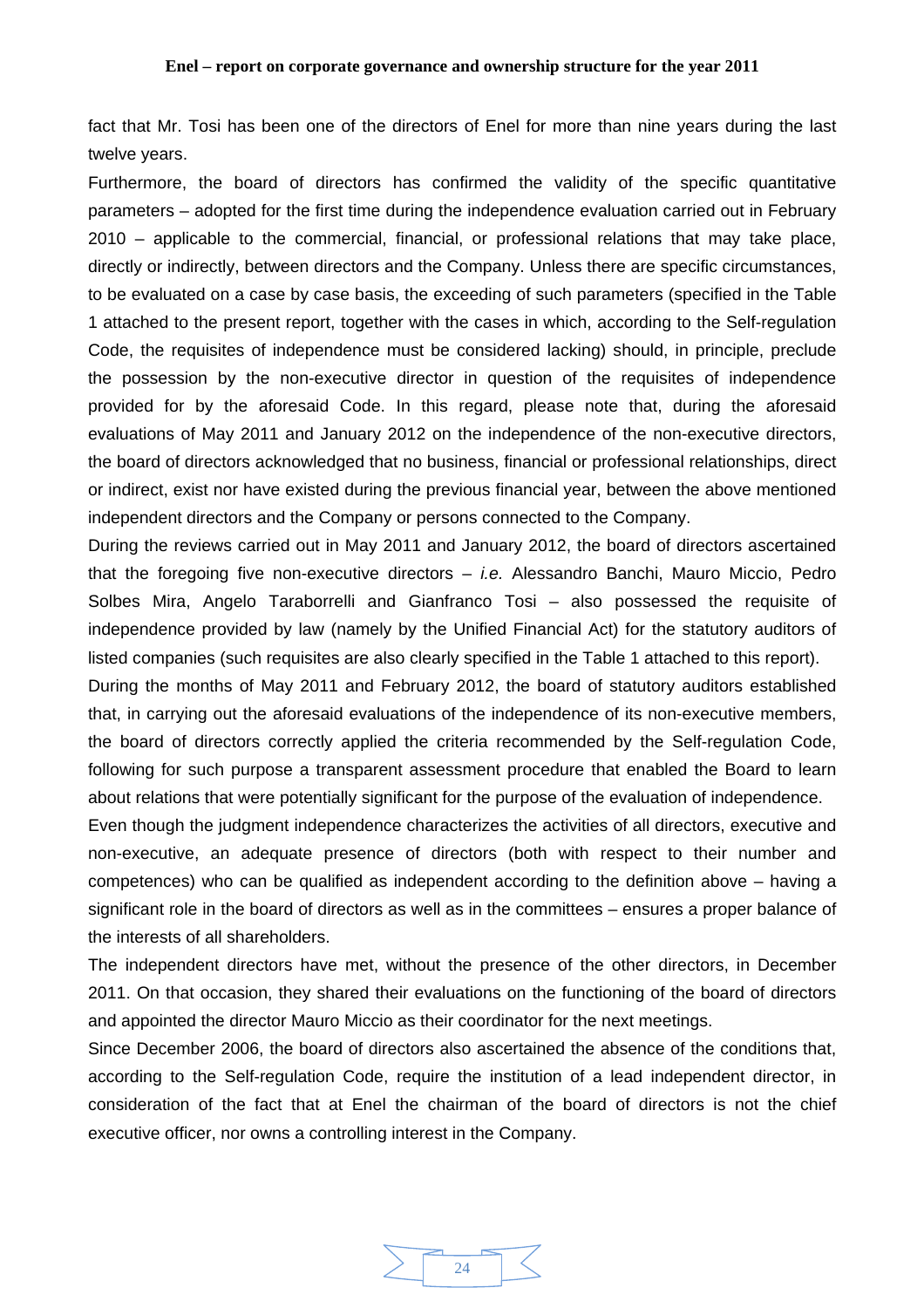### <span id="page-24-0"></span>**Committees**

In order to ensure that it performs its duties effectively, as early as January 2000 the board of directors set up as part of itself a compensation committee and an internal control committee, assigning them both consultative and proposing functions and entrusting them with issues that are sensitive and sources of possible conflicts of interest.

Each of such committees consists of at least 3 non-executive directors, the majority of whom are independent, and are appointed by the board of directors, which appoints one of them as chairman and also establishes the duties of the Committee by a special resolution.

In December 2006, the board of directors approved special organizational regulations (amended and integrated in June 2011) that govern the composition, tasks, and working procedures of the compensation committee and the internal control committee.

In carrying out their duties, the committees in question are empowered to access the information and corporate departments necessary to perform their respective tasks and may avail themselves of external consultants at the Company's expense within the limits of the budget approved by the board of directors. In this regard it should be noted that, in the event that the compensation committee decides to have recourse to external consultants in order to obtain information on the market practices concerning remuneration policies, it previously verifies that the consultant is not in any situation which may actually jeopardize his judgment independence.

Each committee appoints a secretary, who needs not to be one of its members, to whom the task of drawing up the minutes of the meetings is entrusted.

The chairman of the board of statutory auditors, or another designated auditor, attends the meetings of each committee. Upon invitation by the chaiman of the relevant committee, meetings may also be attended by other members of the board of directors or representatives of the company's functions or third parties whose presence may support the performance of the committee's duties. The meetings of the compensation committee are normally attended also by the head of the "Human Resources and Organization" function, and the meetings of the internal control committee are also normally attended by the person in charge of the internal control; the meetings of the latter committee may be attended by the chairman of the board of directors and by the executive director charged with the supervision of the functionality of the internal control system, upon express invitation of the chairman of the internal control committee or when they are in the condition to provide the committee with proper in-depth examinations on specific items of the agenda.

In November 2010, the board of directors, during the approval of a new procedure for transactions with related parties, in compliance with the requirements prescribed by CONSOB with regulation adopted in March, 2010, established a new internal committee; this committee is called to release specific opinions about transactions with related parties carried out by Enel, directly or through its subsidiaries, in the cases described and in compliance with the procedure above.

Subsequently, in May 2011, the board of directors established another internal committee with consultative and proposing functions regarding corporate governance matters, with the duty of

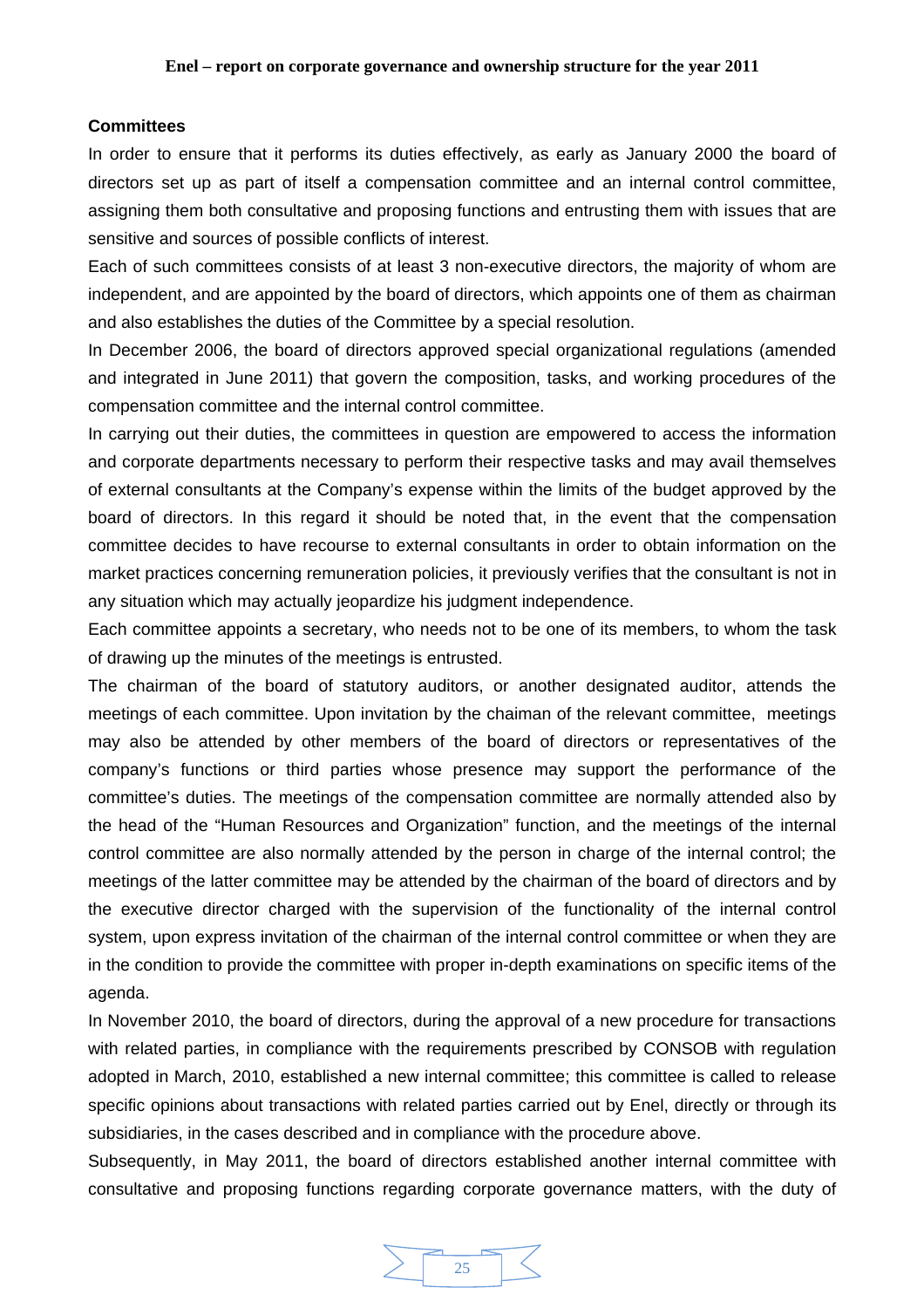<span id="page-25-0"></span>supervising the procedures and the regulations adopted in this respect within the company and to formulate amendment proposals in order to adjust their contents to the national and international best practices, considering the changes of the related applicable laws.

The organizational regulations of the committee for transactions with related parties and of the corporate governance committee regulate the functioning of such committees basically in accordance with the principles contained in the organizational regulations of the compensation committee and of the internal control committee.

#### *Compensation Committee*

The compensation of the directors and of the executives with strategic responsibilities is established in an amount that is sufficient to attract, retain, and motivate people gifted with the professional qualities required for successfully managing the Company.

In this regard, the compensation committee must ensure that the compensation of the executive directors and of the executives with strategic responsibilities is defined in such a way as to align their interests with pursuing the priority objective of the creation of value for the shareholders in the medium-long term. In particular, a significant portion of the compensation of the executive directors and executives with strategic responsibilities is linked to achieving specific performance objectives, also including non-economic objectives, identified in advance and determined in line with the guidelines set forth in the remuneration policy.

The compensation of non-executive directors is commensurate with the commitment required to each of them, taking into account their participation to the committees. It should be noted in this regard that, in line with the recommendations of the Self-regulation Code, this compensation is in no way linked to the economic results achieved by the Company and the Group and that the nonexecutive directors are not beneficiaries of stock-based incentive plans.

No directors may attend those meetings of the committee that are called to resolve upon the proposals regarding their remuneration, to be submitted to the board of directors, except in case of proposals concerning all the members of the committees established within the board of directors.

Specifically, the compensation committee is entrusted with the following consultative and proposing tasks (as lastly amended and integrated by the board of directors in June 2011 upon implementation of the amendments of Article 7 of the Self-regulation Code):

- to present proposals to the board of directors for the compensation of the directors and the executives with strategic responsibilities, evaluating periodically the adequacy, the overall consistency and the concrete application of the adopted policy and on the basis of the information provided by the chief executive officer concerning the implementation of such policy with respect to the executives with strategic responsibilities;
- to submit to the board of directors proposals for the remuneration of the executive directors and the other directors who hold particular offices, as well as for the identification of performance objectives related to the variable component of such remuneration, monitoring the

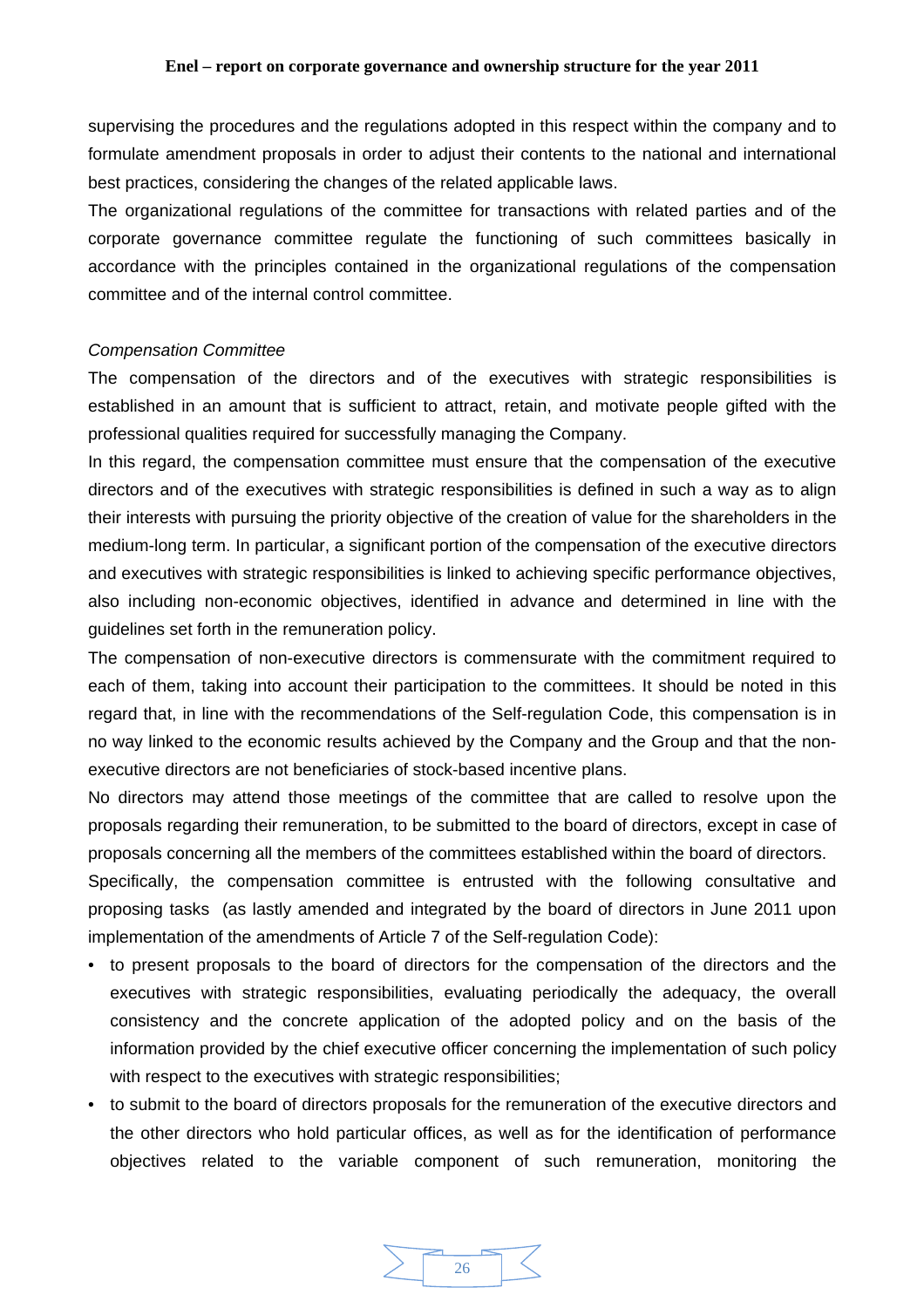implementation of the resolutions adopted by the board and verifying, particularly, the actual achievement of performance objectives;

• to examine in advance the annual report on remuneration to be made available to the public in view of the annual shareholders' meeting called for the approval of the financial statements.

As part of its duties, the compensation committee also plays a central role in elaborating and monitoring the performance of the incentive systems (including stock-based plans, if any), addressed to the management and conceived as instruments aimed at attracting and motivating resources with appropriate ability and experience and developing their sense of belonging and ensuring their constant, enduring effort to create value.

In addition to those recommended by the Self-regulation Code, the compensation committee also performs the task of assisting the chief executive officer and the relevant corporate departments in developing the potential of the Company's managerial resources, recruiting talented people, and promoting related initiatives with universities.

During 2011, the compensation committee consisted of directors Augusto Fantozzi (acting as chairman), Giulio Ballio, and Fernando Napolitano in the period between January and April, whilst starting from May until the end of the year it consisted of directors Fernando Napolitano (acting as chairman), Alessandro Banchi and Pedro Solbes Mira. The board of directors verified that they all have an adequate experience and expertise in financial matters.

Also during 2011, the compensation committee held 8 meetings, characterized by the regular attendance of its members (and of the chairman of the board of statutory auditors) and by an average duration of 1 hour and 30 minutes each; the committee recurred to external consultants, at Company's expenses.

During 2011, the compensation committee started to elaborate the guidelines of the remuneration policy of the directors and of the executives with strategic responsibilities, then set forth in detail during the first months of 2012, in order to permit to the board of directors to resolve upon the approval of such policy on April 5, 2012. The compensation committee – in addition to elaborating the long-term incentive plan for the year 2011 and carrying out a review of the performance of the existing incentive plans – worked on defining the remuneration of the chairman and the chief executive officer/general manager for the mandate 2011-2013; in this respect, the committee also worked on the implementation aspects of the variable component of the compensation of the chairman and the chief executive officer/general manager, in particular setting the annual economic and managerial objectives to assign them (as well as verifying the attainment of the objectives of the previous year). Lastly, the committee submitted to the board of directors the proposals concerning the compensation of the members of all the internal committees and monitored the evolution of the national applicable laws concerning the compensation of directors and top managers of listed companies, in the light of the implementation process of the relevant E.U.'s recommendations of 2004 and 2009.

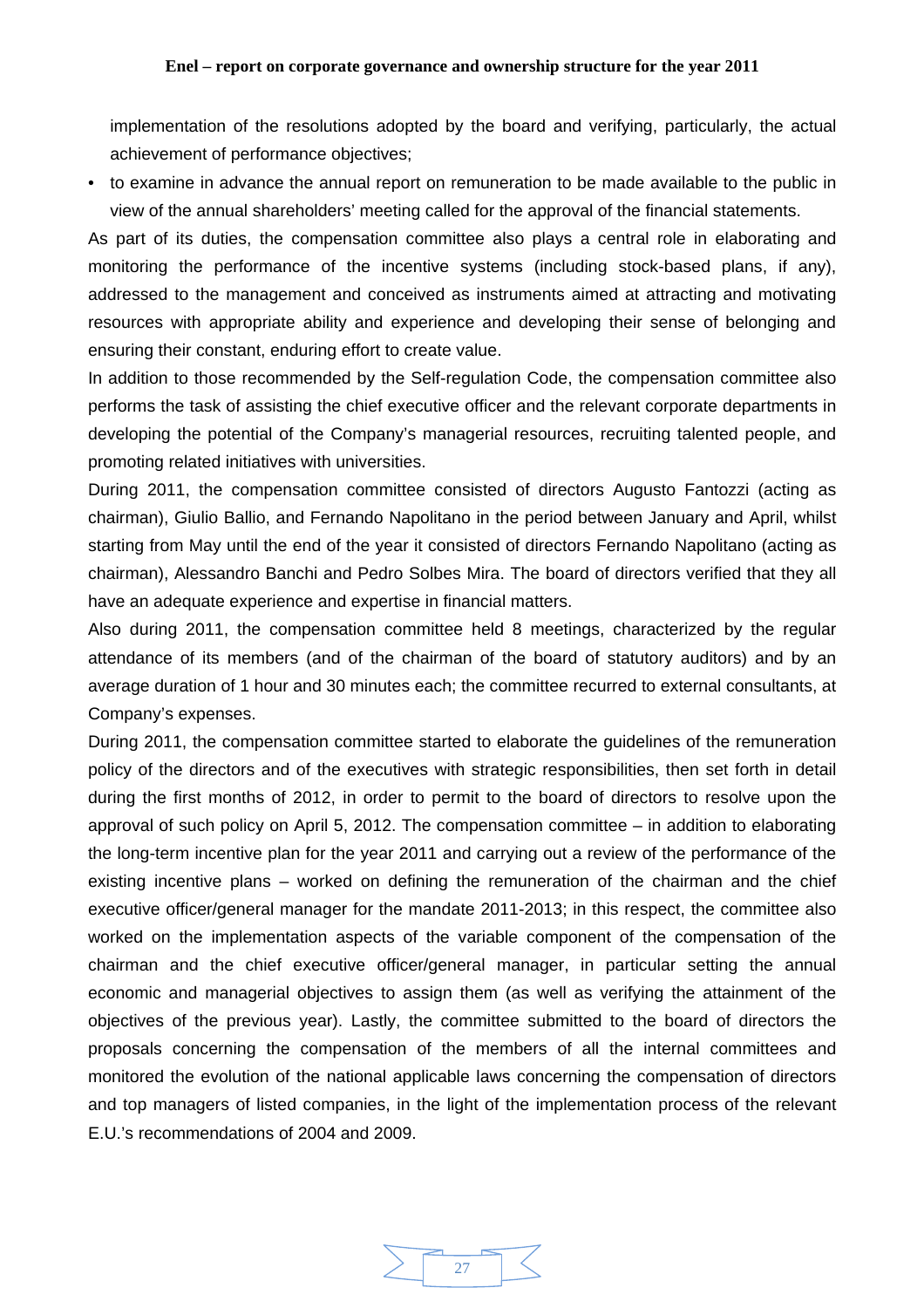### <span id="page-27-0"></span>*Internal Control Committee*

The internal control committee has the task of assisting the board of directors in the latter's evaluations and decisions regarding the internal control system, the approval of the financial statements and the half-year report, and within the board competences, the relations between the Company and the external auditor by preliminarily gathering the relevant facts.

Specifically, the internal control committee is entrusted with the following consultative and proposing tasks (as lastly defined by the board of directors, in June 2011):

- to assist the board of directors in performing the tasks regarding internal control entrusted to the latter by the Self-regulation Code;
- to evaluate, together with the executive in charge of preparing the corporate accounting documents and the external auditors, the proper use of accounting principles and their uniformity for the purpose of drawing up the consolidated financial statements;
- to express opinions, at the request of the executive director who is assigned the task, on specific aspects regarding the identification of the Company's and the Group's main risks, as well as the planning, implementation, and management of the internal control system;
- to examine the work plan prepared by the head of internal auditing, as well as the latter's periodical reports;
- to assess the results indicated in the report of the external auditors and in the letter of suggestions, if any;
- to perform the additional tasks assigned to the committee by the board of directors, with particular regard to the assessment of the adequacy of the commitment dedicated to the issues related to social responsibility of companies, and the completeness and transparency of the information provided in this regard through the sustainability report (the latter task having been assigned to the committee starting from February 2010);
- to report to the board of directors at least once every six months on the work performed and on the adequacy of the internal control system.

During 2011, the internal control committee consisted of directors Gianfranco Tosi (acting as chairman), Lorenzo Codogno (to whom the board of directors at that time had acknowledged the requisite of appropriate experience in accounting and finance), Renzo Costi, and Alessandro Luciano during the period between January and April, whilst starting from May until the end of the year it consisted of directors Gianfranco Tosi (still acting as chairman), Lorenzo Codogno (with reference to whom the board of directors confirmed the adequate experience in accounting and finance matters), Mauro Miccio and Angelo Taraborelli.

Also during 2011, the internal control committee held 13 meetings, which were characterized by the regular attendance of its members (as well as of the chairman of the board of statutory auditors) and an average duration of 2 hours each.

During 2011, the activity of the internal control committee focused first of all on the evaluation of the work plan prepared by the head of internal auditing, on the results of the audits performed during the preceding year, as well as on the examination of an amendment made by the

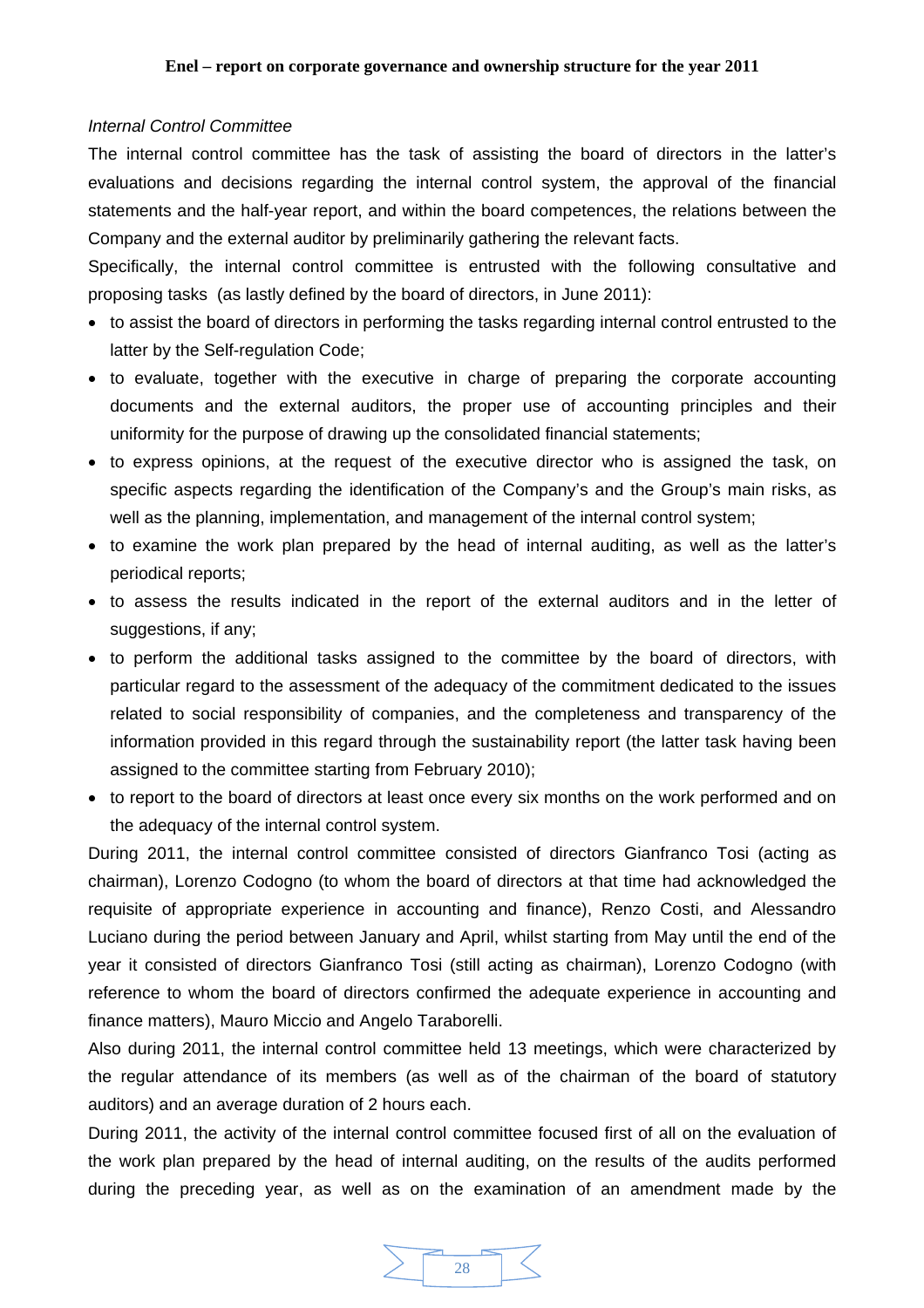Company's "Audit" function, concerning the identification of the main risks within the Group (so called risk assessment); the committee thus formulated, within its competences, a positive assessment of the adequacy, efficiency and effective functioning of the internal control system during the previous exercise. During 2011, the committee also expressed a favourable opinion, within the limits of its authority, on the assignment of some specific additional tasks to entities belonging to the network of the Group's main external auditor (pursuant to the relevant procedure, adopted in 2009, concerning the assignment of engagements to the auditing firms which operate within the Group) and examined the effects of new legislative developments and the new international accounting standards on Enel Group's 2010 consolidated financial statements and 2011 half-year financial report. In 2011 the committee also supervised the preparation of the sustainability report and has been updated on the main activities carried out by the Group concerning corporate social responsibility, assessed the reports received during the previous financial year on the basis of the provisions of the Code of Ethics, examined the comments made by the Court of Accounts in the report on the management for the year 2009 and examined the considerations made by the competent Company's functions in this regard, monitoring moreover the observance of the compliance program adopted pursuant to Legislative Decree No. 231 of June 8, 2001 (and also seeing to the updating of the aforesaid program). Finally, the committee acknowledged the permanent compliance within the Group with the laws and regulations on accounting transparency, the appropriateness of the organizational structure and of the internal control systems of the subsidiaries set up under and governed by the laws of non-EU countries.

### *Related Parties Committee*

The related parties committee is composed of at least 3 independent directors, appointed by the board of directors, which appoints a chairman between them and resolves moreover upon the duties assigned to the committee itself, in accordance with the provisions of the specific procedure for the discipline of the transactions with related parties, adopted by the same board of directors in November 2010 (in compliance with the requirements set forth under CONSOB's specific regulation approved on March 2010), which rules have become effective starting from January 2011.

According to the provisions contained in the said procedure and in the organizational regulation, the related parties committee, basically, has the duty to formulate specific reasoned opinions on the interest of Enel – as well as of Enel's direct or indirect controlled companies that may be concerned, time by time – in the completion of transactions with related parties, expressing an assessment concerning the convenience and substantial fairness of the relevant conditions, subject to prior receiving of timely and adequate information. In connection to transactions of major importance (as defined in the aforementioned procedure), such committee may also require information and make comments to the chief executive officer and those persons in charge of the negotiations or the inquiry regarding aspects connected to the information received. Lastly, the committee decides upon those cases, submitted to its attention by the advisory board established

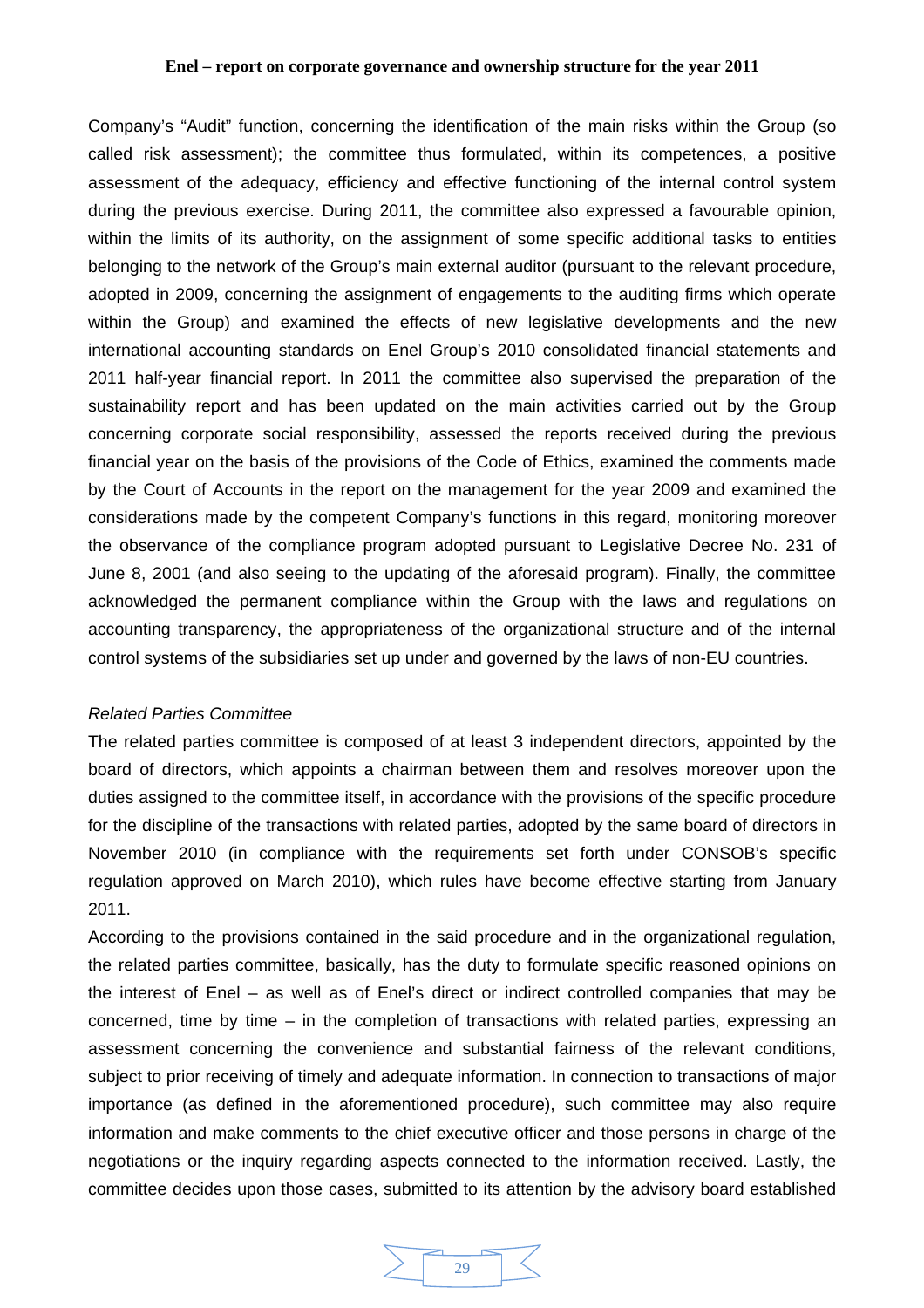pursuant to the same procedure, in relation to which the identification of a related party is disputed. In the exercise of its duties the committee may avail itself, at the expense of Enel, of the assistance of one or more experts chosen by the committee among people of proven expertise and competence on the subject matters of the transactions in relation to which the committee is called to give its opinion, after having verified their independence and the absence of conflicts of interests.

During 2011, the committee was composed of directors Augusto Fantozzi (acting as chairman), Giulio Ballio and Renzo Costi during the period between January and April, whilst starting from May until the end of the year it was composed of directors Alessandro Banchi (acting as chairman), Pedro Solbes Mira, Angelo Taraborrelli and Gianfranco Tosi.

Moreover, during 2011 the committee held 2 meetings, characterized by the regular attendance of its members (as well as of the chairman of the board of statutory auditors) and an average duration of 1 hour and 15 minutes each.

During 2011 the related parties committee expressed its favourable opinion on the proposal of the compensation committee regarding the remuneration of the chairman and of the chief executive officer/general manager for the mandate 2011-2013, before such proposal was examined by the board of directors and submitted to the board of statutory auditors for its approval. Furthermore the committee carried out an accurate examination of the contents of CONSOB's regulations and of the specific Company's procedure for the regulation of transactions with related parties, in order to verify terms and conditions of the application of such documents in light of the actual activity of the Company.

### *Corporate Governance Committee*

The corporate governance committee is composed of at least 3 directors, most of them non executive, of which at least one in possession of independence requirements; the members of the committee are appointed by the board of directors, which also appoints, among them, the chairman of the committee and establishes the duties of the same committee.

According to the provisions contained in its organizational regulation, the corporate governance committee, which has preliminary, consultative and proposing functions, shall assist the board of directors with respect to the assessments and decisions related to the corporate governance of the Company and of the Group. Within these duties, the committee has the following specific tasks:

- to monitor the evolution of laws, as well as national and international best practices, in relation to corporate governance, updating the board of directors in case of significant changes;
- to verify that the corporate governance system adopted by the Company and the Group is compliant with applicable laws, recommendations set forth under the Self-regulation Code and national and international best practices;
- to submit to the board of directors proposals for the adjustment of the aforementioned corporate governance system, if it is deemed necessary or appropriate;

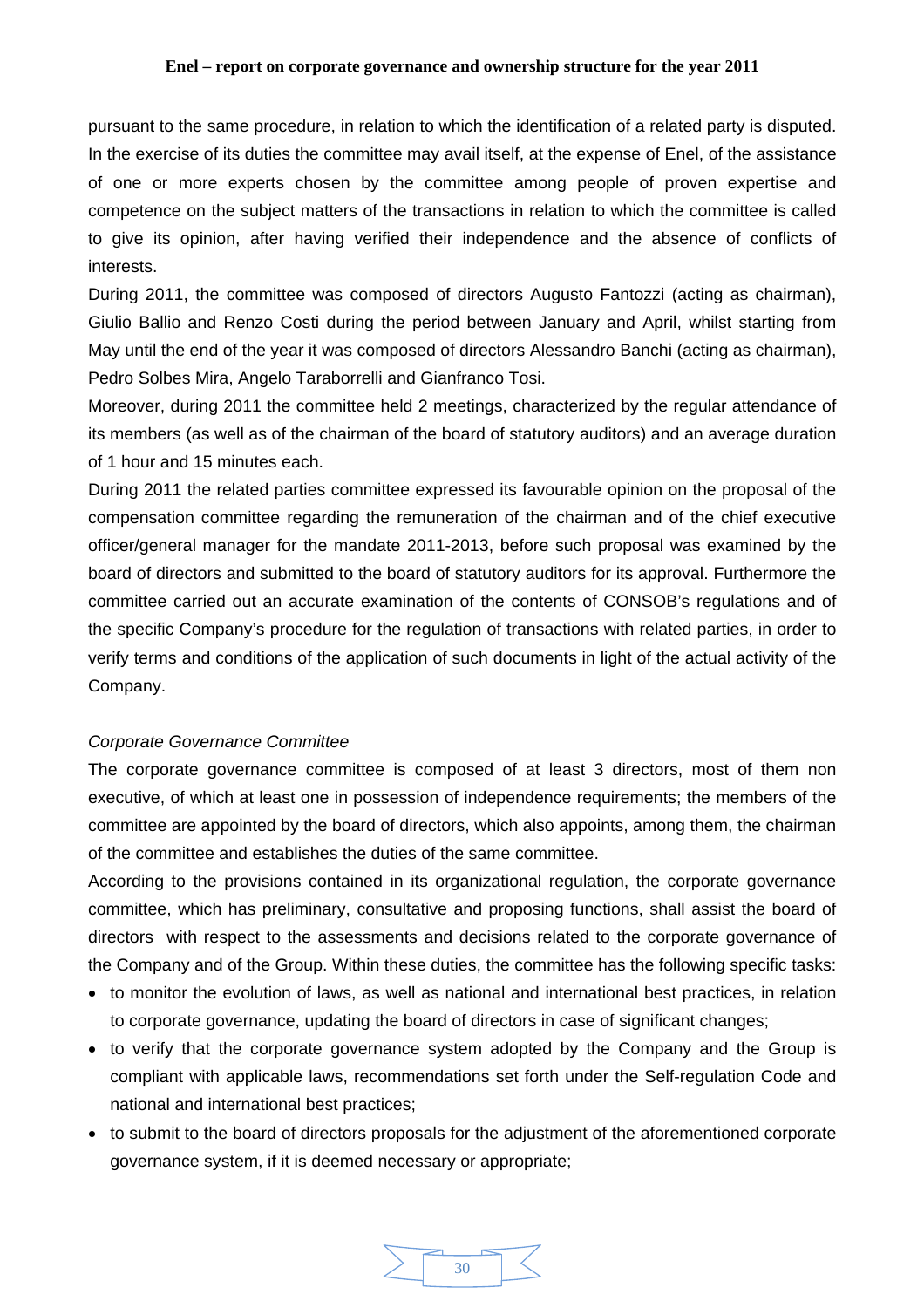- <span id="page-30-0"></span>• to prepare the board review process, submitting to the board of directors proposals regarding the engagement of a consultancy firm specialized in this sector, identifying the issues that shall be the subject-matter of the assessment and determining the timing and conditions of the same process;
- to previously examine the annual report on corporate governance to be included in the documentation of the annual financial statements;
- to perform additional tasks assigned it by the board of directors.

During 2011 the corporate governance committee was composed of directors Andrea Colombo (acting as chairman), Lorenzo Codogno, Mauro Miccio and Fernando Napolitano.

During 2011 the corporate governance committee held 5 meetings since its establishment (occurred in May), characterized by the regular attendance of its members (as well as of the chairman of the board of statutory auditors) and an average duration of 1 hour and 15 minutes each; the committee recurred to external consultants, at Company's expenses.

During 2011 the corporate governance committee, first of all, has carried out a precise examination of the implementation level and modalities within Enel of the recommendations set forth under the Self-regulation Code in order to ensure the continuing observance of high corporate governance standards by the Company and the Group. Moreover, the committee updated a few important policies and company's procedures, in particular with regard to (i) the guidelines regarding the maximum number of offices that Enel's directors may hold in the boards of directors and the boards of statutory auditors of companies of a significant size, in order to ensure that those concerned dispose of sufficient time to effectively perform the role they have in the board of directors of Enel, as well as to (ii) the regulations for the internal management and handling of confidential information and for the publication of documents and information concerning the Company and the Group, with specific reference to privileged information. Lastly, the corporate governance committee worked on the preparation of the board review process, identifying, by means of a specific selection procedure, a consultancy firm to be entrusted with the task of supporting the board of directors and its committees in the self-assessment procedure regarding the financial year 2011.

# **Board of Statutory Auditors**

According to the provisions of the law and the Company's bylaws, the board of statutory auditors consists of three regular auditors and two alternates, who are appointed by an ordinary shareholders' meeting for a period of three accounting periods and may be re-appointed when their term expires.

In order to ensure that the board of statutory auditors can effectively perform its duties and in accordance with the recommendations of the Self-regulation Code, since December 2006, the board of directors, within the limits of its authority, expressly granted the board of statutory auditors:

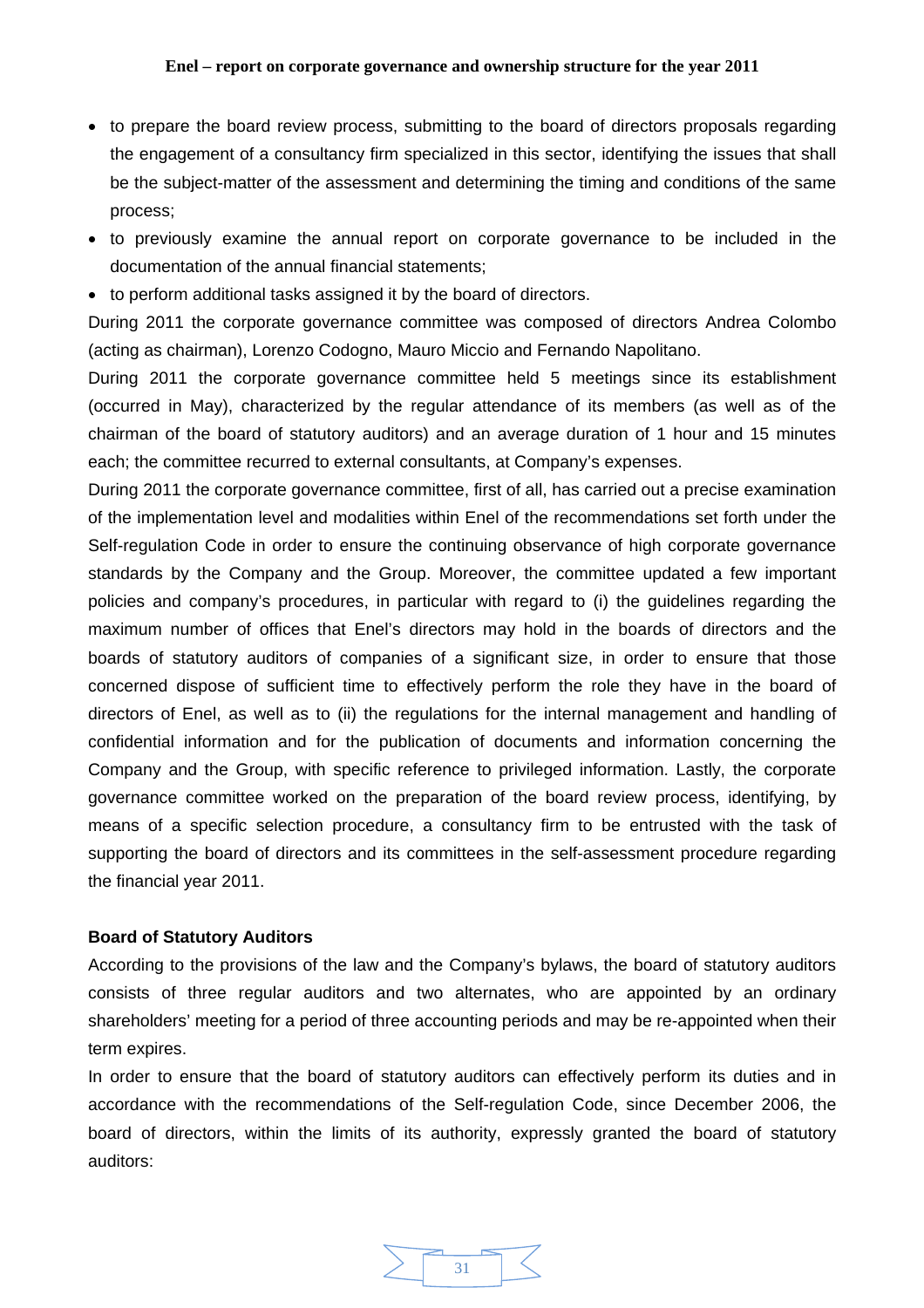- the power to oversee the independence of the external auditor, monitoring both compliance with the relevant regulatory provisions and the nature and extent of the services other than auditing that the external auditor and the firms belonging to the relevant network performed for the Company and the Group (this power was expressly granted to the board of statutory auditors by Legislative Decree No. 39 of January 27, 2010, which implemented in Italy Directive 2006/43/EC, concerning the auditing of the annual and consolidated financial statements);
- the power which may also be exercised individually by the statutory auditors to request the Company's *"*Audit*"* function to perform checks on specific corporate operating areas or transactions;
- the power to promptly exchange information relevant for performing their respective duties with the internal control committee.

According to the legislation in force, the members of the board of statutory auditors must possess the requisites of honourableness provided for the company representatives of entities which participate into the equity of financial intermediaries, in addition to those established for the statutory auditors of listed companies. They must also possess the requisites of professional competence required by the law of statutory auditors of listed companies, as supplemented by special provisions of the bylaws. Finally, they must possess the requisites of independence specified by the law for statutory auditors of listed companies.

In accordance with the provisions of the Unified Financial Act, the limit to the number of offices on the boards of directors and the boards of statutory auditors that the members of Enel's board of statutory auditors may hold in Italian corporations was established by the CONSOB with specific regulation.

As in its provisions for the board of directors – and in compliance with the Unified Financial Act – the bylaws provide that the appointment of the entire board of statutory auditors take place according to the slate vote system, which aims to ensure the presence on the Board of a regular auditor (who is entitled to the office of chairman) and an alternate auditor (who will take the office of chairman if the incumbent leaves it before the end of his term) designated by minority shareholders.

This electoral system provides that the slates, in which the candidates must be listed in progressive order, may be presented by shareholders that, alone or together with other shareholders, own the minimum equity interest in the Company, as determined by CONSOB with regulation, for the presentation of slates of candidates to the office of director (specifically, pursuant to the stock exchange capitalization of the shares of Enel, at the date of this report the equity interest requested is equal to at least 0.5% of the share capital).

Moreover – in implementing the amendments to the Unified Financial Act introduced in July 2011 with the purpose to ensure the balance between genders in the management and control bodies of listed companies, as well as in compliance with the relevant CONSOB's regulations, and according to the amendments to the bylaws that will be consequently submitted to the Company's shareholders' meeting called to resolve upon the approval of the financial statements 2011 – at the

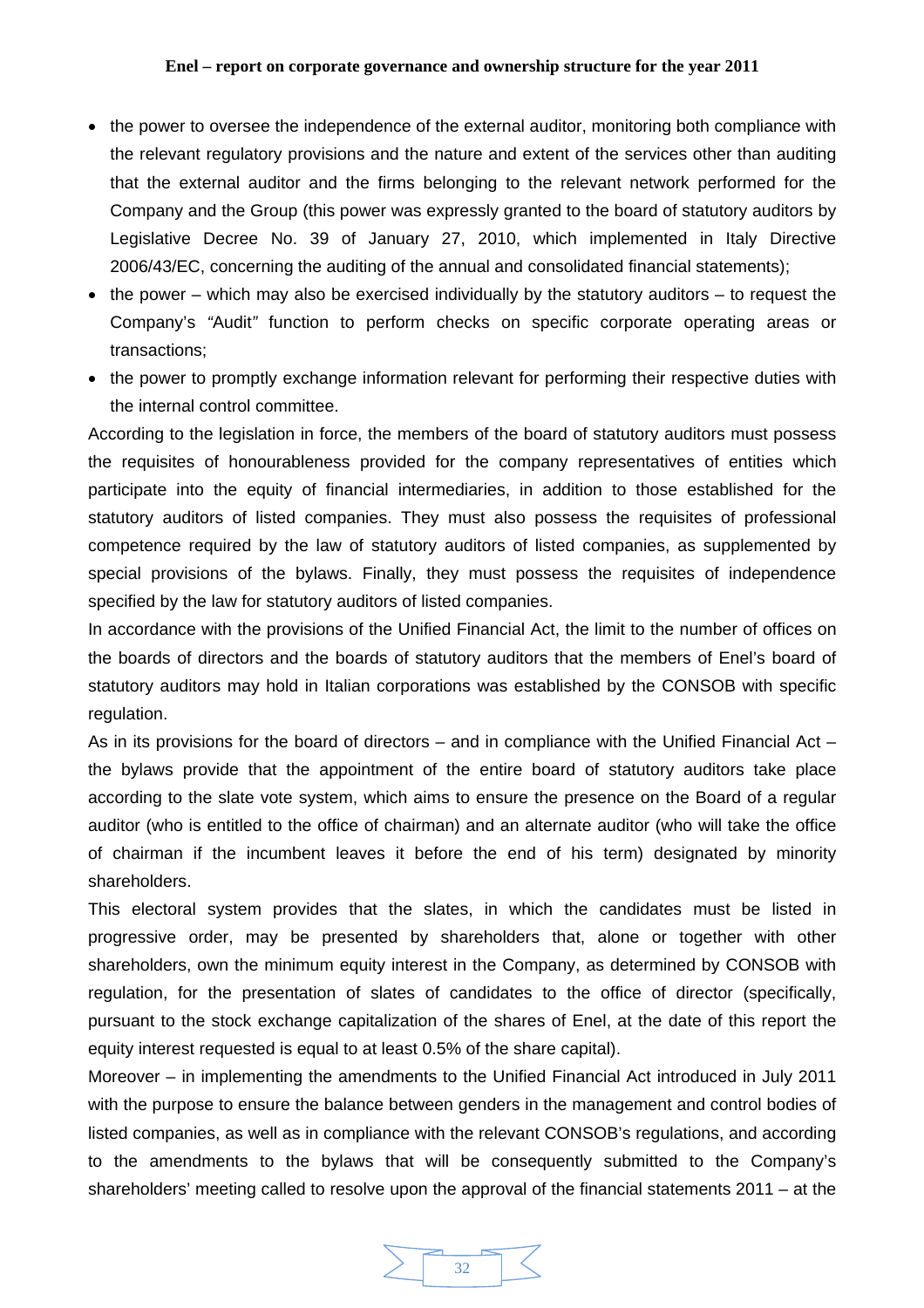first three renewal of the board of statutory auditors subsequent to August 12, 2012, the slates that contain an overall number of candidates (both regular and alternate members) equal or higher than three shall include, both in the first two positions of the slate's section related to the regular auditors and in the first two positions of the slate's section related to alternate auditors, candidates of different genders.

The slates of candidates to the office of statutory auditor (as for the slates of candidates to the office of director) must be filed at the Company's registered office by those who present them, at least 25 days before the date of the shareholders' meeting convened to resolve upon the election of the members of the board of statutory auditors; they are then published by the Company in its internet website and in the website of Borsa Italiana, as well as filed in the Company's registered office, at least 21 days before the day set for the shareholders' meeting, together with exhaustive information on the personal and professional characteristics of the candidates, in order to guarantee a clear procedure for the election of the controlling body.

When less than the entire board of statutory auditors is being elected, the shareholders' meeting resolves in accordance with the majorities required by the law and without following the aforesaid procedure, but in any case in such a way as to ensure*:* 

- the observance of the principle of the representation of minority shareholders on the board of statutory auditors*;* as well as
- the observance of the applicable laws concerning the balance of genders (on the basis of the above mentioned bylaws amendments which will be submitted to the Company's shareholders' meeting called for the approval of the financial statements 2011).

In any case, the statutory auditors act autonomously and independently, including with regard to the shareholders who elected them.

Having been elected by the ordinary shareholders' meeting of April 29, 2010, the term of the current board of statutory auditors will expire when the 2012 financial statements are approved. As a result of the appointments made at the aforesaid shareholders' meeting, at the date of this report, the board of statutory auditors consists of the regular members indicated here below, together with the slates on which they were appointed. Such slates were presented by the Ministry of the Economy and Finance (which at the time owned 13.88% of the Company's share capital) and by a group of 20 institutional investors (which at the time owned a total of 19% of the Company's share capital).

- Sergio Duca, 64 years, chairman (designated in the slate presented by institutional investors);
- Carlo Conte, 64 years, regular auditor (designated in the slate presented by the Ministry of Economy and Finance);
- Gennaro Mariconda, 69 years, regular auditor (designated in the slate presented by the Ministry of Economy and Finance).

A brief professional profile of the above mentioned regular auditors is described under Attachment 2 to this report.

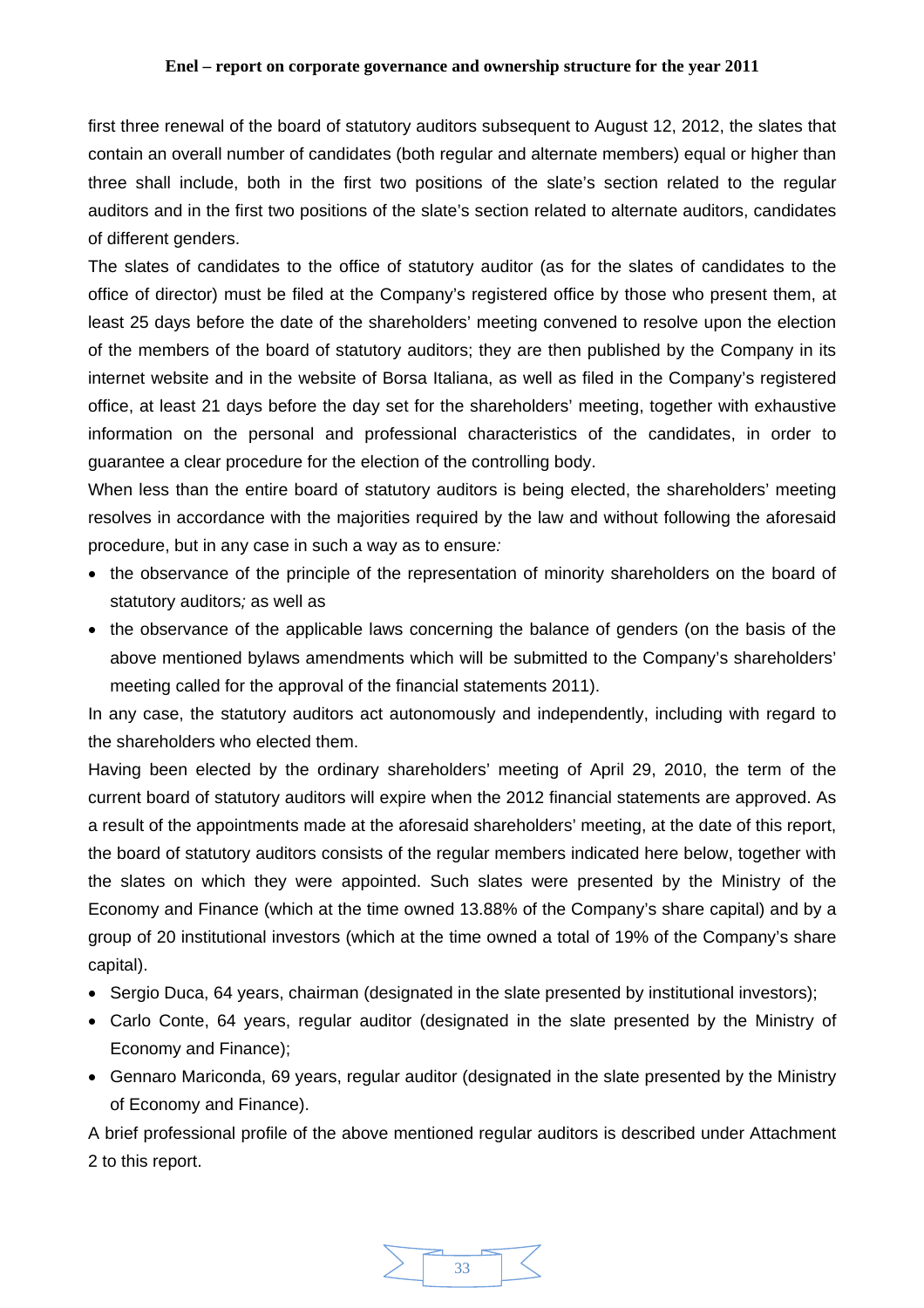<span id="page-33-0"></span>The shareholders' meeting determines the remuneration of the regular members of the board of statutory auditors. Specifically, in April 2010 the ordinary shareholders' meeting set the remuneration to which the chairman of the board of statutory auditors is entitled at euro 85,000 gross a year and the remuneration to which each of the other regular statutory auditors is entitled at euro 75,000 gross a year, in addition to the reimbursement of the expenses necessary for the performance of their duties.

During 2011, the board of statutory auditors held 22 meetings, lasting an average of about 2 hours each, which were regularly attended by the regular auditors and the magistrate representing the Court of Accounts.

During February 2012, the board of statutory auditors established that the chairman, Sergio Duca, and the regular auditor Gennaro Mariconda possess the requisites of independence provided for by the Self-regulation Code with regard to directors. As far as the regular auditor Carlo Conte is concerned, the board of statutory auditors established that, even though he does not possess the aforesaid requisites of independence (because he is a general manager at the Ministry of the Economy and Finance, the reference shareholder of the Company), he does possess the characteristics of independence provided for by the Unified Financial Act (and the related implementation regulations) with regard to statutory auditors of listed companies.

At the date of this report, with respect to the above-mentioned CONSOB's rules on the limits to the number of offices on the boards of directors and the boards of statutory auditors that the members of board of statutory auditors may hold in Italian corporations (which set a maximum limit of 6 points to the offices that may be hold by a statutory auditor), the regular statutory auditors have communicated to the Authority the following data regarding the number of offices held as well as the points thereof:

- Sergio Duca: 4 offices amounting to 3.35 points;
- Carlo Conte: 5 offices amounting to 2.15 points;
- Gennaro Mariconda: 1 office amounting to 1.0 point;

# **Auditing firm**

The external audit of Enel's financial statements and the Group's consolidated financial statements is entrusted to Reconta Ernst & Young S.p.A.

The assignment was awarded to such firm by the ordinary shareholders' meeting of April 29, 2011, upon proposal of the board of statutory auditors, with reference to the fiscal years from 2011 until 2019 and for a total consideration of euro 3.5 million.

Since 2009, a special procedure was formalized for regulating the appointments of auditing firms that do business with the Group. According to this procedure, the internal control committee and the board of statutory auditors shall express a preliminary binding opinion on the assignment of each additional task –other than the main task of auditing and for which no incompatibility is provided for by the law – to the Group's main external auditor or to entities belonging to the auditor's network. The assignment of such additional tasks is allowed only in determined

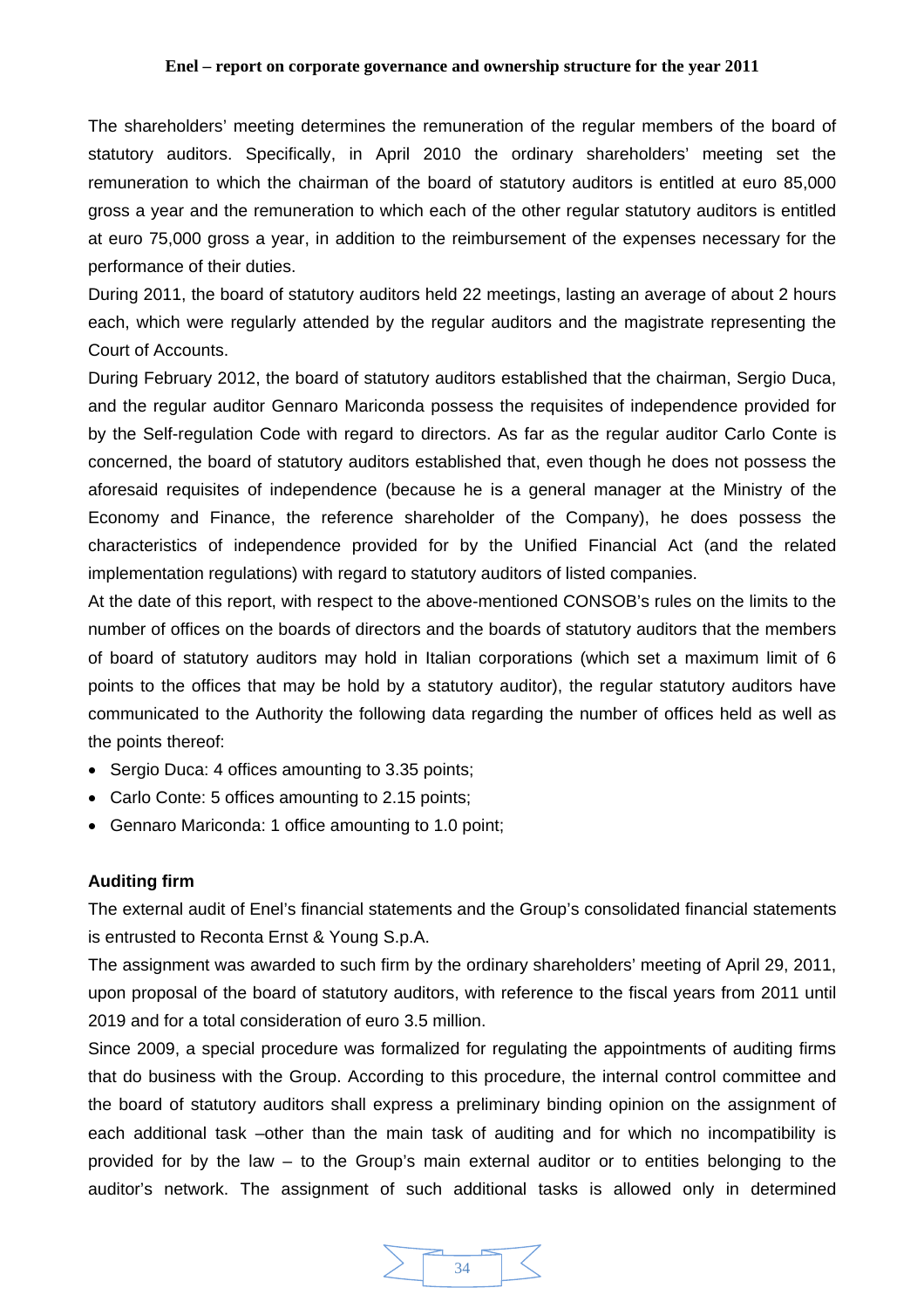<span id="page-34-0"></span>circumstances of demonstrated necessity, from the legal or economic point of view or in terms of service quality.

### **Oversight of the Court of Accounts**

The Court of Accounts oversees the financial management of Enel, availing itself for this purpose of an appointed magistrate. During 2011 this role was performed, at first, during the period from January to April, by the substitute delegated judge Igina Maio, and starting from May by the delegated judge Francesco Paolo Romanelli. In January 2009, the board of directors resolved to pay the magistrate appointed by the Court of Accounts an attendance allowance of euro 1,000 for each meeting of corporate bodies attended. This position has been confirmed by the board of directors in June 2011.

The magistrate appointed by the Court of Accounts attends the meetings of the board of directors and the board of statutory auditors. The Court of Accounts presents an annual report on the results of the oversight performed to the office of the President of the Senate and the office of the President of the House of Deputies.

### **Executive in charge of preparing the corporate accounting documents**

In compliance with the provisions of the Unified Financial Act and of the Company's bylaws, starting from June 2006 the board of directors, after receiving the opinion of the board of statutory auditors, appointed the head of the Company's Accounting, Planning, and Control Department (renamed "Accounting, Finance, and Control" in June 2009), in the person of Luigi Ferraris, to the position of executive in charge of preparing the corporate accounting documents. As ascertained by the board of directors in June 2007, such executive possesses the professional qualifications introduced in the Company's bylaws on May 2007 in compliance with the Unified Financial Act.

The duty of this executive is to establish appropriate administrative and accounting procedures for the preparation of the stand-alone financial statements and the consolidated financial statements, as well as all other financial documents.

The board of directors ensures that this executive has adequate powers and means, seeing that the administrative and accounting procedures that he establishes are actually observed.

The executive in question issues a declaration that accompanies the corporate documents and communications released to the market regarding financial information, including interim information, and certifies that such information corresponds to what is recorded in the Company's documents, account books, and book entries.

Together with the chief executive officer, the aforesaid executive also certifies in a specially provided report regarding the stand-alone financial statements, the consolidated financial statements, and the half-year financial report: (i) the adequacy and actual application of the aforesaid administrative and accounting procedures during the period to which such accounting documents refer; (ii) the compliance of the contents of these documents to the international accounting standards applicable within the European Union; (iii) the correspondence of the

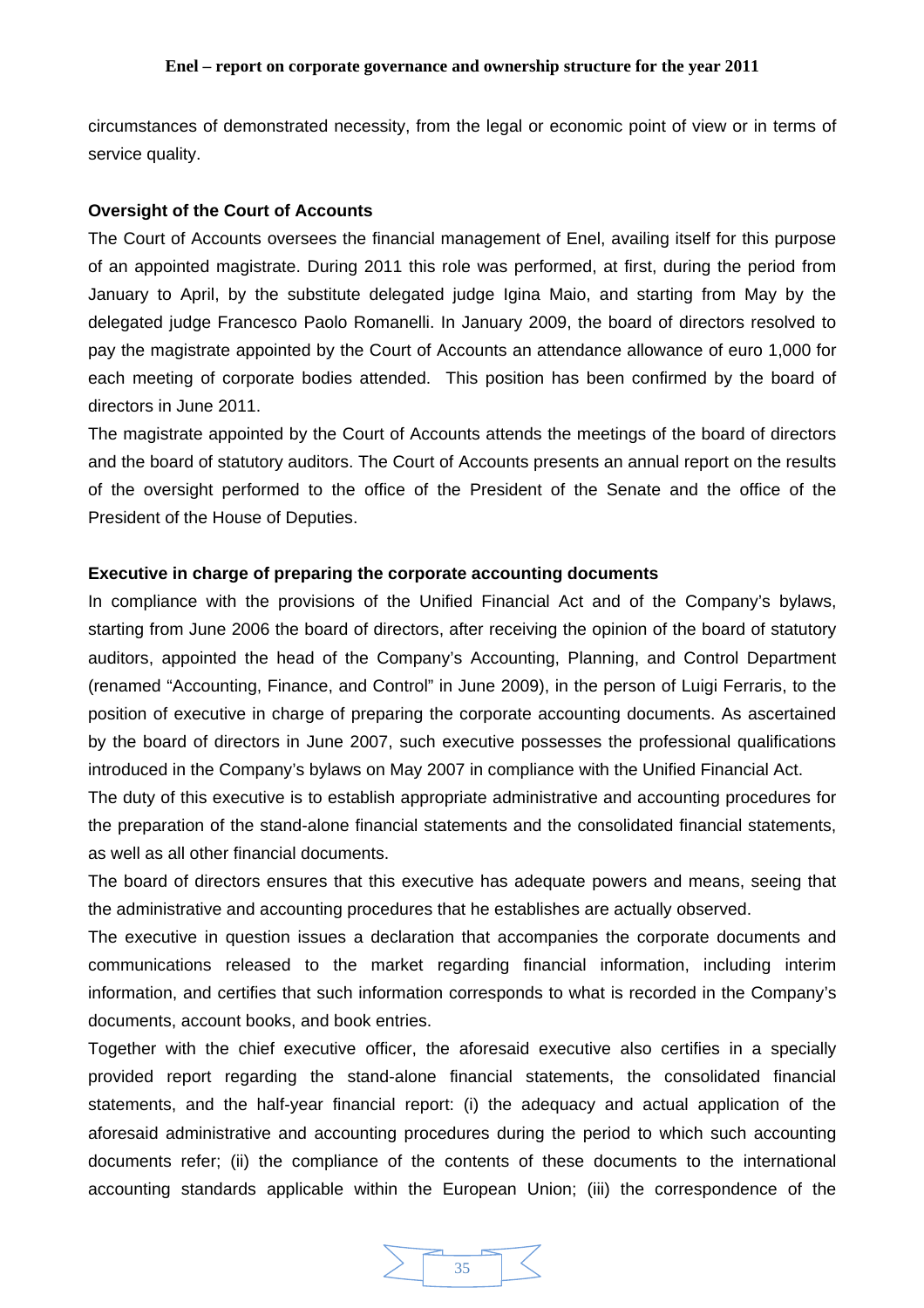<span id="page-35-0"></span>aforesaid documents to the accounting records and their suitability for providing a true and fair view of the Company's and the Group's balance sheet, income statements, and cash flows; (iv) that the report on operations accompanying the stand-alone financial statements and the consolidated financial statements contain a reliable analysis of the performance and results of the year, as well as of the situation of the Company and the Group, together with a description of the main risks and uncertainties to which they are exposed; (v) that the report on operations included in the half-year financial report contains a reliable analysis of the most important events that occurred during the first six months of the period, together with a description of the main risks and uncertainties in the remaining six months of the period and information on the significant transactions with related parties.

The contents of the certification that the executive in question and the chief executive officer must issue in accordance with the foregoing are set by CONSOB with a specific regulation.

### **Internal control system**

With regard to internal control, since several years the Group has been adopting a special system aimed at (i) checking the appropriateness of Group procedures in terms of effectiveness, efficiency, and costs, (ii) ensuring the reliability and correctness of accounting records, as well as the safeguard of Company and Group assets, and (iii) ensuring that operations comply with internal and external regulations, as well as with the corporate directives and guidelines for sound and efficient management.

The Group's internal control system is divided into three distinct areas of activity:

- line auditing (or first level), which consists of all the auditing activities that the individual operating units or Group companies carry out on their own processes. Such auditing activities are primarily the responsibility of operating executives and are considered an integral part of every corporate process;
- the second level controls, which are assigned to (i) the management control function (which is part of ENEL's "Administration, Finance and Control" function) with regard to the monitoring of the business-financial trend of the Company and of the Group, and (ii) the "Group Risk Management" function with regard to elaboration of policies aimed at managing the main risks (concerning, for example, the interest and exchange rates and the commodities risk);
- internal auditing, which is entrusted to the Company's "Audit" function and is aimed essentially at the identification and containment of corporate risk of any kind. This objective is pursued through the monitoring of line auditing, in terms of both the appropriateness of the audits themselves and the results actually achieved by their application. This activity under consideration is therefore applied to all the corporate processes of the Company and of the Group companies. The personnel in charge of said activity is responsible for indicating both the corrective actions deemed necessary and for carrying out follow-up actions aimed at checking the results of the measures suggested.

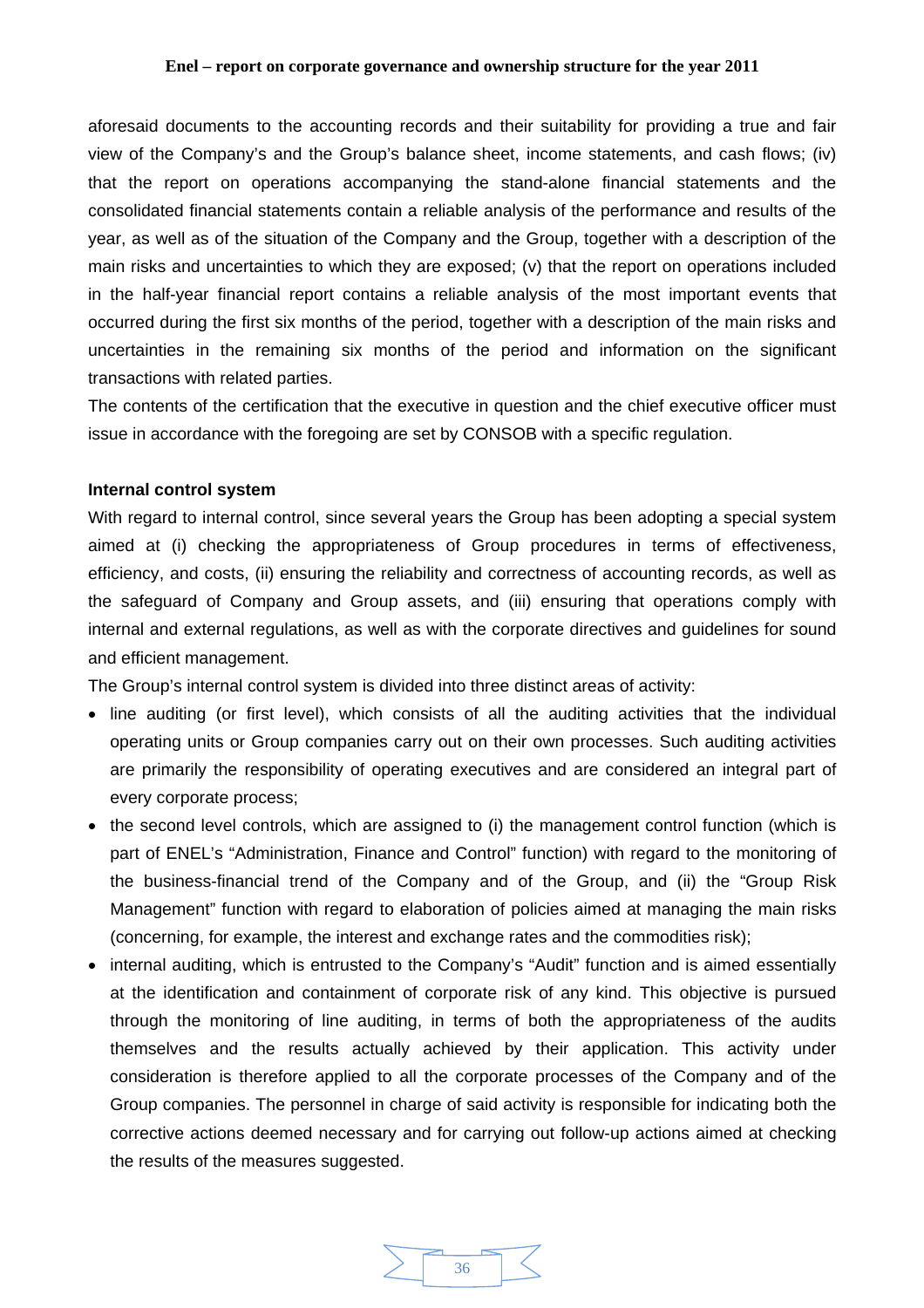The responsibility for adopting an adequate internal control system consistent with the reference models and existing national and international best practice is entrusted to the board of directors, which to this end and availing itself of the internal control committee:

- establishes the guidelines of such system, so that the main risks regarding the Company and its subsidiaries are correctly identified, as well as properly measured, managed, and monitored, and then ensures the compatibility of such risks with sound and correct corporate management. It should be observed in this regard that since December 2006, the board of directors acknowledged the identification of the main risks regarding the Group (so called risk assessment) and of specific criteria for measuring, managing, and monitoring the aforesaid risks – in accordance with the content of a special document drawn up by the Company's "Audit" function – and agreed on the compatibility of the aforesaid risks with sound and correct corporate management. Subsequently, in February 2008 and lastly in February 2012, the board of directors examined and shared specific updates on the Group risk assessment, prepared by the Company's "Audit" function;
- appoints one or more executive directors to supervise the functioning of the internal control system. During 2011 such office was first jointly held by the chairman and the chief executive officer in the period from January until June, as determined by the board of directors since December 2006. Starting from July 2011 the board of directors entrusted this role exclusively to the chief executive officer, in light of the powers' structure adopted within the Company and in consideration of the instructions provided by the Self-regulation Code on this matter (which provides that such office is usually assigned to the chief executive officer);
- evaluates the appropriateness, efficiency, and actual functioning of the internal control system at least once a year. It should be noted that in March 2011 and, most recently, in February 2012, the board of directors expressed a positive evaluation in this respect;
- appoints, and removes, one or more persons to be in charge of the internal control system, establishing the related compensation in line with the relevant corporate policies. In this regard, in January 2008, the board of directors, having acknowledged that there was a new head of the Company's "Audit" function (in the person of Francesca Di Carlo), confirmed the latter as the person in charge of the internal control system and confirmed her compensation as the same as she was already receiving.

The executive director assigned to supervise the functioning of the internal control system in turn:

- oversees the identification of the main corporate risks, taking into account the characteristics of the activities carried out by the Company and its subsidiaries, and then submits them periodically to the board of directors for examination;
- carries out the guidelines established by the board of directors, seeing to the planning, implementation, and management of the internal control system and constantly monitoring its overall adequacy, effectiveness, and efficiency. He also supervises the adaptation of this system to the dynamics of operating conditions and to the legislative and regulatory framework;

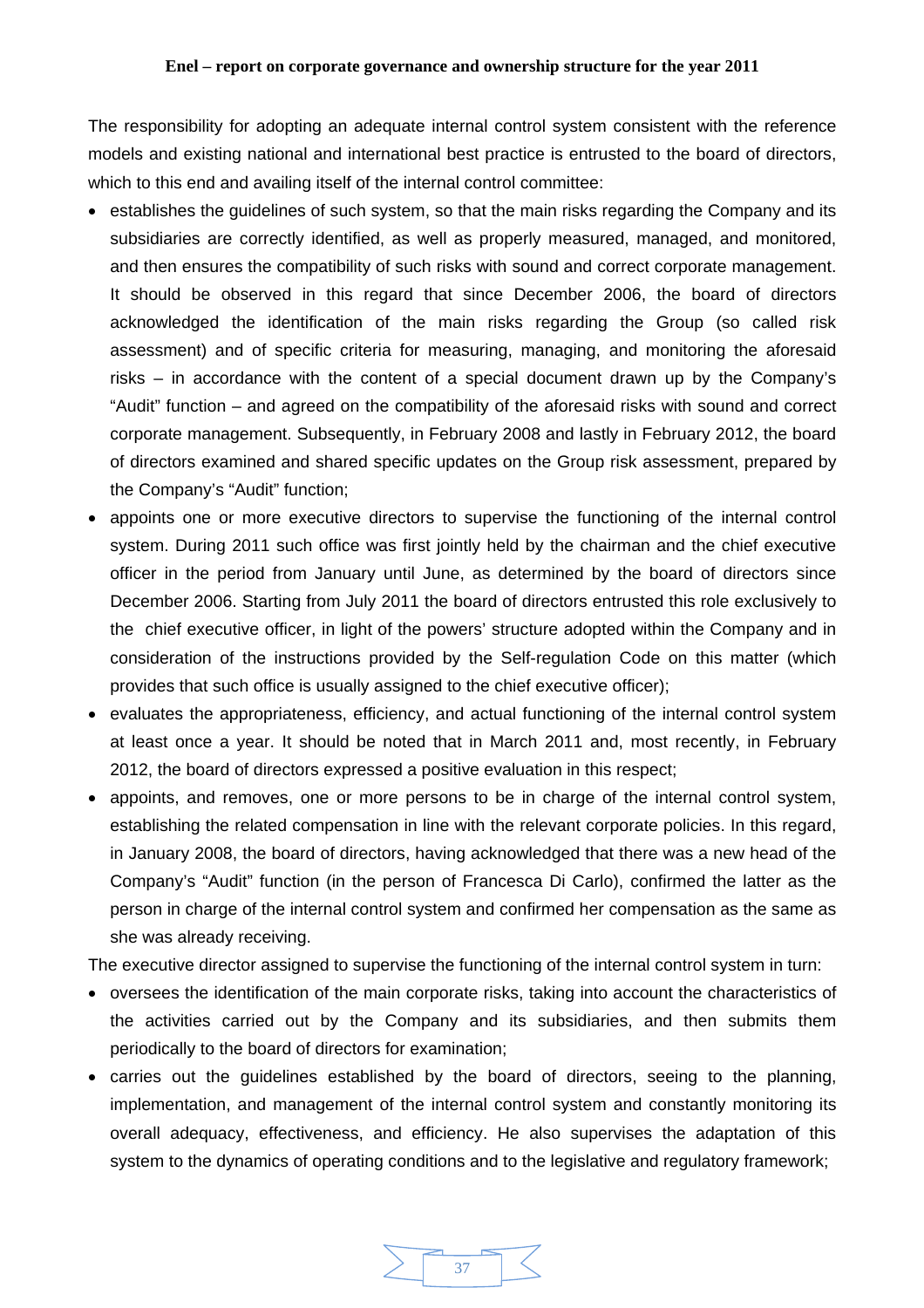• makes proposals to the board of directors regarding the appointment, removal, and compensation of one or more persons to be in charge of the internal control system.

The person in charge of the internal control system:

- is entrusted with ensuring that the internal control system is always adequate, fully operative and functioning;
- is not the head of any operating area;
- has direct access to all the information that is useful for the performance of his or her duties;
- has adequate means at his or her disposal for performing the assigned tasks;
- reports on his or her activities to the executive director assigned to supervise the functioning of the internal control system, to the internal control committee, and to the board of statutory auditors. Specifically, he or she reports on the procedures through which risk management is conducted, as well as on the observance of the plans devised to limit them, and expresses his or her evaluation of the suitability of the internal control system for achieving an acceptable level of overall risk.

In line with the most advanced corporate governance practices, in June 2009 the Company created a specific "Group Risk Management" function, whose mission is to ensure the effective implementation at the Group level of the process of managing all financial, operating, strategic, and business risks with a significant impact, as well as the main risks that, for whatever reason, may affect the Company's and the Group's balance sheet, income statement, and cash-flow statement. During 2011, the main activities carried out by the "Group Risk Management" function were:

- the preparation and the first implementation of the risk governance of the Group, upon agreement with the operative Divisions and the personnel of the interested functions;
- the drafting of the guidelines for the management of the financial risks, commodity and credit, comprising the definition of the operative limit system;
- the definition of the enterprise risk management model of the Group, the start-up and completion of the first assessment of the main risk sources with potential impact on the achievement of the strategic and business purposes, the analysis of the results and the presentation of the most significant outcomes to the top management;
- the start-up of the activities of some local risk management structures;
- the definition of report formats on the different risk categories and the activation of a periodic communication flow with the operative divisions and the top management;
- the establishment and the start-up of special risk committees, established both on central level and in the different countries where the Group operates; the definition by such committees of the qualitative and quantitative risk limits assigned to the risk owners and of the procedure aimed at monitoring their observance;
- the development of an integrated model (so called business plan @risk) aimed at the analysis (i) of the quantitative risks related to the achievement of the targets of the budget and of the industrial plan and (ii) of the economic and financial profitability of the huge investments,

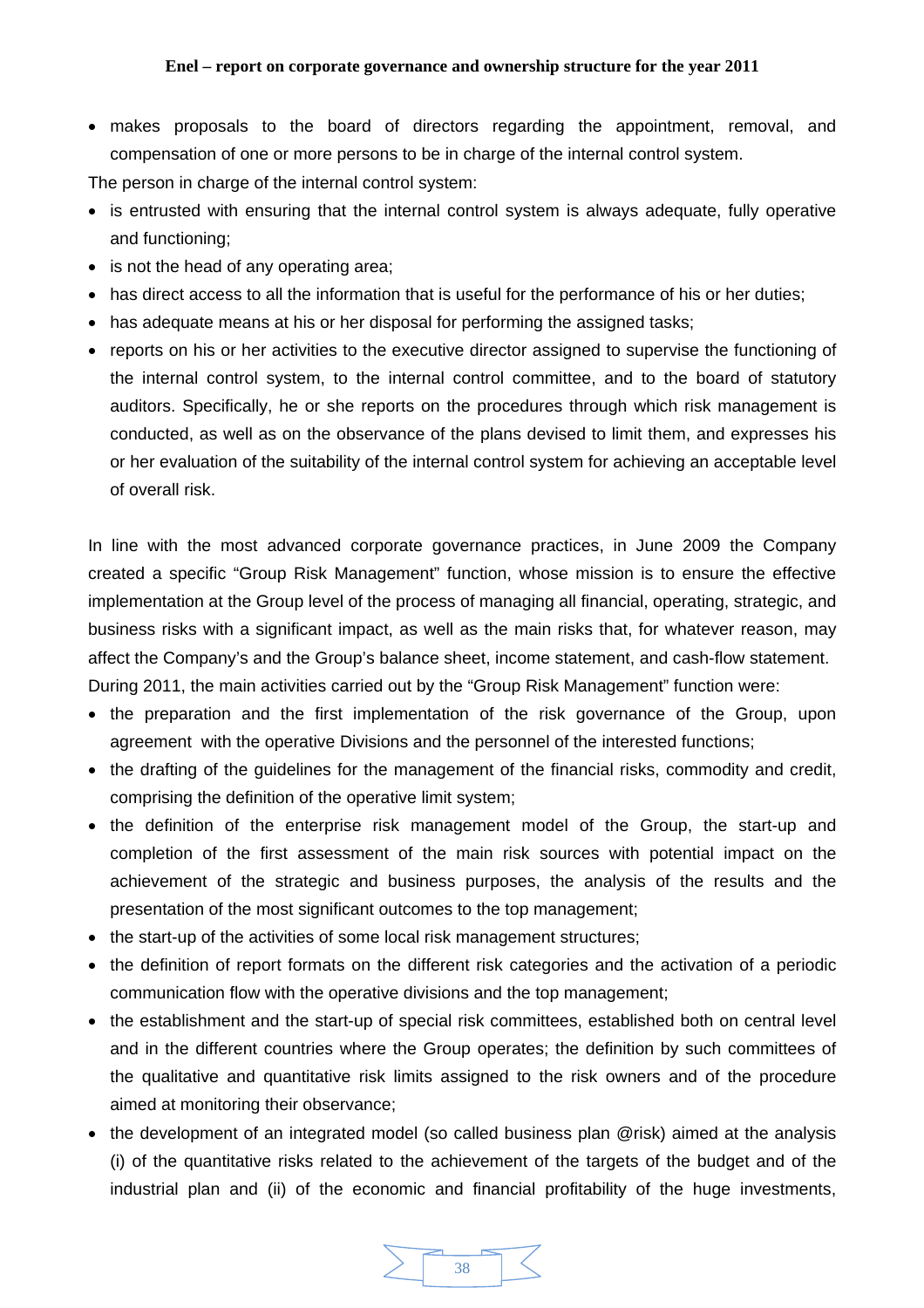<span id="page-38-0"></span>through appropriate sensitiveness, scenario and probabilistic analysis; that with the purpose of evaluating the effects of the amendments of exogenous variables (*i.e.* prices, rates, inflation, energy demand, gross domestic product, etc.) on the expected results in terms of cash flow of the Group and financial sustainability, and on the overall portfolio risk;

- the individuation, the purchase, the parameterization and the implementation of the software solutions for the industrial risk management and enterprise risk management activities;
- the development of specific methodologies for the analysis and the measuring of the different risks.

### *The system of risk management and internal control of financial information*

As part of the internal control system, the Group has had for several years a specific system of risk management and internal control regarding the process of financial information (in the present section, for the sake of brevity, referred to as the "System").

Overall, this System is defined as the set of activities intended to identify and assess the actions or events whose materialization or absence could compromise, partially or entirely, the achievement of the objectives of the control system ("Risk Management System"), supplemented by the subsequent activities of identifying the controls and defining the procedures that ensure the achievement of the objectives of the credibility, accuracy, reliability, and timeliness of financial information ("Internal Control System").

The executive in charge of preparing the corporate accounting documents supervised the development and execution of a specific model for assessing the System and adopted a special set of procedures – of which all the personnel concerned has been informed – which records the methods adopted and the responsibilities of the aforesaid personnel as part of the activities of defining, maintaining, and monitoring the System in question. Specifically, the Group issued a procedure that regulates the reference model of the control system and a procedure describing the process of assessing the internal system for controlling financial information, which defines roles and responsibilities within the Company's organization, providing for a specific flow of internal certifications.

The controls adopted have been monitored to check both their design (*i.e.*, that the control, if operative, is structured in order to mitigate the identified risk in an acceptable way) and their actual effectiveness.

The management responsible for the activities, risks and controls and the Company's "Audit" function are entrusted with responsibilities regarding the periodic testing of the System.

The assessment of the controls on financial information was based on the criteria established in the model "Internal Controls – Integrated Framework" issued by the Committee of Sponsoring Organizations of the Treadway Commission (the so-called "COSO Report"), supplemented with regard to the IT aspects by the model "Control Objectives for Information and related Technology" (the so-called "COBIT"). Furthermore, the internal controls concerning the correct book-keeping provided for in section 404 of the Sarbanes-Oxley Act are applied by some Latin-American

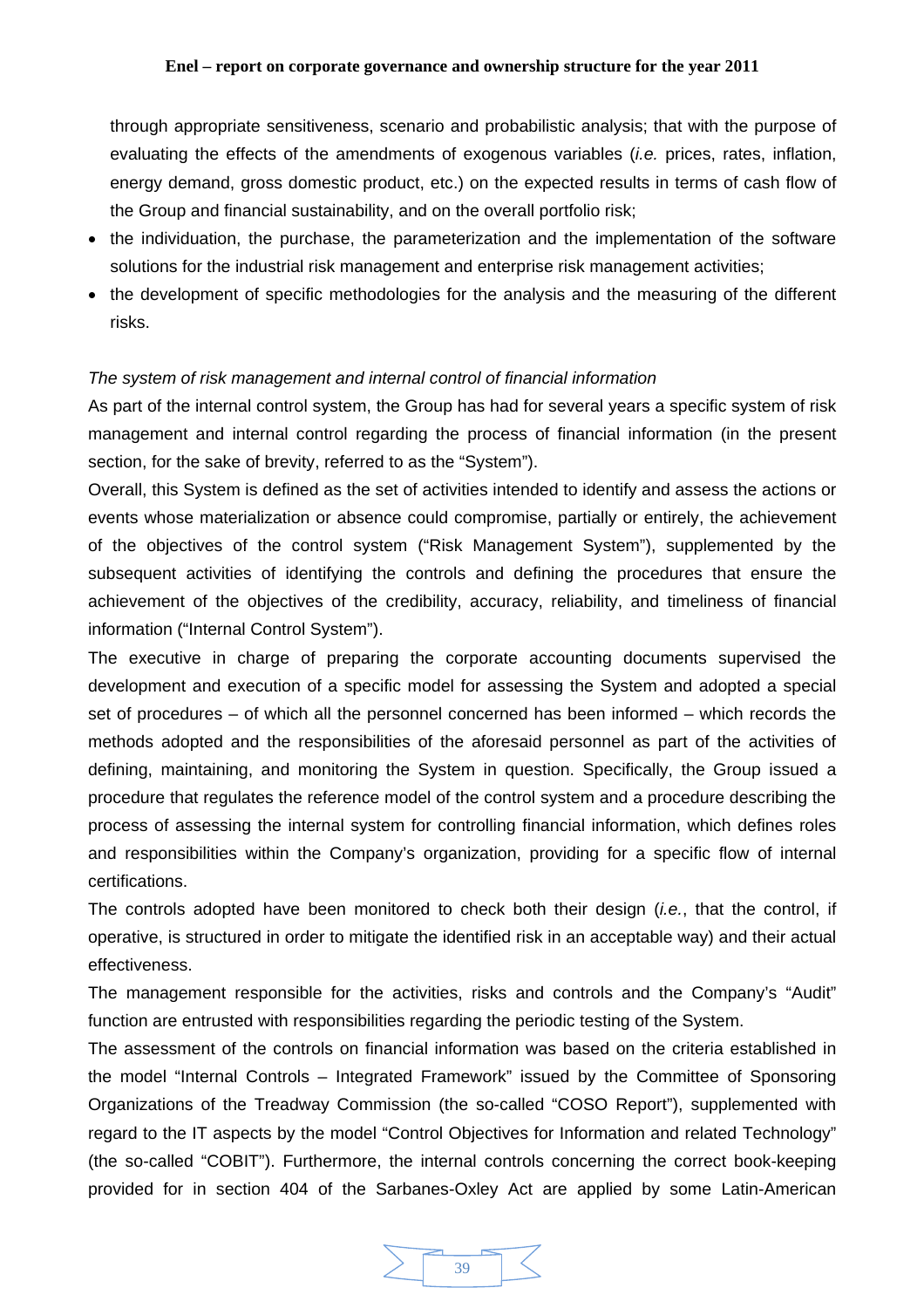companies of the Group having ADS (American Depositary Shares) listed on the New York Stock Exchange.

The process of assessment of the System, defined in Enel as Management Assessment Process (and in the rest of the present section referred to, for the sake of brevity, as "MAP"), which is progressively extended to newly acquired subsidiaries of a material significance, is divided into the following macro-phases:

- definition of the perimeter and identification of the risks;
- assessment of the design and effectiveness of the controls (the so-called line monitoring);
- independent monitoring, entrusted to the Company's "Audit" function;
- reporting, internal certifications, consolidation, and summary of the assessments;
- certification of the chief executive officer and of the executive in charge of preparing the corporate accounting documents regarding stand-alone financial statements, consolidated financial statements, the half-year financial report.

The perimeter of the Group companies to include in the assessment is determined with regard to the specific level of risk, in both quantitative terms (for the level of materiality of the potential impact on the consolidated financial statements) and qualitative terms (taking into account the specific risks connected with the business or the process).

For the definition of the System, first of all a Group–level risk assessment was carried out in order to identify and evaluate the actions or events whose materialization or absence could compromise the achievement of the control objectives (for example, claims in the financial statements and other control objectives connected with financial information). The risk assessment was also conducted with regard to the risks of fraud.

Risks are identified at both the entity level and the process level. In the former, the risks identified are considered in any case to have a significant impact on financial information, regardless of the probability of such impact. Process-level risks, on the other hand, are assessed – regardless of relevant controls (so called "*valutazione a livello inerente*") - in terms of potential impact and the probability of occurrence, on the basis of both qualitative and quantitative elements.

Following the identification and assessment of the risks, controls were established that are aimed at reducing to an acceptable level the risk connected with the failure to achieve the objectives of the System, at both the entity and the process level.

Controls at entity level are catalogued in compliance with the five sections provided in the COSO Report: control environment, risk assessment, control activities, information & communication and communication, monitoring activities.

Within the scope of the companies identified as significant, the processes at greatest risk were defined and assessed and the top-down risk-based approach was applied. In accordance with this approach, the Company then identified and assessed the risks with the greatest impact and the related controls, both general and specific, aimed at reducing the possibility of the aforesaid risks occurring to an acceptable level.

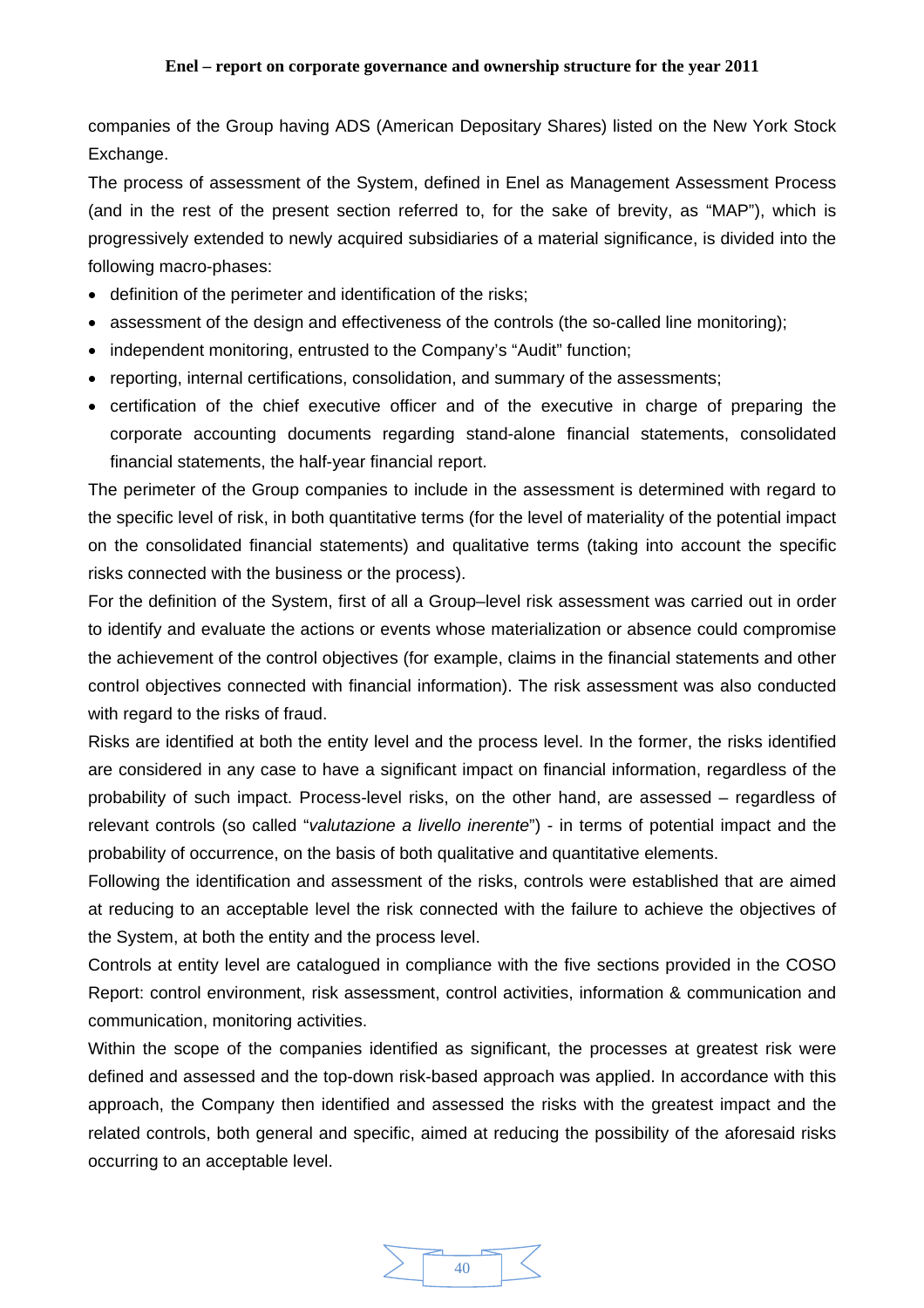<span id="page-40-0"></span>In order to assess the appropriateness of the System, provision has been made for, every six months, a specific phase of the MAP, which consists in the monitoring by the process managers (that is, the individuals in charge of the activities, risks and controls) aimed at testing the design and effectiveness of each of the controls identified.

For each corporate process assessed, an appropriate documentation is kept for the purpose of describing roles and responsibilities and the flows of data and information, as well as the key points of control (administrative and accounting procedures).

The Company's "Audit" function is entrusted with the task of performing an "independent" assessment of the effectiveness of the MAP.

The results of the assessments performed by both the line management and the "Audit" function of the Company are communicated to the executive in charge of preparing the corporate accounting documents through specific periodic flows of summarized information (so called "reporting"), which classify any deficiencies in the effectiveness and/or design of the controls – for the purposes of their potential impact on financial information – into simple deficiencies, significant weaknesses, or material deficiencies.

In the event the assessments carried out reveal deficiencies, the aforesaid information flows also report the corrective actions that have been or will be undertaken to allow the objectives of the credibility, accuracy, reliability, and timeliness of financial information to be achieved.

These flows are also used for the periodic information about the adequacy of the System, provided by the executive in charge with regard to the board of statutory auditors, to the internal control committee, and to the external auditor.

On the basis of the aforesaid reports, and taking into account the certification issued by the heads of each corporate unit concerned by the MAP, the executive in charge, together with the chief executive officer, issues a special certification regarding the adequacy and actual application of the administrative and accounting procedures established for the preparation of the stand-alone financial statements, the consolidated financial statements, or the half-year report, according to the document concerned each time.

### **Non-EU foreign subsidiaries**

During 2011, the internal control committee checked that the Group was consistently complying with the regulations, established by CONSOB as part of its Market Regulation, regarding accounting transparency, as well as the adequacy of the organizational structure, and the internal control systems of subsidiaries set up and regulated under the law of non-EU countries (hereinafter, for the sake of brevity, referred to as "non-EU foreign subsidiaries").

In particular, the following should be noted in this regard:

• according to the data contained in the financial statements as of December 31, 2010 and in application of the parameter concerning material significance for consolidation purposes introduced in the CONSOB's Market Regulation with effect from July 1, 2008, 14 non-EU foreign subsidiaries were identified within the Enel Group to which the regulations were

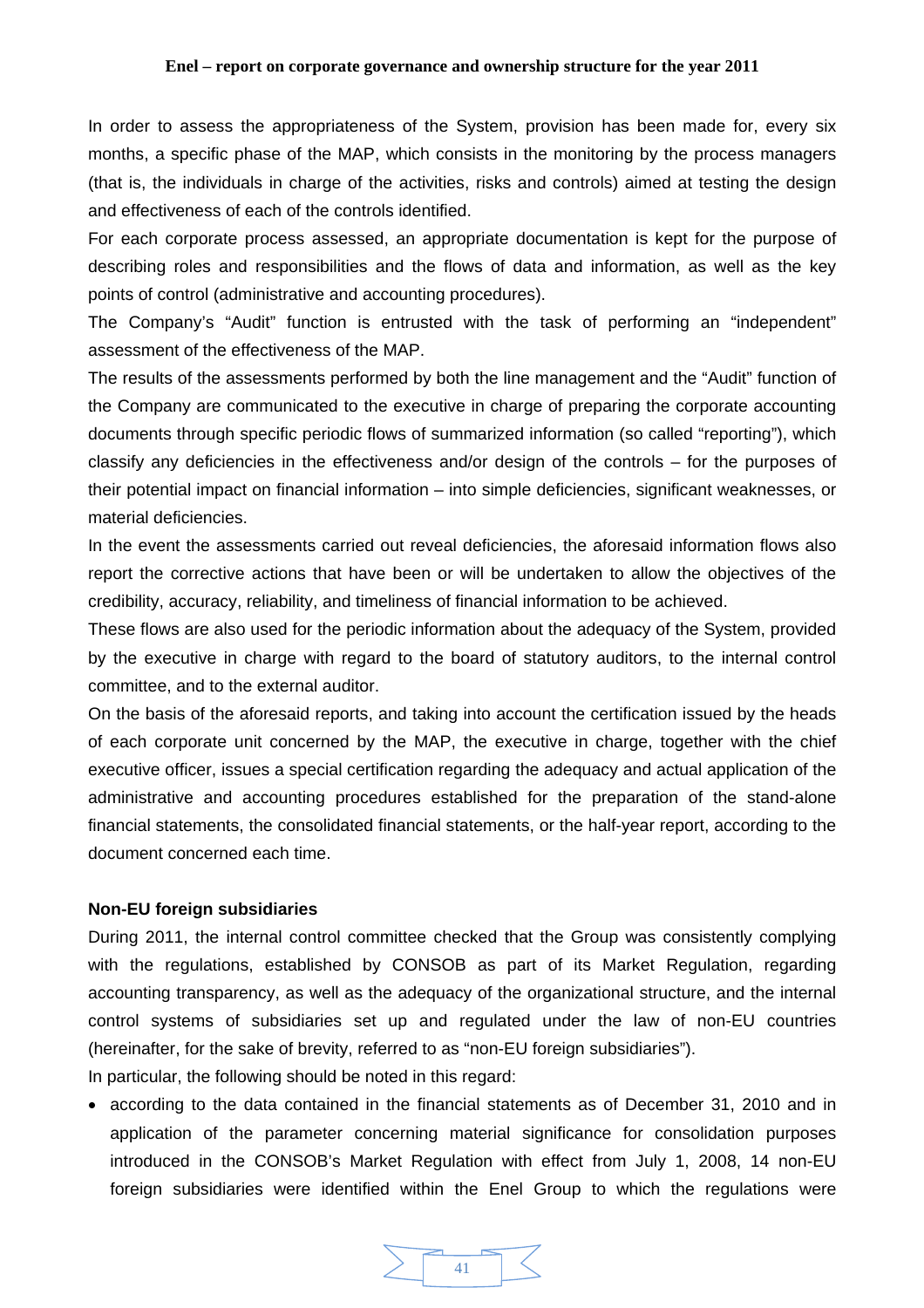- <span id="page-41-0"></span>• the balance sheet and income statement for 2011 of all the above companies, as included in the reporting package used for the preparation of the Enel Group's consolidated financial statements for 2011, will be made available to the public by Enel at least 15 days before the date set for the shareholders' meeting convened for the approval of the 2011 financial statements of Enel, together with the summary reports regarding the main data of the last financial reports of the subsidiaries and affiliated companies (according to the procedures described in CONSOB's Issuers Regulation);
- the bylaws and the composition and powers of the corporate bodies of the above companies were obtained by Enel and are available to CONSOB, in updated form, where the latter should so request for supervisory purposes;
- Enel has ensured that all the above companies: (i) provide the external auditor of the parent company with the information necessary to perform the annual and interim audits of Enel; (ii) use an administrative and accounting system appropriate for regular reporting to the management and the external auditor of Enel of the income statement, balance sheet and financial data necessary for the preparation of the Group's consolidated financial statements.

### **Transactions with related parties**

Starting from December 2006, the board of directors – implementing the provisions of the Italian Civil Code (which, until then, the CONSOB had not specifically adopted), as well as the recommendations of the Self-regulation Code – has adopted an internal regulation aimed at identifying the procedures for approving and carrying out transactions undertaken by the Company or its subsidiaries with related parties, in order to ensure the transparency and correctness, both substantial and procedural, of the aforesaid transactions. Such regulation was applied until the end of 2010, and since January 1, 2011, a new procedure for transactions with related parties, which main contents are described here below and that has been approved by the board of directors in November 2010 and in compliance with the requirements provided by CONSOB with a specific regulation adopted in March 2010, implementing the provisions of the civil Code, finds full application.

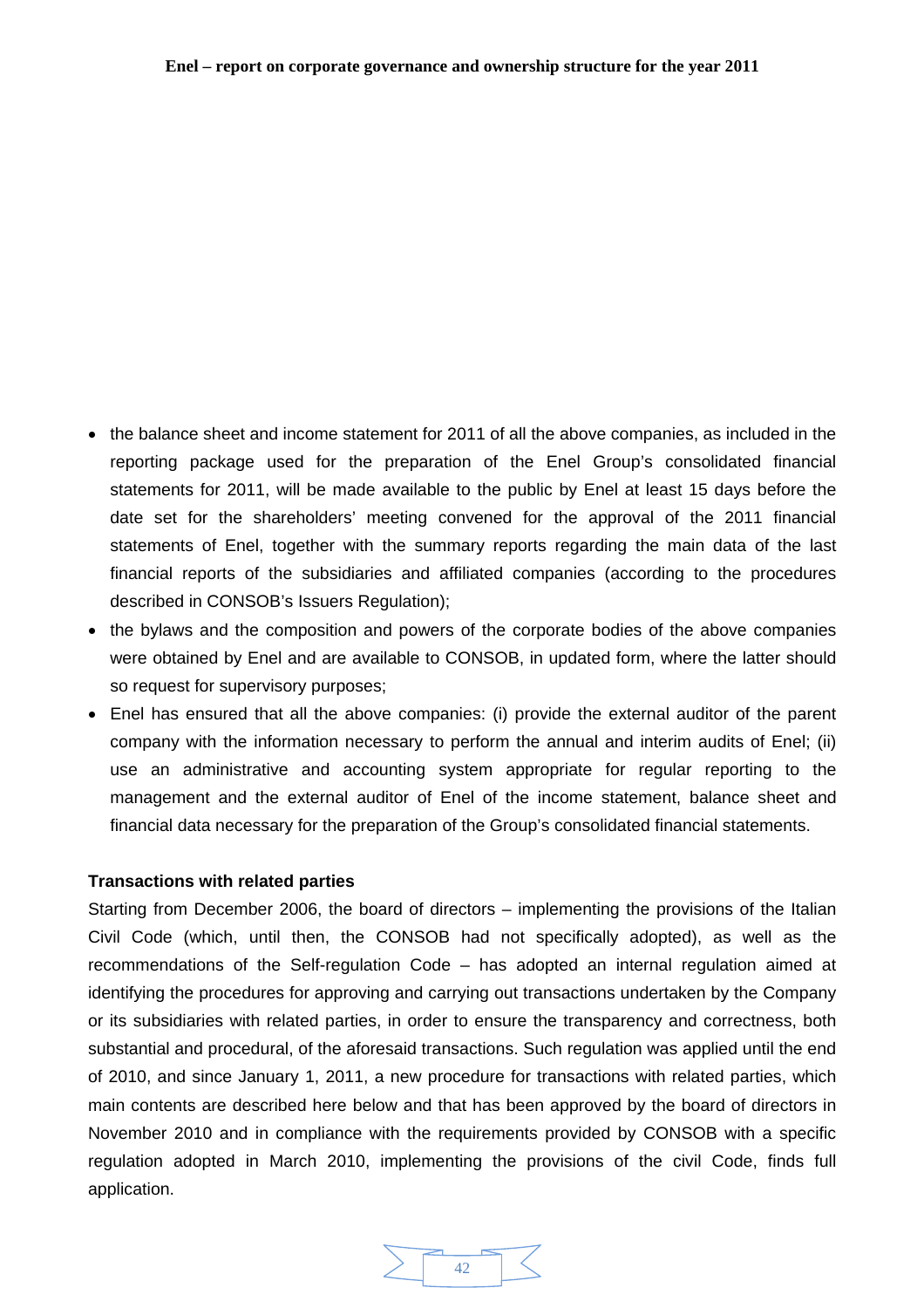According to such procedure, the transactions with related parties can be divided in the following three categories:

- transactions of major importance, which are those exceeding a specific quantitative threshold (equal to 5%) of three relevance indexes, that take into account the equivalent-value of the transaction, of the assets of the entity which is the target of the transaction and of the liabilities of the entity acquired. Such transactions, if not subject to the approval of the shareholders' meeting pursuant to the bylaws or applicable laws, are necessarily subject to the board of director's examination and approval;
- transactions of minor importance, which are defined as those transactions other than the transactions of major importance and transactions for small amounts. Such transactions, if not subject to the approval of the shareholders' meeting pursuant to the bylaws or applicable laws, are approved by the competent person/body in accordance with the applicable Company's powers structure;
- transactions for small amounts, that are those characterized by an equivalent-value lower than specific thresholds, distinguished depending on the category of related parties with whom the transactions are executed. The procedure does not apply to transactions for small amounts.

In order to allow the related parties committee to express a previous reasoned opinion on Enel's interest in the completion of transactions with related parties, as well as the convenience and substantial fairness of the relevant conditions, the procedure determines specific information flow. In particular:

- for transactions of minor importance, the Company's chief executive officer or the proposing function, through the "Corporate Affairs" function provide the related parties committee, in reasonable advance and, in any case, in general, at least 10 days before the date of the issue of the opinion released by the committee itself, with complete and adequate information about each transaction of minor importance, providing any appropriate updates thereof;
- for transactions of major importance, the Company's chief executive officer, through the "Corporate Affairs" function, provides the related parties committee, promptly – and, in any case within the day following the date in which the board of directors of Enel has been informed for the first time – complete and adequate information regarding each transaction of major importance, providing any appropriate updates thereof. The related parties committee, or one or more of its delegated members, may require information and make comments to the chief executive officer of Enel and to those persons in charge of the negotiations or the inquiry regarding aspects which are the subject-matter of the information flows, as well as require any other information deemed to be useful for the assessment of the transaction.

With regard to the nature of the opinion issued by the related parties committee the procedure provides that:

• for the transactions of minor importance, such opinion is not binding. Nevertheless, Enel shall make available to the public, within fifteen days after the close of each quarter, a document containing an indication of the counterpart, of the object and the consideration of the

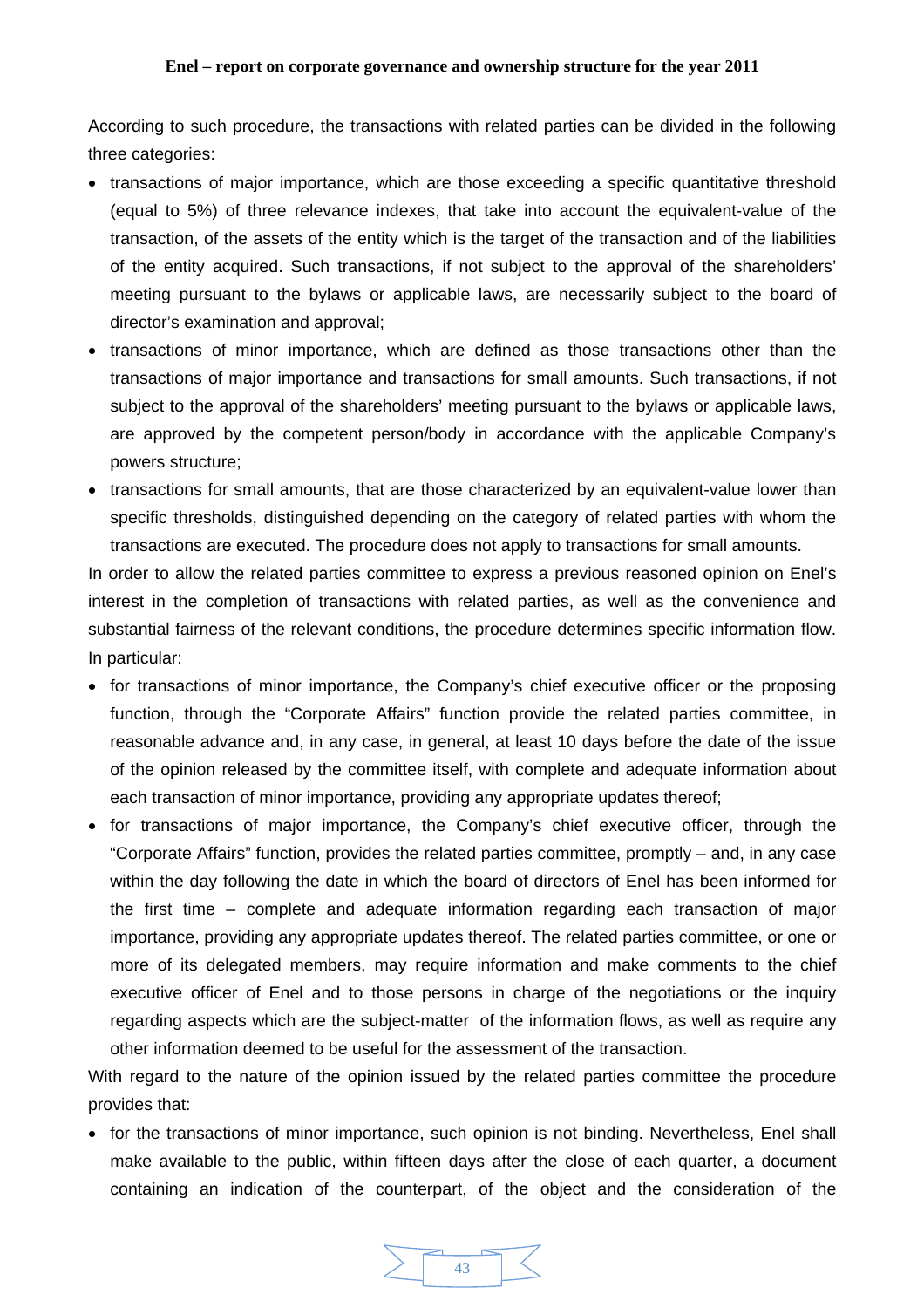transactions of minor importance approved in the reference quarter in the presence of a negative opinion of the related parties committee, as well as of the reasons why it was deemed suitable not to share that opinion;

• for the transactions of major importance, if the related parties committee issues a negative opinion, the board of directors of the Company, if set forth in the bylaws of the Company (introduced during the extraordinary shareholders' meeting of April 29, 2011), may submit the transaction of major importance to the ordinary shareholders' meeting for its authorization. The shareholders' meeting, without prejudice to the majorities required by law, bylaws and provisions applicable in case of conflict of interest, approves its resolution with the favourable vote of at least half of the voting unrelated shareholders (so called whitewash). In any case, the completion of major importance transactions is prevented only if the unrelated shareholders present at the shareholders' meeting represent at least 10% of the share capital with voting rights.

In compliance with applicable laws and the procedure, if the relation exists with a director of the Company or with a party related by means of him, the interested director shall promptly notify the board of directors of the nature, the terms, the origin and the range of its interest, leaving the board of directors' meeting during the adoption of the resolution if this does not jeopardize the permanence of the constitutive *quorum* and if the board of directors does not decide differently.

If the relation exists with the chief executive officer of the Company or with a related party by means of him, in addition to the above he will abstain from the execution of the transaction, and entrust the board of directors with executing the transaction.

If the relation exists with one of the regular statutory auditors of the Company or with a related party by means of them, the interested auditor promptly notifies the other auditors and the chairman of the board of directors of the nature, the terms, the origin and the range of its interest.

The procedure provides that the minutes of the resolutions with which the board of directors of the Company approves the transactions with related parties, both of major importance and of minor importance – or, in the latter case, the decisions of the competent delegated body – shall bear adequate reasons about the convenience of Enel in the completion of the transactions and the convenience and substantial correctness of their underlying terms.

Furthermore, the procedure sets that the chief executive officer of Enel, in the periodical report concerning the activities carried out in execution of the powers granted to him, provides the board of directors and the board of statutory auditors, at least quarterly, with specific information regarding the execution of transactions of both major importance and minor importance.

A specific procedure is prescribed for transactions with related parties carried out by Enel not directly but through subsidiaries. In such cases it is set forth that the board of directors of the Company, or the competent delegated body on the basis of the powers in force, make - with the prior non binding opinion of the related parties committee – a previous assessment of the transactions with related parties carried out by companies directly and/or indirectly controlled by Enel which fall within one or more of the following categories:

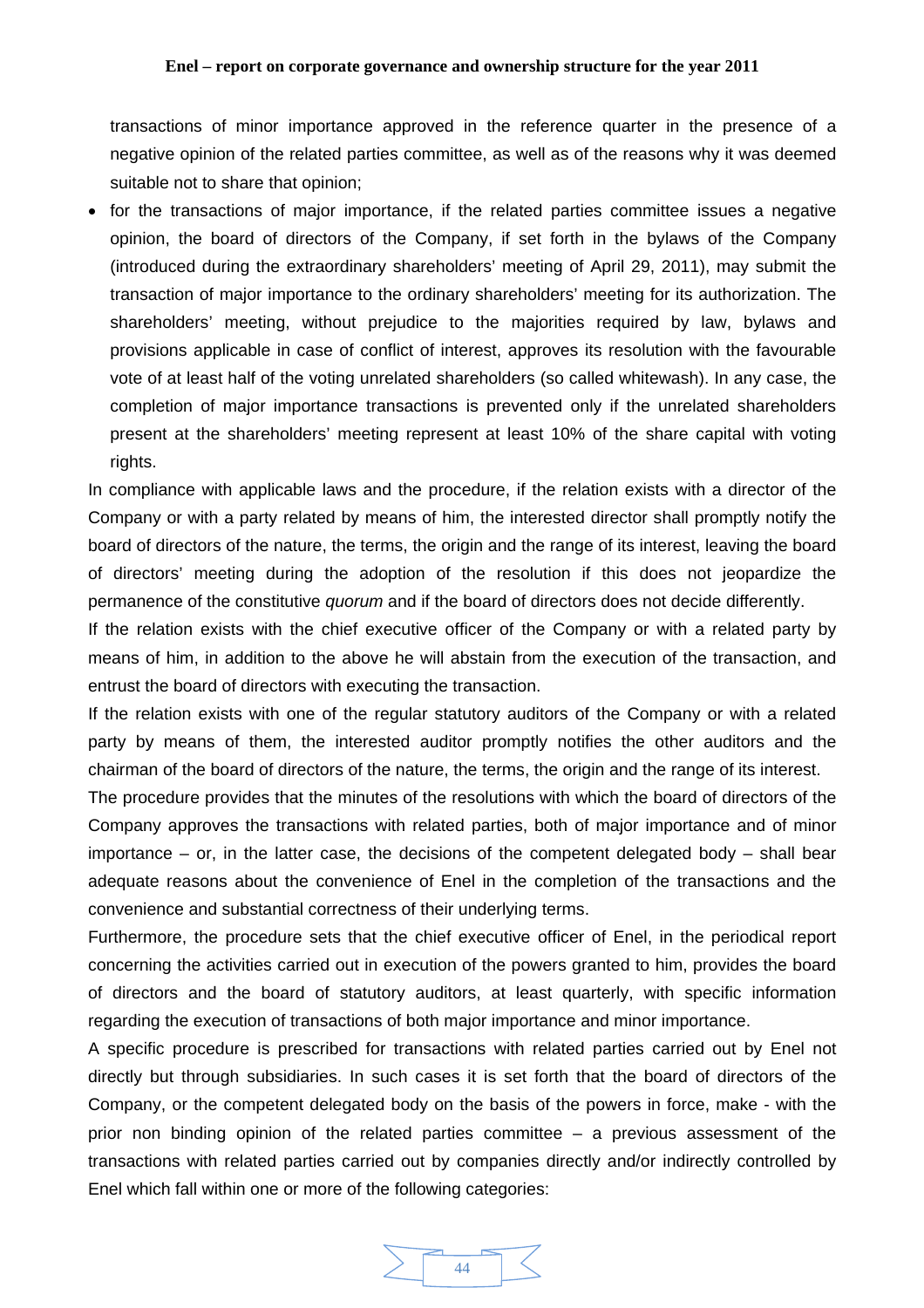- atypical or unusual transactions, by which is meant ones that because of their significance/importance, nature of the counterparties, their object, the way in which the transfer price is determined, the timing of the events (i.e. proximity of the closing of the financial year) may give rise to doubts with regard to the accuracy/completeness of the information in the financial statements, conflicts of interest, the safeguard of the Company's assets, or the protection of minority shareholders of Enel;
- transactions whose equivalent-value exceeds 25 million euro, with the exception of those transactions excluded from the scope of application of the procedure (details follow below).

As observed above with reference to the transactions of minor importance carried out directly by Enel, also for the transactions carried out through subsidiaries it is provided that, if the board of directors of the Company, or the competent delegated body on the basis of the applicable powers, has issued a favourable opinion concerning the carrying out of transactions of subsidiaries which are relevant for the purposes of the procedure, although the related parties committee issued a negative opinion, Enel shall make available to the public a specific document containing the reasons for disregarding such opinion.

Pursuant to CONSOB regulations, the following transactions with related parties are excluded from the scope of application of the procedure:

- a) shareholders' meetings resolutions in relation to the establishment of the compensation due to all the members of the board of directors and of the board of statutory auditors;
- b) the transactions for small amounts, as identified in the procedure itself;
- c) the compensation plans based on financial instruments, approved by the shareholders' meeting pursuant to the provisions of the Unified Financial Act and its executive operations;
- d) resolutions other than those indicated under letter a), in relation to the remuneration of the Company's directors holding a special office, together with the remuneration of executives with strategic responsibilities of companies of the Group, provided that:
	- Enel has adopted a remuneration policy;
	- in the definition of the remuneration policy, a committee consisting solely of non-executive directors – the majority of whom shall be independent - has been involved;
	- a report illustrating the remuneration policy has been submitted for advisory vote of the shareholders' meeting of Enel;
	- the remuneration awarded is consistent with this policy;
- e) regular transactions completed at market-equivalent or standard terms;
- f) transactions with or between companies controlled, even jointly, by Enel, as well as transactions with companies affiliated with Enel, provided that in the controlled or affiliated companies that are counterparties to the transaction no significant interests (as identified in the procedure) of another Enel's related party exist.

Lastly, a simplified procedure for the approval of related parties transactions, that are not attributed to the shareholders' meeting, is also provided in case of urgency, it being understood that a

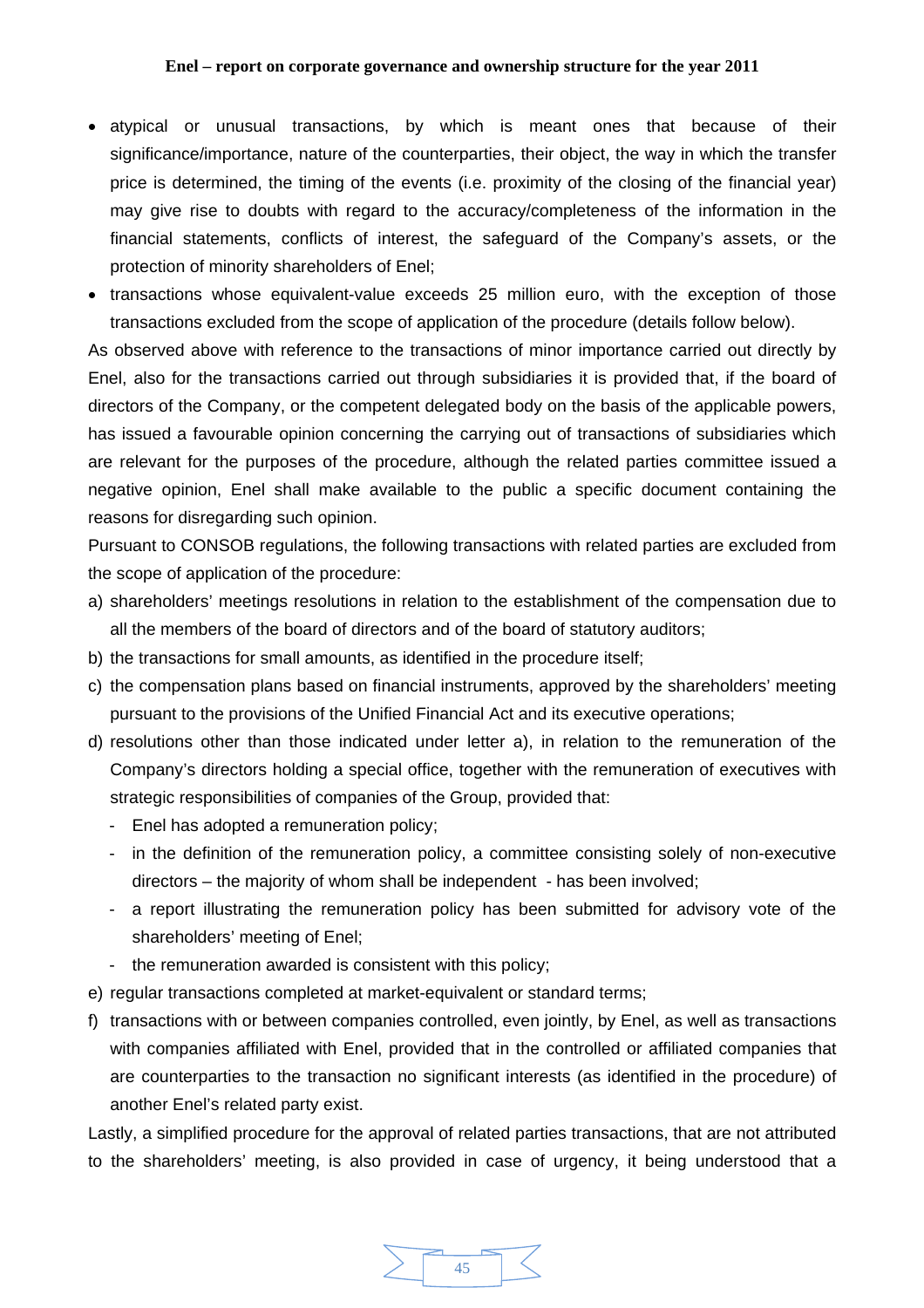<span id="page-45-0"></span>subsequent non binding vote concerning such transactions by the first ordinary shareholders' meeting of the Company is required.

### **Processing of corporate information**

As early as February of 2000, the board of directors approved special rules (supplemented in March 2006 and, lastly, amended and updated in September 2011) for the internal management and processing of confidential information, which also contain the procedures for the external circulation of documents and information concerning the Company and the Group, with particular reference to privileged information. The directors and statutory auditors of the Company are obliged to comply with the provisions contained in such rules and, in any case, to maintain the confidentiality of the documents and information acquired in carrying out their duties.

The rules are aimed at keeping confidential information secret, while at the same time ensuring that the information regarding the Company and the Group made available to the market is correct, complete, adequate, timely, and non-selective.

The rules entrust Enel's chief executive officer and the chief executive officers of the Group companies with the general responsibility of managing the confidential information concerning their respective spheres of authority, establishing that the dissemination of information regarding individual subsidiaries must in any case be agreed upon with the Enel's chief executive officer.

The rules also establish specific procedures to be followed in circulating information regarding the Company and the Group outside the Group – with particular emphasis on privileged information – and carefully regulate the ways in which Company and Group representatives enter into contact with the press and other mass media (or financial analysts and institutional investors).

Following the adoption by Italian law of the E.U. regulations regarding market abuse and the coming into force of the implementing regulations issued by CONSOB, in April 2006 the Company established (and began to regularly update) a Group register recording the persons, both legal and natural, who have access to privileged information through the exercise of his or her employment, profession or duties on behalf of the Company or Group companies. The purpose of this register is to make the persons recorded therein aware of the value of the privileged information at their disposal, while at the same time facilitating CONSOB's supervision of compliance with the regulations provided to safeguard market integrity.

Following the adoption by Italian law of the E.U. regulations regarding market abuse and the coming into force of the implementing regulations issued by CONSOB, as from April 2006 significant changes were introduced regarding internal dealing, that is, the transparency of transactions involving the Company's shares and financial instruments connected with them carried out by the largest shareholders, Company's representatives, and persons closely connected with them.

During 2011, the regulations regarding internal dealing applied to the purchase, sale, subscription and exchange of the shares of Enel and of the subsidiaries Endesa S.A. and Enel Green Power S.p.A., and of financial instruments connected with them, by important persons. This category

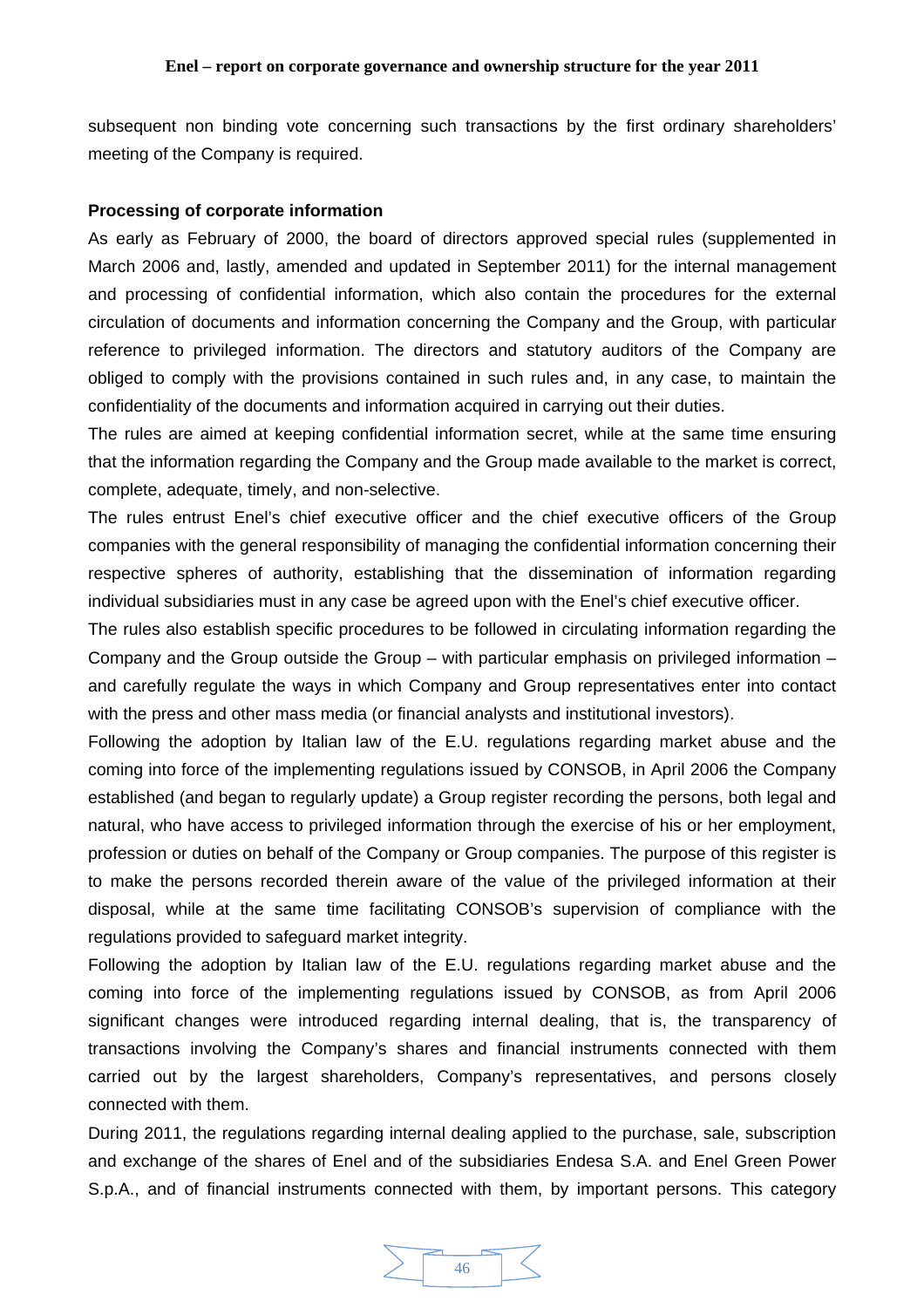<span id="page-46-0"></span>includes shareholders who own at least 10% of the Company's share capital, the directors and regular statutory auditors of Enel, the directors of the subsidiary Endesa S.A., as well as 28 other managerial positions identified in Enel and Endesa S.A. in accordance with the relevant regulations, insofar as they have regular access to privileged information and are authorized to make managerial decisions that could influence Enel's evolution and prospects.

The obligations of transparency apply to all the aforesaid transactions whose total value is at least euro 5,000 in a given year, even if carried out by persons closely connected with the important persons.

In enacting measures to implement the aforesaid regulations, the board of directors considered it advisable to provide that important persons (other than the shareholders who possess an interest amounting to or exceeding 10% of the Company's share capital) are obliged to abstain from carrying out transactions subject to the regulations regarding internal dealing during two blocking periods, lasting approximately one month each, around the time the board of directors approves the Company's proposed stand-alone financial statements and the half-year report.

This initiative of the board of directors was prompted by the will to improve the Company's governance standards with respect to the relevant regulations, through the adoption of a measure and aimed at preventing the carrying out of transactions by important persons that the market could perceive as suspect, because they are carried out during periods of the year that are especially sensitive to corporate information.

### **Relations with institutional investors and shareholders in general**

Ever since the listing of its shares on the stock market, the Company has deemed it appropriate for its own specific interest, as well as its duty with respect to the market, to establish an ongoing dialogue based on mutual understanding of their respective roles, with its shareholders in general, as well as with institutional investors. Such dialogue, in any case, was to take place in accordance with the rules and procedures that regulate the divulgation of privileged information.

In this regard, in consideration of the size of the Group, it was deemed that such dialogue could be facilitated by the creation of dedicated corporate units.

The Company therefore created (i) an investor relations unit, which is currently part of its "Accounting, Finance, and Control" function, and (ii) a unit within the "Corporate Affairs" function in charge of communicating with shareholders in general.

It was also decided to further enhance communication with investors through the creation of a special section of the Company's website (www.enel.com, investor section), providing both financial information (financial statements, half-year and quarterly reports, presentations to the financial community, analysts' estimates, and information on trading of the securities issued by the Company) and up-to-date data and documents of interest to shareholders in general (press releases, the members of Enel's boards, the Company's bylaws and shareholders' meetings regulations, information and documents regarding shareholders' meetings, documents regarding

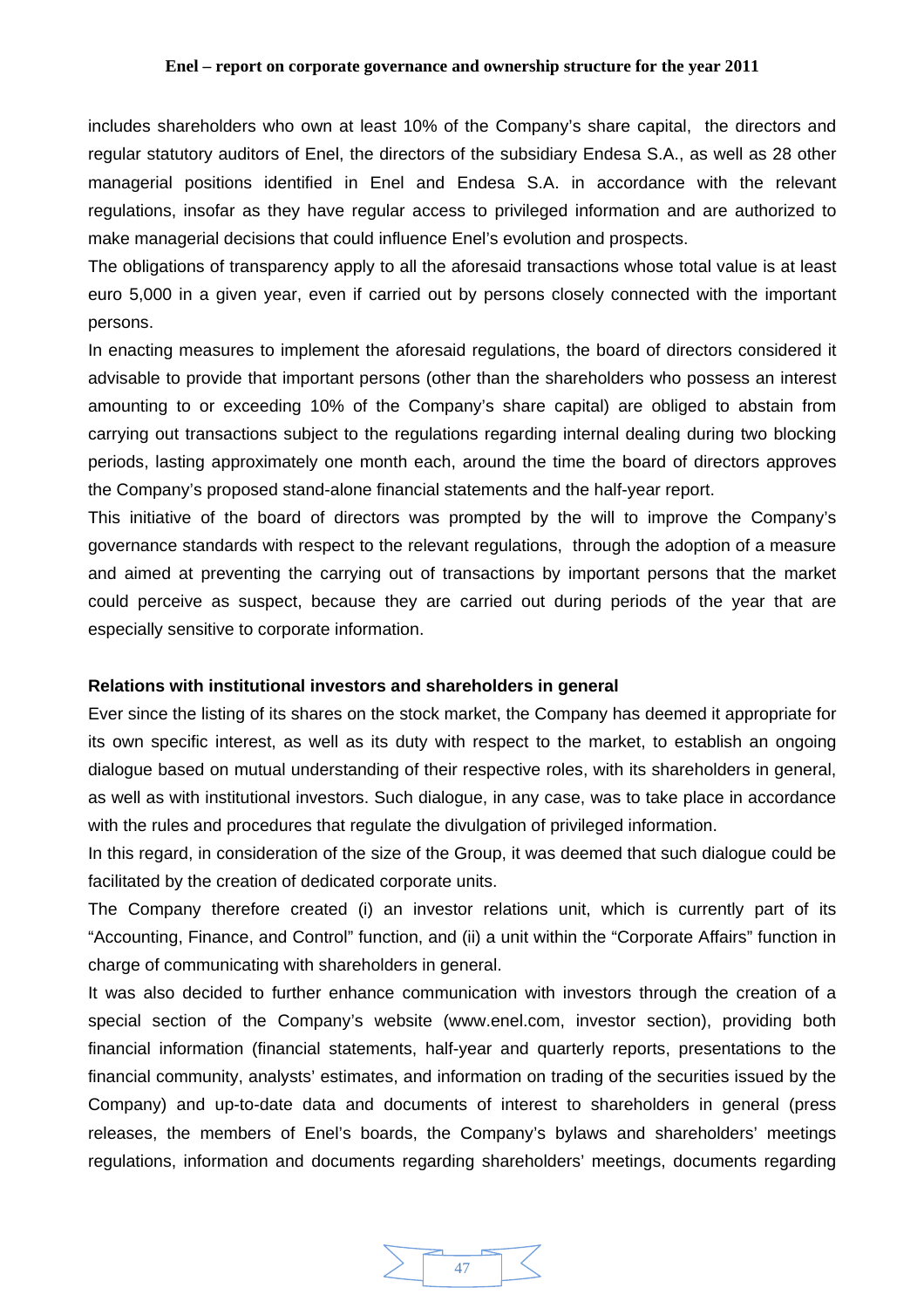<span id="page-47-0"></span>corporate governance, the code of ethics, and the compliance program pursuant to Legislative Decree No. 231/2001, as well as a general chart of the organization of the Group).

### **Shareholders' Meetings**

The recommendation contained in the Self-regulation Code to consider shareholders' meetings as important occasions for discussion between a company's shareholders and its board of directors (even considering a wide range of different communication channels between companies with listed shares and shareholders, institutional investors, and the market) was carefully assessed and fully accepted by the Company, which, in addition to ensuring the regular attendance of its directors at shareholders' meetings, deemed it advisable to adopt specific measures to adequately enhance such meetings; in particular, reference is made to the provision of the Company's bylaws aimed at enhancing proxy solicitation among the employee shareholders of the Company and its subsidiaries and at facilitating their participation in the decision-making process of the shareholders' meeting (this provision is specifically described in the first part of the report, under "Ownership structure" – "Employee shareholdings: mechanism for exercising voting rights").

The applicable law regarding the functioning of the shareholders' meetings of listed companies, provided in the Civil Code, in the Unified Financial Act and in the implementing regulations adopted by CONSOB, was significantly amended after the enactment of Legislative Decree No. 27 of January 27, 2010, which implemented in Italy Directive 2007/36/EC (concerning the enforcement of certain shareholders' rights in listed companies) and that modified, among others, the laws regarding the terms for the shareholders' meetings, the number of the meetings, the quorums, the exercise of the right to convene the meeting and to put items on the agenda by minority shareholders, the information before the meeting, the representation at the meeting, the identification of the shareholders and the introduction of the record date with the aim of identifying the title to participate and vote in the meeting.

Some of the most significant new regulations introduced by Legislative Decree No. 27/2010 are synthetically illustrated below, together with some articles of Enel's bylaws dedicated to shareholders' meetings.

It should be preliminarily noted that, the shareholders' meeting is competent to resolve, in both ordinary and extraordinary session, upon, among other things (i) the appointment and removal of members of the board of directors and of the board of statutory auditors, determining their compensation and liability, (ii) the approval of the financial statements and the allocation of the net income, (iii) the purchase and sale of own shares, (iv) the stock-based compensation plans; (v) the amendments to the bylaws, (vi) the issue of convertible bonds.

On the basis of the Enel's bylaws, ordinary and extraordinary shareholders' meetings are held in single session, are convened and resolve with the majorities prescribed by applicable laws and are normally held in the municipality where the Company's registered office is located; the board of directors may determine otherwise, provided the venue is in Italy. The ordinary shareholders'

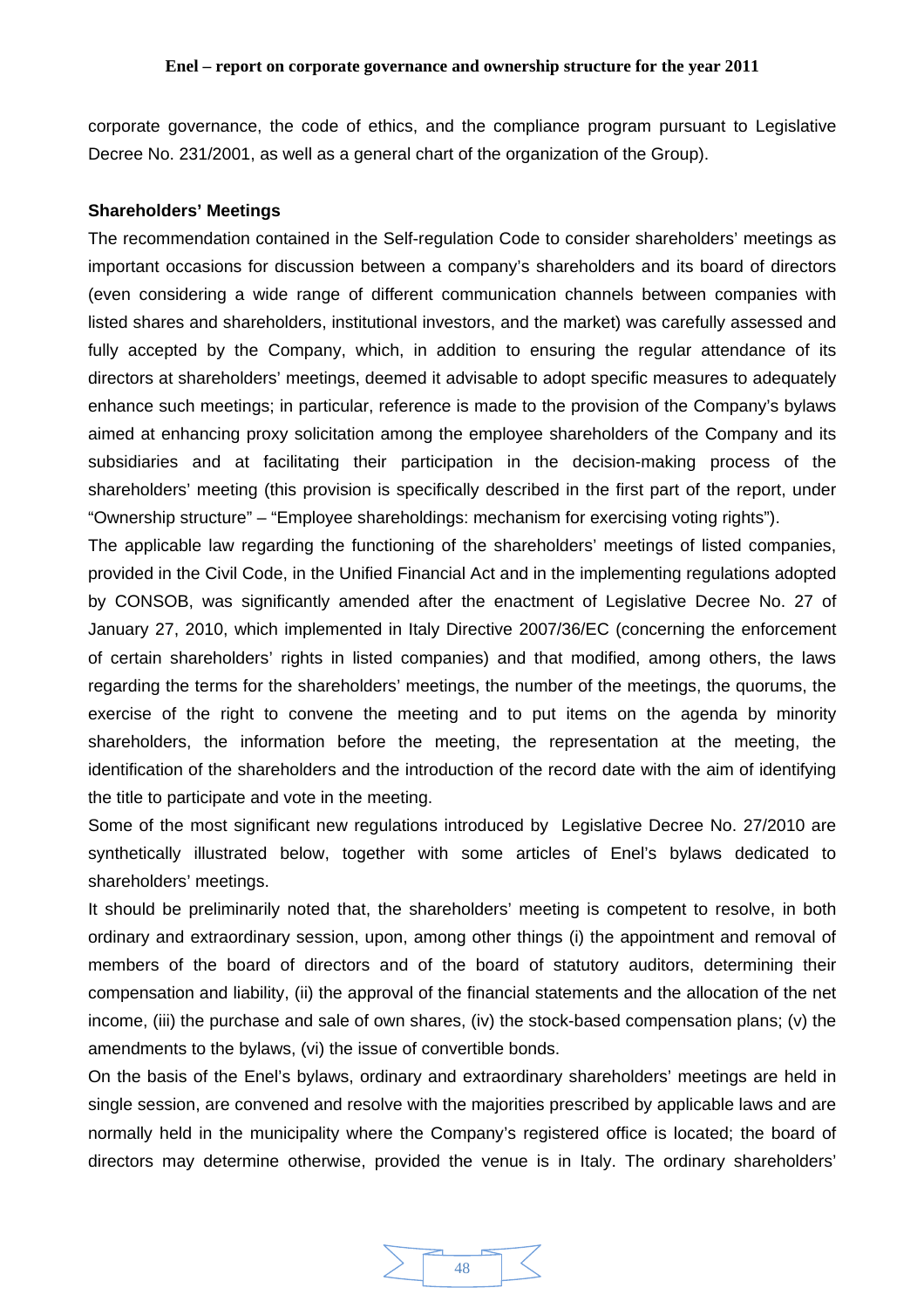meeting must be convened at least once per year within one hundred and eighty days after the end of the accounting period, for the approval of the financial statements.

The Unified Financial Act provides that the title to participate and to vote in the shareholders' meeting must be certified by a notice in favour of the person entitled to vote, sent to the issuer by the intermediary and issued on the basis of the accounting records at the end of the seventh trading day prior to the date set for the shareholders' meeting (so called "record date").

Shareholders may ask questions on the items on the agenda before the shareholders' meeting; questions submitted before the Meeting will be answered no later than during the meeting.

Shareholders may also notify electronically their proxies to the Company, by sending the proxies through the specific section of the Company's website indicated in the notice of the meeting. Shareholders may also be represented in the meeting by a representative in conflict of interest, provided that (i) the latter has communicated in writing to the shareholder the circumstances giving rise to the conflict of interest and (ii) specific voting instructions were given for each resolution in respect of which the representative has to vote on behalf of the shareholder.

Pursuant to the Unified Financial Act and the Enel's bylaws, shareholders are also entitled to grant to a representative appointed by the Company a proxy with voting instructions upon all or specific items on the agenda, that must be sent to the interested person no later than the end of the second trading day before the date set for the shareholders' meeting; this proxy, whose costs shall not be born by the shareholders and that must be filled out through a schedule prepared by CONSOB, is valid only for those proposals in relation to which voting instructions were given.

On the basis of the Unified Financial Act, in the end of 2010 CONSOB issued the provisions governing the participation in the shareholders' meeting by electronic means, which are applicable only when expressly referred to by the bylaws. In consideration of the evolution and reliability of technical devices, Enel's bylaws empowers the board of directors to provide, with respect to single shareholders' meetings, the participation by electronic means, specifying the conditions for such participation in the notice of the meeting.

Shareholders' meetings are governed, in addition to the law and bylaws, by a specific regulation approved at the ordinary shareholders' meeting of 25 May 2001 (as subsequently amended and integrated in 2010). The contents of such regulation are in line with the most advanced models for companies with listed shares expressly drawn up by several professional associations (Assonime and ABI).

Shareholders' meetings shall be chaired by the chairman of the board of directors or, if it happens that he or she is not available, by the deputy chairman if one has been appointed, or if both are absent, by a person designated by the board, failing which the meeting shall elect its chairman. The chairman of a shareholders' meeting shall be assisted by a secretary, except if the drafting of the minutes is entrusted to a notary public.

The chairman of a shareholders' meeting, among other things, verifies the regular constitution of the meeting, assesses the identity and legitimacy of those attending, regulates the proceedings and ascertains the results of the vote.

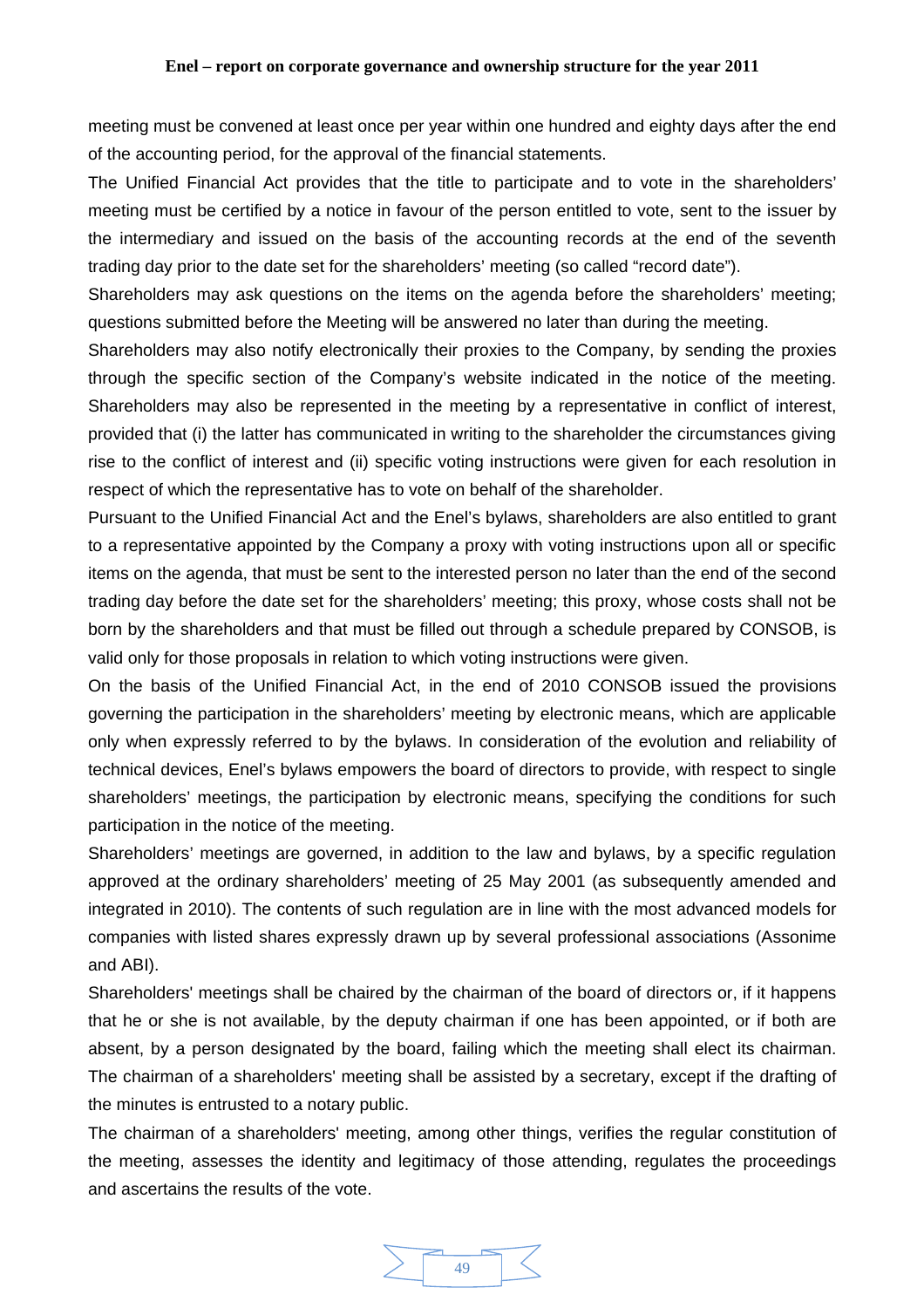<span id="page-49-0"></span>The resolutions of the meeting shall be recorded in minutes signed by the chairman and the secretary or public notary. The minutes of extraordinary shareholders' meetings shall be drafted by a public notary.

As regards the right of each shareholder to request the floor to speak on the matters in the agenda, the shareholders' meetings regulation provides that the chairman, taking into account the nature and the importance of the specific matters under discussion, as well as the number of those requesting the floor and the possible questions asked by shareholders before the shareholder's meeting to which no reply was given by the Company, shall predetermine the time limits for speaking from the floor and for rejoinders – normally no more than ten minutes for the former and five minutes for the latter - in order to ensure that the meeting is able to conclude its business at one sitting. All those entitled to vote may request the floor to speak on each of the matters under discussion only once, making observations, requesting information and making proposals. Requests for the floor may be presented from the time the quorum is determined and – unless the chairman sets a different deadline – until the chairman closes the discussion of the matter concerned. The chairman and, at his or her request, those who assist him or her, shall reply to participants who speak on matters being discussed after all of them have spoken or after each one has spoken. Those who have requested the floor shall be entitled to a brief rejoinder.

### **Code of Ethics**

Awareness of the social and environmental effects that accompany the activities carried out by the Group, as well as consideration of the importance of both a cooperative approach with stakeholders and the good reputation of the Group (in both internal and external relations) inspired the drawing up of the Group's code of ethics, which was approved by the Company's board of directors in March 2002 and updated in March 2004 and, most recently, in September 2009 and February 2010.

The code expresses the commitments and ethical responsibilities involved in the conduct of business, regulating and harmonizing corporate behaviour in accordance with standards requiring maximum transparency and fairness with respect to all stakeholders. Specifically, the code of ethics consists of:

- general principles regarding relations with stakeholders, which define the reference values guiding the Group in the carrying out of its activities. Among the aforesaid principles, specific mention should be made of the following: honesty, impartiality, confidentiality, the creation of value for shareholders, the value of human resources, the transparency and completeness of information, service quality, and the protection of the environment;
- criteria of behaviour towards each class of stakeholders, which specify the guidelines and rules that Enel's officers and employees must follow in order to ensure observance of the general principles and prevent the risk of unethical actions;
- implementation mechanisms, which describe the control system devised to ensure observance of the code of ethics and its continual improvement.

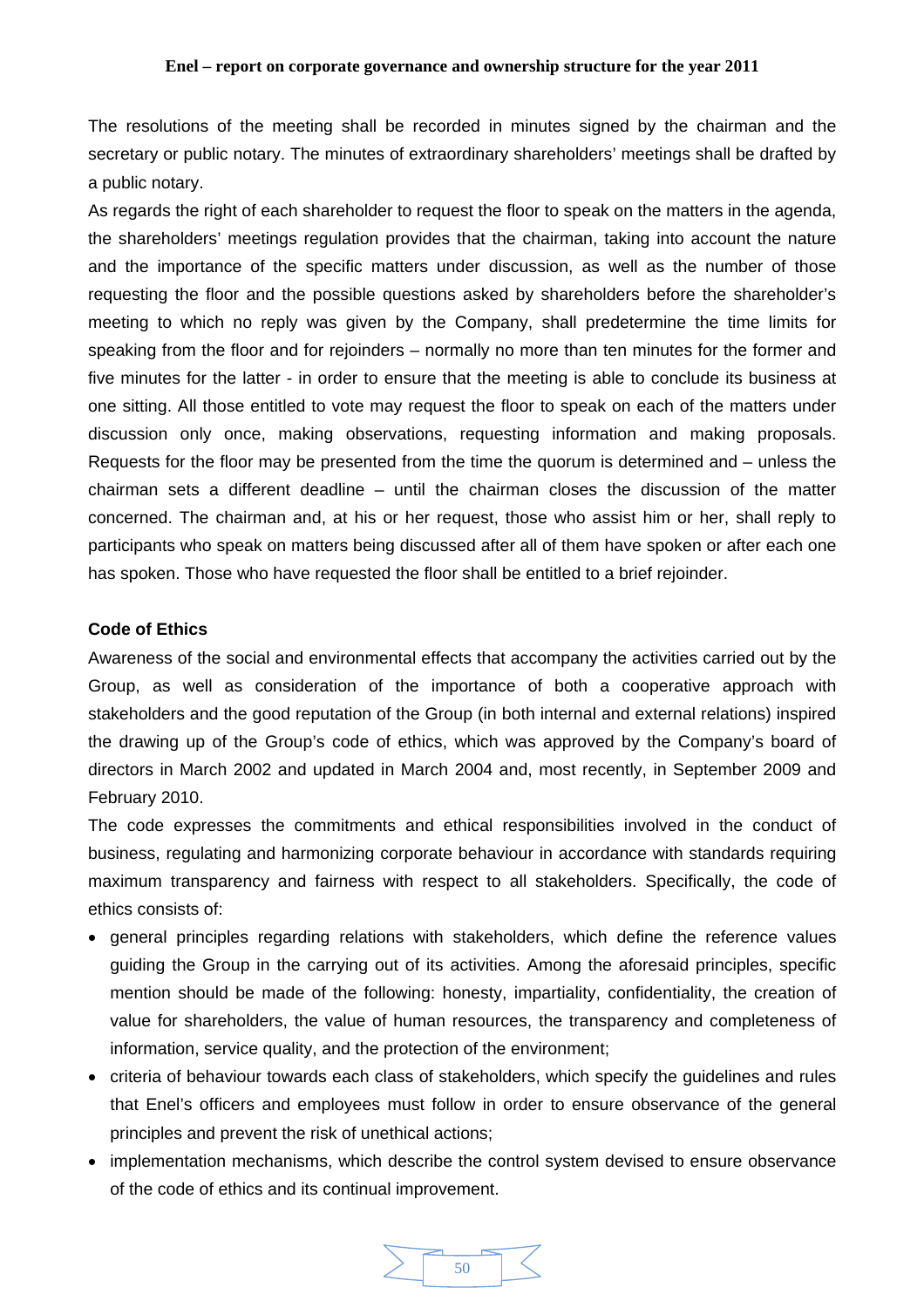<span id="page-50-0"></span>The revision of the code of ethics carried out in September 2009 and ended in February 2010 was prompted by the necessity of updating this document in the light of the legal and organizational changes that had taken place since its previous version was published, as well as by the intention to further align its content with international best practice. Among the most significant amendments made at that time were (i) the updating of the corporate mission, (ii) adoption of the prohibition of intimidation, mobbing, and stalking in the workplace, and (iii) an express provision of the obligation for suppliers to comply with regulations regarding health and safety in the workplace, as well as (iv) the exclusion in principle of the possibility for Group companies to grant requests for contributions for the same kind of activities in which Enel Cuore Onlus is engaged.

### **Compliance program pursuant to Legislative Decree No. 231 of June 8, 2001**

Since July 2002, the Company's board of directors has adopted a compliance program in accordance with the requirements of Legislative Decree No. 231 of June 8, 2001, which introduced into the Italian legal system a regime of administrative (but in fact criminal) liability with respect to companies for several kinds of crimes committed by their directors, executives, or employees in the interest of or to the benefit of the companies themselves.

The contents of the aforesaid program is consistent with the guidelines on the subject established by industry associations and with the best practice of the United States and represents another step towards strictness, transparency, and a sense of responsibility in both internal relations and those with the external world. At the same time, it offers shareholders adequate assurance of efficient and fair management.

The compliance program in question consists of a general part (in which are described, among other things, the content of Legislative Decree No. 231/2001, the objectives of the program and how it works, the duties of the control body responsible for supervising the functioning of and compliance with the program and seeing to its updating, the information flow, the training of the employees and the penalty regime) and separate special parts concerning the different kinds of crimes provided for by Legislative Decree No. 231/2001, which the aforesaid program aims to prevent.

In particular, the special parts elaborated so far concern crimes against the public administration, corporate crimes, crimes related to terrorism or subversion of democratic order, crimes against individual personality, market abuse crimes and administrative torts, manslaughter and serious or very serious injuries committed by breaching the applicable laws on protection of health and safety at work, crimes of receiving stolen goods, money laundering and using of laundered money, illegal goods or utilities the origin of which is unknown, computer crimes and illegal data handling and organized crimes.

Over the years the compliance program has been periodically updated and amended in order to take into account, mainly (i) the new cases introduced by the legislation as precondition crimes ("*reati presupposto*") of the liability regulated under the Legislative Decree 231/2001, (ii) case law on this matter, (iii) the expertise matured and the evolution of the Company's organizational

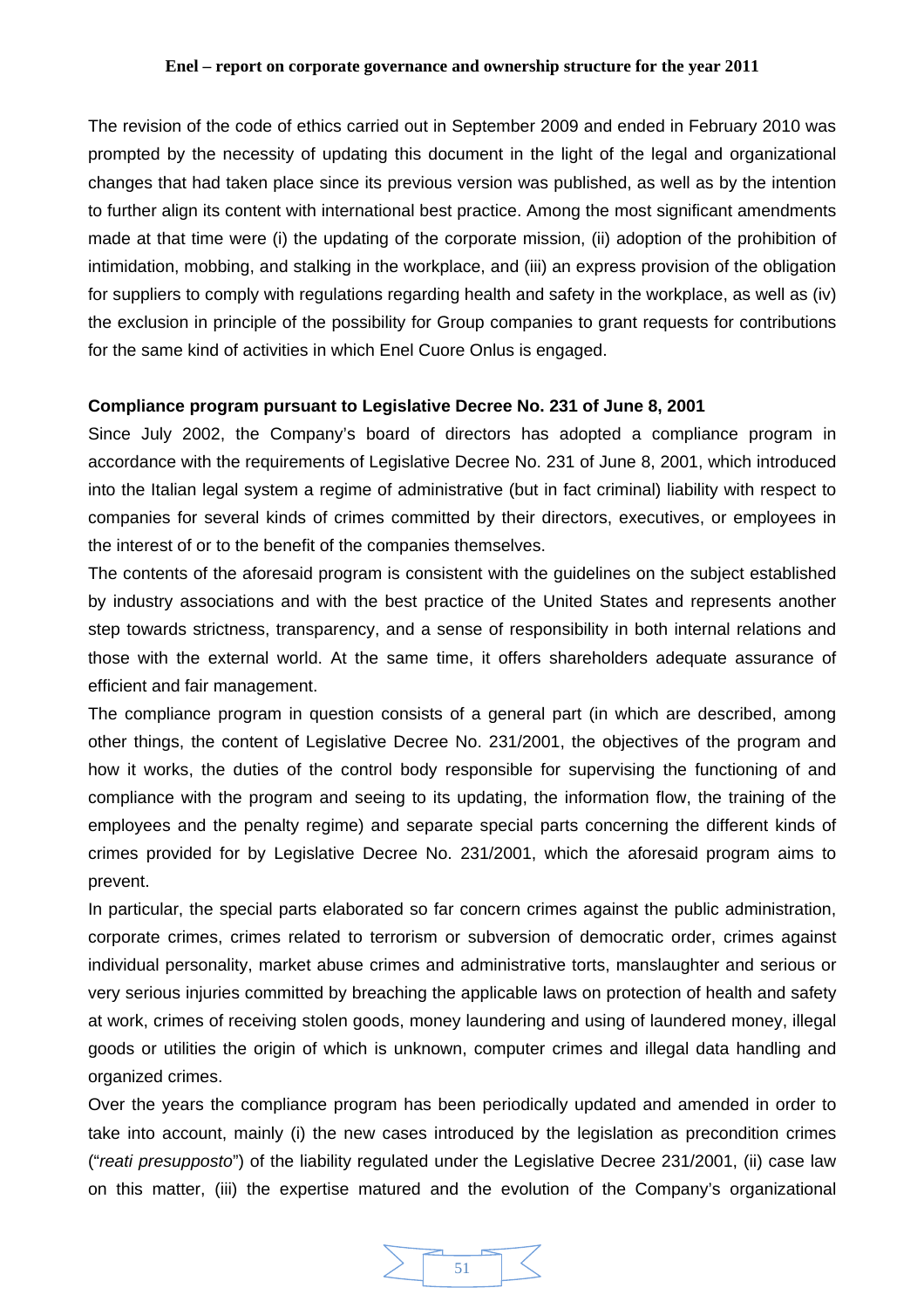structure, (iv) the need to rationalize some contents of the text of compliance program and to coordinate the different special parts.

The compliance program adopted by Enel is also implemented by the subsidiaries subject to Italian law, which are responsible for adapting its contents in light of the specific activities which they carry out.

Enel also approved specific guidelines aimed at rendering the principles of the compliance program applicable to the most significant international subsidiaries of the Group (identified also in consideration of the kind of activity carried out) in order to make such companies aware of the importance of ensuring correct and transparent business conditions, and to prevent the risk of administrative liability of Enel or of any of its Italian subsidiaries, pursuant to Legislative Decree No. 231/2001, due to the illegal conduct of the aforesaid international subsidiaries in their business activities.

Enel has appointed a collective body to supervise the functioning and observance of the said program and to update it (so-called "supervisory body"); in particular, such supervisory body can be composed of a number of members between three and five, appointed by the board of directors. Such members may be chosen either from within or outside the Company or the Group, with specific expertise and professional experience (in any case it is requested the presence of the Head of the "Audit" function of the Company). During 2011, the supervisory body was composed of an external member with expertise on corporate organization matters (Matteo Guiliano Caroli), acting also as chairman of the body, and of the heads of the following Enel's functions: "Audit", "Legal Affairs" and "Corporate Affairs", since they have specific professional expertise regarding the application of the compliance program and are not directly involved in operating activities. The duration of the office of the members of the supervisory body is aligned to the office of the board of directors of the Company and therefore their term will expire at the date of approval of the financial report 2013.

During 2011, the supervisory body, while monitoring the functioning and the observance of the program:

- held 14 meetings, during which it discussed: (i) the analysis, carried out also with the assistance of the Company's management, of the main business areas of the Company which are significant for the program and the exam of the control procedures of such areas; (ii) the proposals for the updating of the program; (iii) the approval of the monitoring and supervisory activity plan for the year 2011 and the examination of the activities effectively carried out;
- promoted the amendment of the program, particularly with reference to the general part and to the special part concerning the prevention of organized crimes;
- verified the implementation of the guidelines in the main international controlled companies;
- promoted training initiatives, differentiated according to the recipients and necessary to ensure a constant updating of the personnel on the contents of the compliance program;

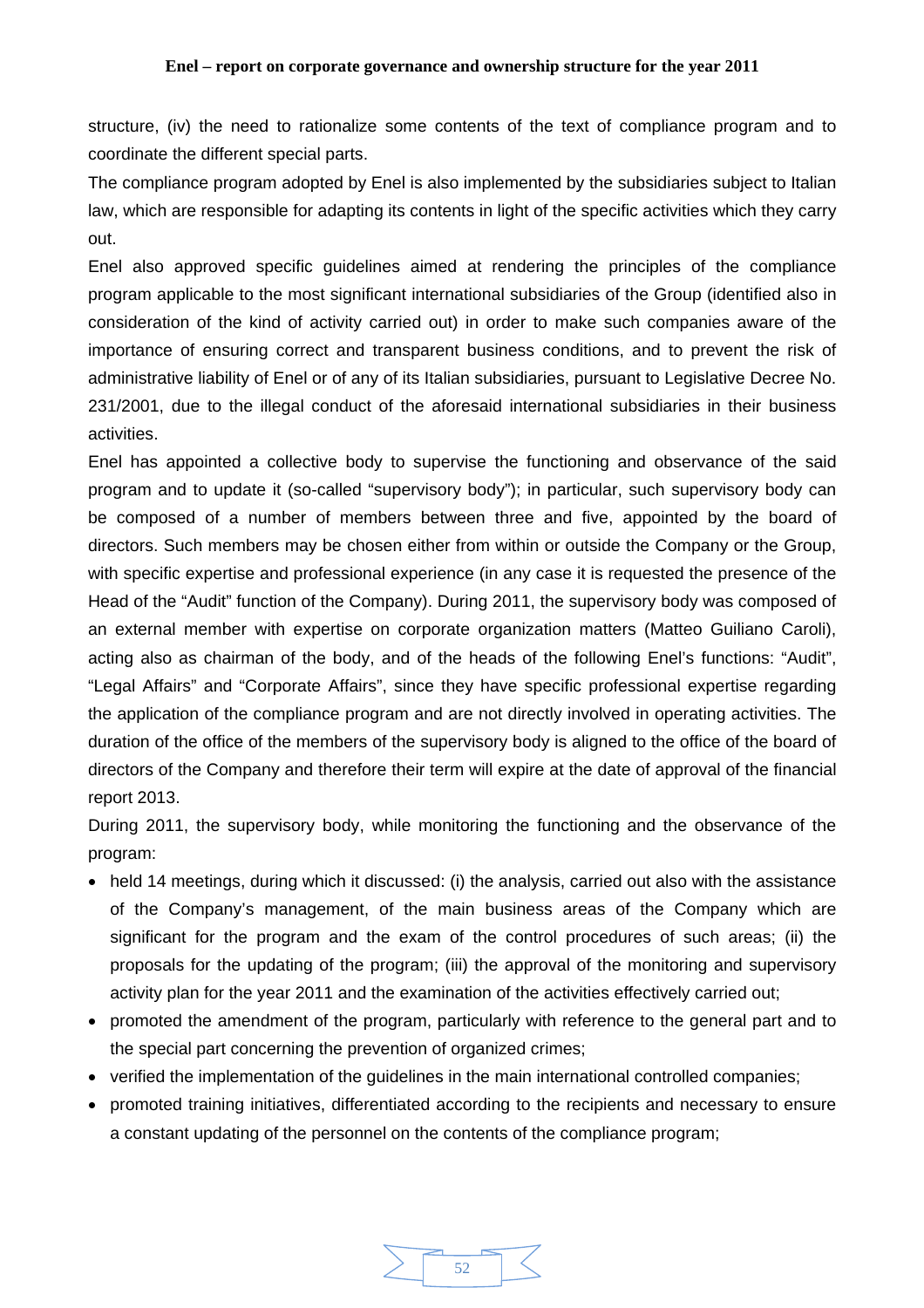<span id="page-52-0"></span>• constantly reported its activities to the chairman of the board of directors and to the chief executive officer and, on a regular basis, to the internal control committee and to the board of statutory auditors.

### **Zero tolerance towards corruption plan**

In June 2006, the board of directors approved the adoption of the zero tolerance towards corruption plan ("ZTC plan") in order to give substance to Enel's adherence to the Global Compact (an action program sponsored by the U.N. in 2000) and to the PACI – Partnership Against Corruption Initiative (sponsored by the Davos World Economic Forum in 2005).

The ZTC plan supplements the Code of Ethics and the compliance program adopted pursuant to Legislative Decree No. 231/2001, representing a more significant step regarding corruption and aimed at adopting a series of recommendations for the implementation of the principles formulated by Transparency International.

\*\*\*\*\*

Attached below are the professional profiles of the members of the board of directors and of the regular auditors in office at the date of the present report, together with three tables that summarize some of the most significant information contained in the second section of the report.

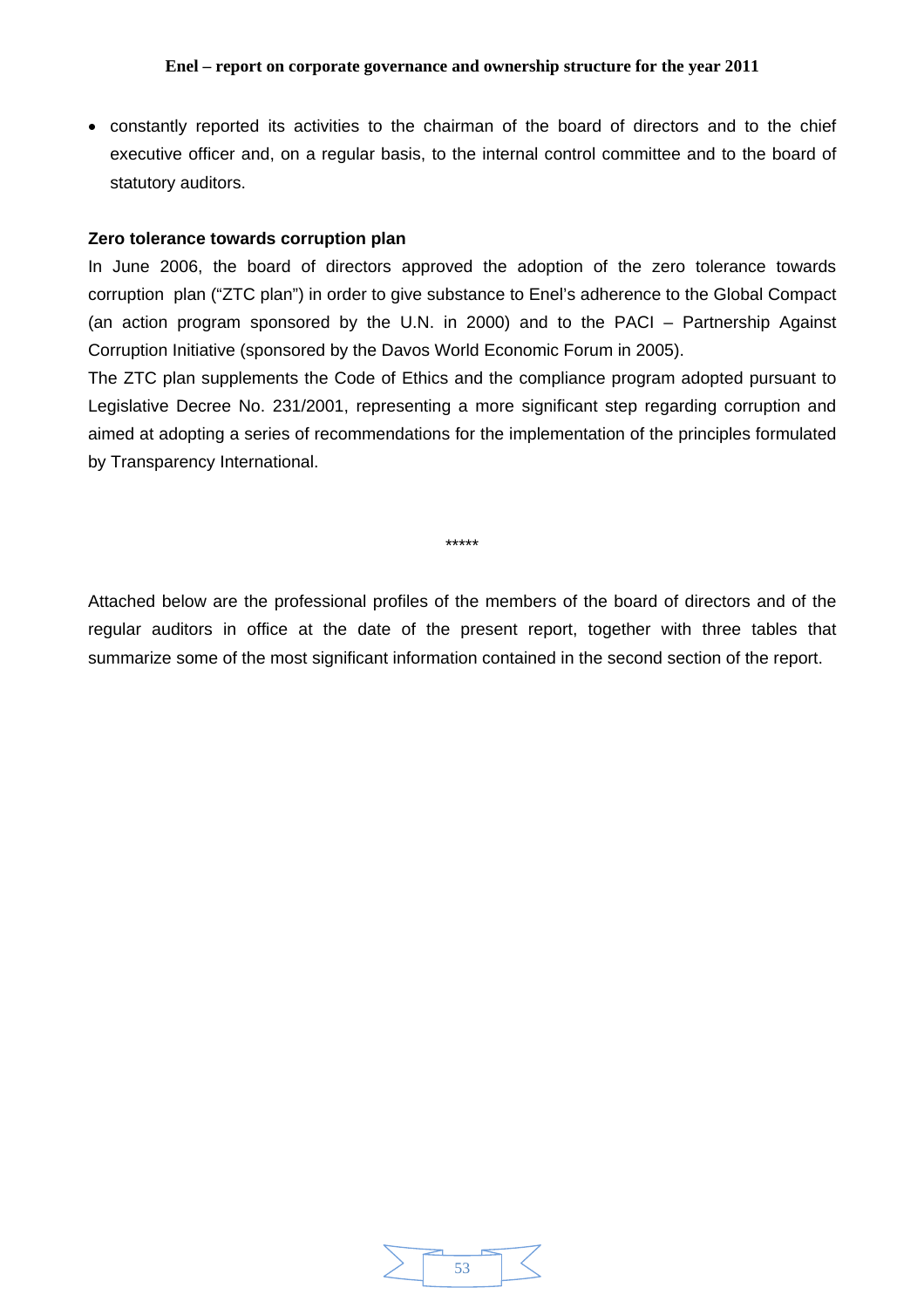### <span id="page-53-0"></span>**ATTACHMENT 1: Biography of the members of the Board of Directors**

• Paolo Andrea Colombo, 51 years, chairman (designated in the slate presented by the Ministry for the Economy and Finance).

A graduate with full marks of the "Bocconi" University in Milan with a degree in business economy in 1984, where he was tenured professor from 1989 until 2010 of accounting and financial statements and where he actually is tenured senior contract professor. Starting from 1985 he carried out professional activities as certified chartered accountant and auditor.

Since 2006 he is founding member of Borghesi Colombo & Associati, an Italian independent consulting company which offers a broad range of services in corporate finance and business consultancy to Italian and international clients.

He held the office of member of the board of directors of several and significant industrial and financial companies, which include Eni, Saipem, Telecom Italia Mobile, Pirelli Pneumatici, Publitalia '80 ( Mediaset Group), RCS Quotidiani, RCS Libri, RCS Broadcast e Fila Holding (RCS Mediagroup), Sias, Interbanca e Aurora (Unipol Group). Furthermore, he held the office of chairman of the board of statutory auditors of Saipem, Stream and Ansaldo STS, and of member of the board of statutory auditors of Winterthur and Credit Suisse Italy, Banca Intesa, Lottomatica, Montedison, Techint Finanziaria, HDPNet and Internazionale F.C.

Currently he is director of Mediaset and Versace, and chairman of the board of statutory auditors of GE Capital Interbanca and of Aviva Vita and member of the board of statutory auditors of A. Moratti S.a.p.a. and of Humanitas Mirasole. Chairman of the board of directors of Enel since May 2011.

• Fulvio Conti, 64 years, chief executive officer and general manager (designated in the slate presented by the Ministry of Economy and Finance)

A graduate of the University of Rome "La Sapienza" with a degree in Economics, in 1969 he joined the Mobil Group, where he held a number of executive positions in Italy and abroad and in 1989 and 1990 he was in charge of finance for Europe. Head of the accounting, finance and control department for Europe of the American company Campbell in 1991.

After having been Head of the accounting, finance, and control department of Montecatini (from 1991 to 1993), he subsequently held the office of Head of finance of Montedison-Compart (between 1993 and 1996), responsible for the financial restructuring of the Group. General manager and chief financial officer of the Italian National Railways between 1996 and 1998, he also held important positions in other companies of the Group (including Metropolis and Grandi Stazioni). Deputy- chairman of Eurofima in 1997, he held the office of general manager and chief financial officer of Telecom Italia from 1998 until 1999, holding also in this case important positions in other companies of the Group (including Finsiel, TIM, Sirti, Italtel, Meie and STET International).

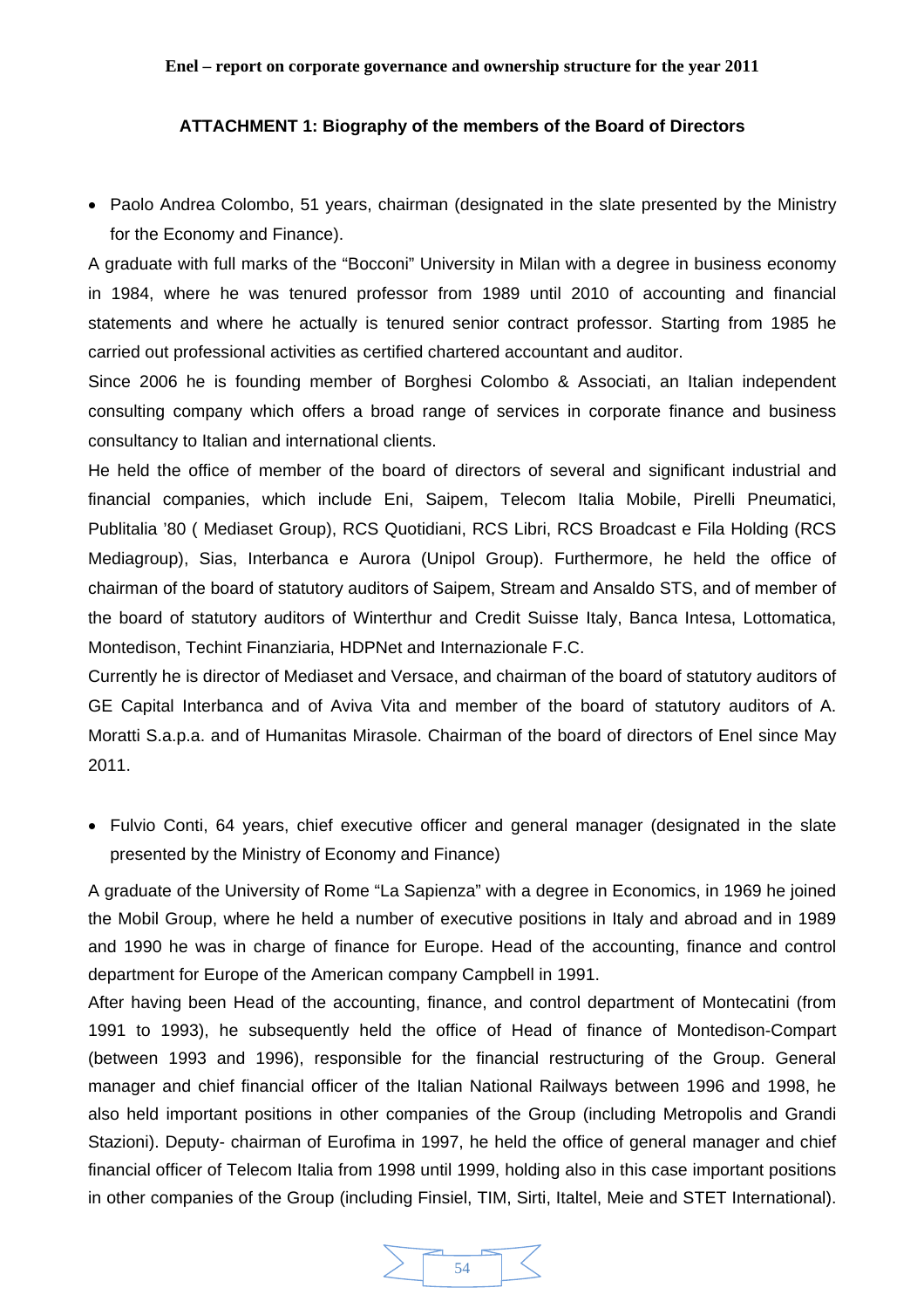From 1999 to June 2005 he was Enel's chief financial officer. He has been chief executive officer and general manager of Enel since May 2005. He is currently also a director of Barclays Plc and of AON Corporation, chairman of Eurelectric and deputy chairman of Endesa, as well as director of the Accademia Nazionale di Santa Cecilia and of the Italian Technology Institute.

• Alessandro Banchi, 65 years, director (designated in the slate presented by institutional investors).

Graduate in Chemical Engineering at the University of Bologna in 1969, he started his professional career in the pharmacology industry in 1971. In 1973 he joined the Italian branch office of the chemical-pharmaceutical multinational Boehringer Ingelheim, holding different management positions both in Italy and abroad, up to becoming Italy's country manager from 1992 until 1999. In the Boehringer Ingelheim group he held the office of managing director of Pharma Marketing and Sales (which operates worldwide) from 2000 until 2008, where he also held the office of chairman (and CEO) of its executive committee starting from 2004. In 2009 he left the Boehringer Ingelheim group to carry out professional advice on pharmaceutical matters.

Officer of the Republic of Italy, he held offices in Italian and foreign sector associations of chemical and pharmaceutical industry; in this regard, he was chairman of AESGP and ANIFA (respectively, European and Italian Association of pharmaceutical industries of counter products), member of the board of directors of Federchimica and of the Board of Farmindustria, as well as in the G10 at the European Commission in Brussels. He is member of Enel's board of directors since May 2011.

 Lorenzo Codogno, 52 years, director (designated in the slate presented by the Ministry of the Economy and Finance).

After studying at the University of Padua, he completed his studies in the United States, where he earned a master's degree in Finance (1986-87) at Syracuse University (New York). He was deputy manager of Credito Italiano (now Unicredit), where he worked in the research department. Subsequently, from 1995 to 2006, he worked for Bank of America, first in Milan and from 1998 in London, where he held the position of managing director, senior economist and the co-head of economic analysis in Europe. In 2006 he joined the Ministry of the Economy and Finance, where he is currently general director in the Treasury Department and head of the Economic and Financial Analysis and Planning Directorate. This directorate is in charge of macroeconomic forecasting, cyclical and structural analysis of the Italian and international economy, and analysis of monetary and financial issues. He is also chairman of the European Union's Economic Policy Committee (a body of which he was deputy chairman from January 2008 to December 2009 and head of the Italian delegation from May 2006 to December 2009), as well as head of the Italian delegation to the OECD's Economic Policy Committee and Working Party 1 (of which he has been deputy chairman since October 2007). Within the European Union's Economic Policy Committee, he was also chairman (from November 2006 to January 2010) of the Lisbon Methodology Working

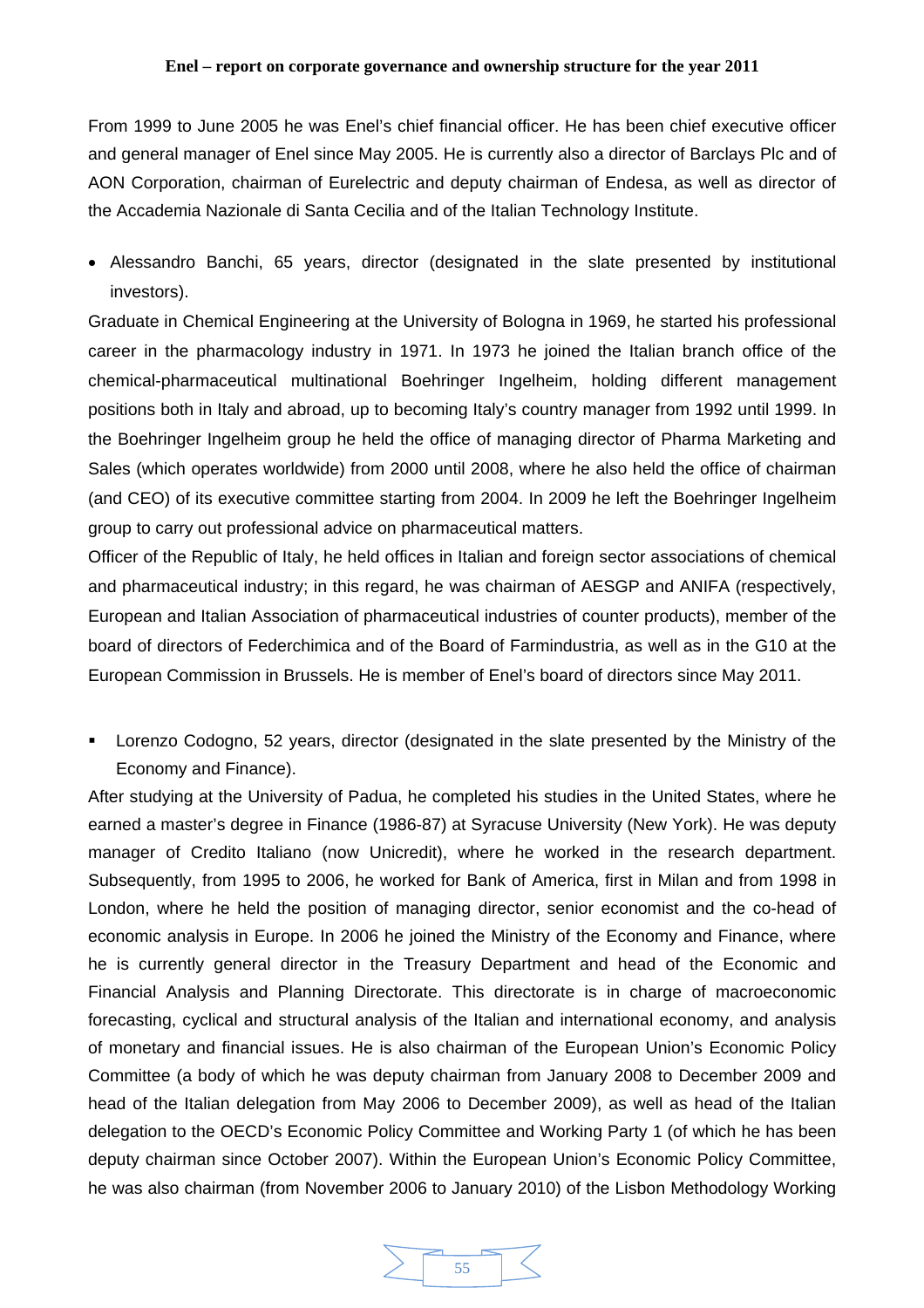Group, whose purpose is to develop methodological approaches to track, analyse and model structural reforms. In addition, he is the author of numerous scientific publications and of articles in the specialised press. Before joining the Ministry, he was economic commentator on the main international economic and financial networks. He was a director of MTS (a company that manages markets for bond trading, now part of the London Stock Exchange group) from 1999 to 2003 and is currently a member of the administrative committee of the ISAE (an economic research institute), as well as of the scientific committee of the "Fondazione Masi" and a member of the board of directors of the "Fondazione universitaria economia Tor Vergata CEIS". He has been a director of Enel since June 2008.

• Mauro Miccio, 56 years, director (designated in the slate presented by the Ministry of Economy and Finance).

Graduate with full marks in Law at "La Sapienza" University of Rome in 1978, he started his professional career in the publishing Group Abete as managing director for the publishing sector (1981) and chief executive officer of the press agency ASCA. He has been director of Ente Cinema (currently Cinecittà Luce) from 1993 until 1996, and chairman of Cinecittà Multiplex, director of Rai from 1994 until 1996 and Acea from 2000 until 2002. Furthermore he held the office of managing director of A.S. Roma from 1997 until 2000 and chief executive officer of Rugby Roma from 1999 until 2000, of Agenzia per la Moda from 1998 until 2001 and Eur S.p.A. from 2003 until 2009.

Former chairman of FERPI (Federazione Relazioni Pubbliche), ICI (Interassociazione della Comunicazione di Impresa), of the National Rugby League and of the organization committee of the "*Baseball World Cup* 2009", he has been deputy chairman of the *European Rugby League*. He was several times member of the Superior Communication Council at the Ministry of Communication and consultant of AGCOM, with whom he collaborated for the definition of the frequency sharing plan for the digital terrestrial television. He held and holds significant offices inside the Confindustria system, he is managing director of Assoimmobiliare, is member of the executive Committee of the "S.O.S. – il Telefono Azzurro onlus" association and of the "Fondazione San Matteo" for the promotion of the social doctrine of the Catholic Church and the realization of humanitarian projects in the developing countries.

Professor of matters related to the communication sector at the University of Catania (from 1999 until 2002) and "Roma Tre", where he currently teaches communication sociology, he collaborates furthermore with other Communication Science university faculties and with various journalistic headlines as expert of communication and marketing and he is author of several publications related to this matter. Currently he is director of Sipra. He was a member of the board of directors of Enel from 2002 until 2005, and now holds again the office since May 2011.

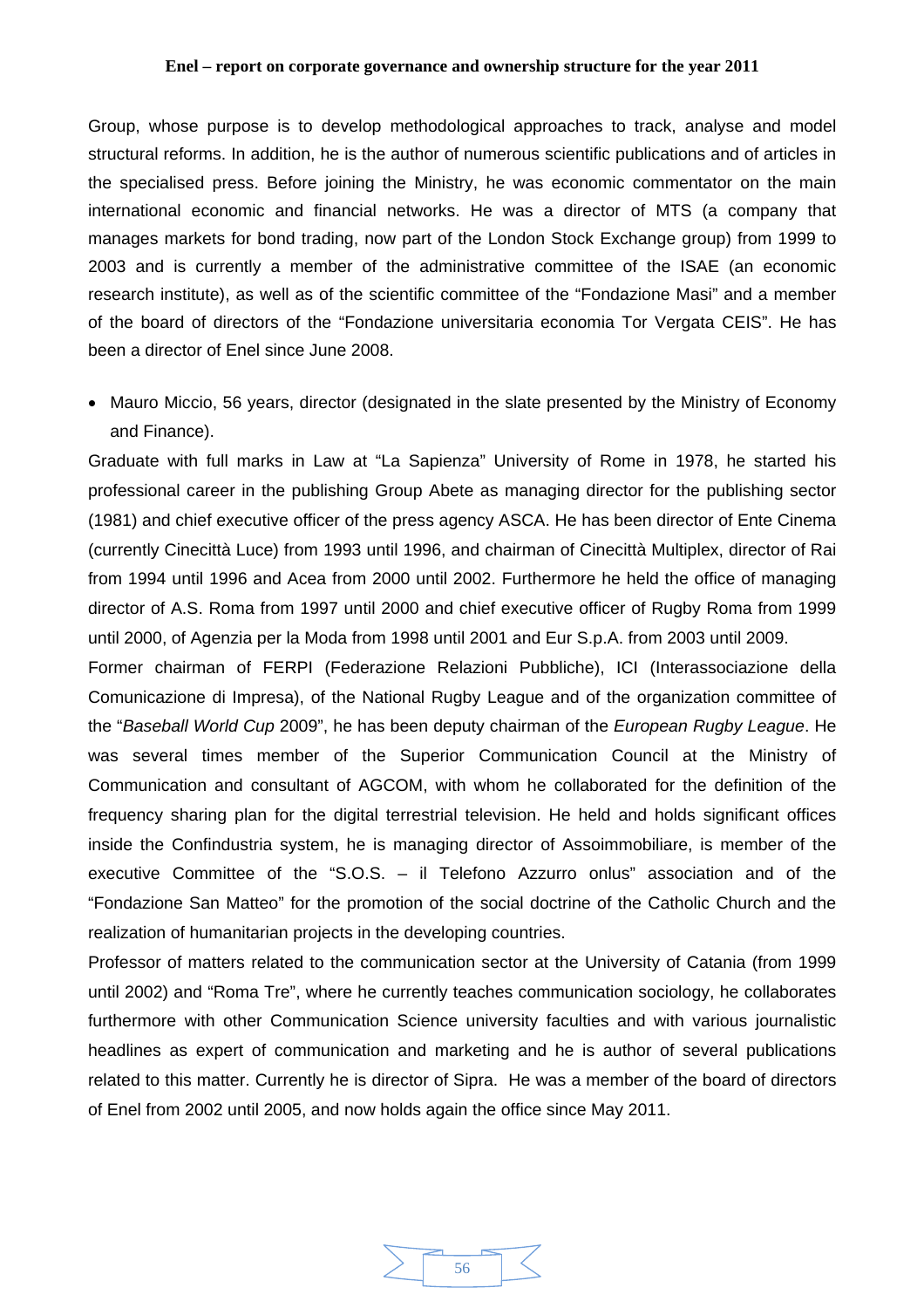• Fernando Napolitano, 47 years, director (designated in the slate presented by the Ministry of the Economy and Finance).

A graduate in economics and commerce (1987) of the University of Naples, he completed his studies in the United States, first earning a master's degree in management at Brooklyn Polytechnic University and later attending the advanced management program at Harvard Business School. He began his career by working in the marketing division of Laben (Finmeccanica Group) and then that of Procter & Gamble Italia; in 1990 he joined the Italian office of Booz Allen Hamilton (now named Booz & Company Italia), a management and technology consulting firm, where he was appointed partner and vice-president in 1998. Within this office he was in charge of developing activities in the fields of telecommunications, media, and aerospace, while also gaining experience in Europe, the United States, Asia and the Middle East; in Booz & Company he was chief executive officer until June 2011, with assignments also of an international scope.

From July 2011 he is founding member of WIMW (*Why Italy Matters to the World*), with registered office in New York, with the purpose of facilitating the meeting of Italian SME with U.S. investors. From November 2001 to April 2006 he served in the committee for surface digital television instituted by the Communications Ministry and from July 2002 to September 2006 he was director of the Italian Centre for Aerospace Research. He has been a director of Enel since May 2002 and held the same office at Data Service (currently B.E.E. Team) from May 2007 to October 2008.

• Pedro Solbes Mira, 69 years, director (designated in the slate presented by institutional investors).

A graduate in Law at the Complutense University of Madrid and Ph.D in Politics Sciences at the same university, he carried out advanced studies in European economy at the l'*Université Libre de Bruxelles*.

He began his political career in 1968 as officer at the Ministry of Economics of Spain, holding prestigious offices at Spanish and European institutions. In particular, he held the office of Deputy Minister of International Affairs in Spain from 1986 until 1991 as responsible for the relations with the European Community, from 1991 until 1993 ha was Minister of Agriculture, Nutrition and Fishing, while from 1993 until 1996 and from 2004 until 2009 he was Minister of Economic and Financial Affairs. Within the European area he was Officer of Business and Monetary Affairs from 1999 until 2004. He was member of the Spanish Parliament in 1996 and 2007, and left the parliamentary office in 2009.

He is currently Head of the Supervisory Board of EFRAG (*European Financial Reporting Advisory Group*), member of the *Conseil de Garants di Notre Europe Foundation*, Head of the executive committee of FRIDE (Spanish private foundation for international relations and foreign communication) and Head of the Spanish section of the Hispanic-Chinese Forum.

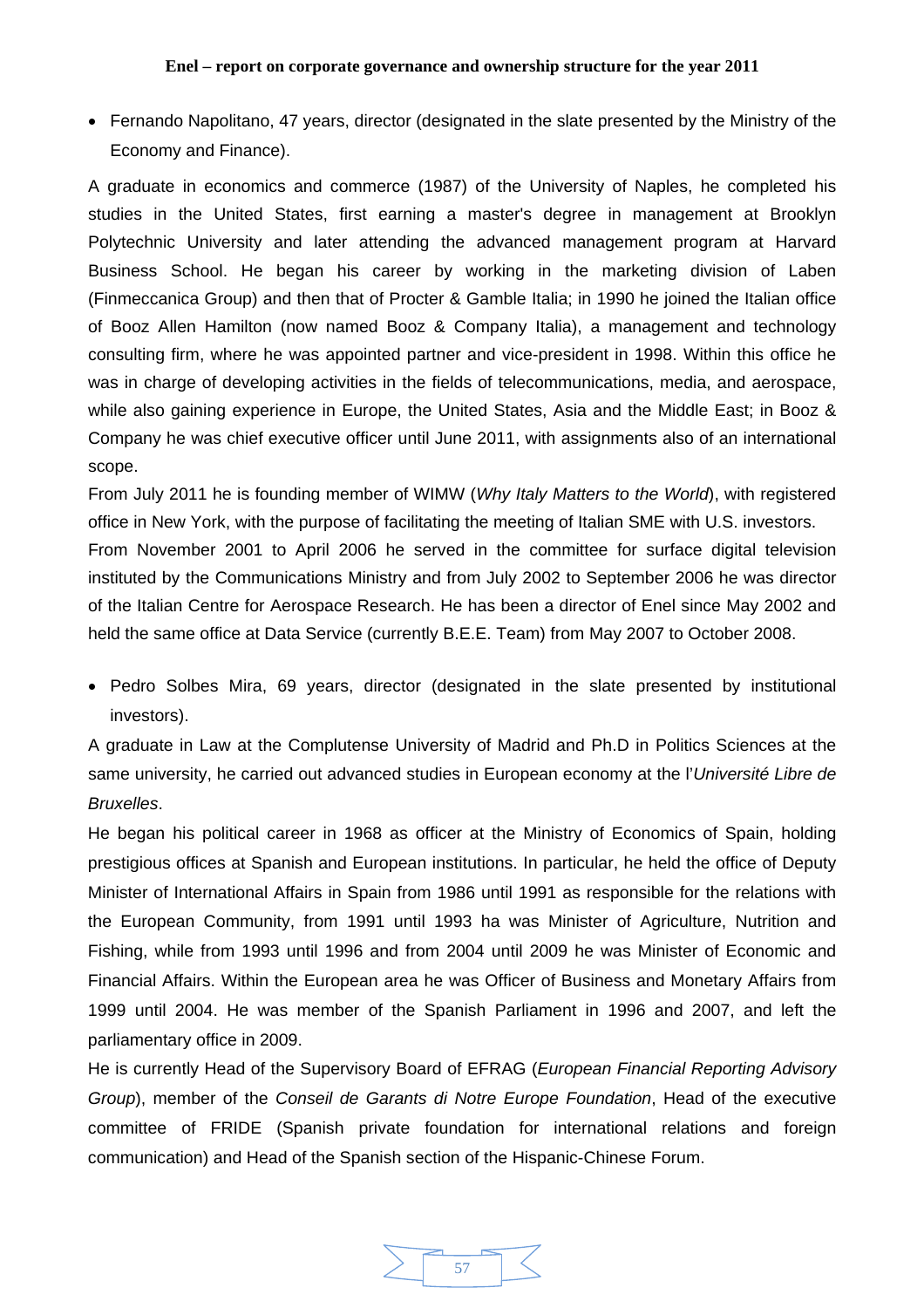Before holding ministerial offices, he was member of the board of directors of a number of Spanish companies as representative of the public shareholder. Currently, he is director of Barclays Bank Espana. He holds the office of Enel's Director since May 2011.

• Angelo Taraborrelli, 63 years, director (designated in the slate presented by institutional investors).

A graduate with full marks in Law at the University of Siena in 1971, he obtained a master degree in hydrocarbon business at the High School of Hydrocarbon "Enrico Mattei".

He began his professional activity at Eni in 1973, where he held various management offices, up to the role of Director of Planning and Control of Saipem. Then he held the office of the holding's deputy Head of Strategic control and Up-stream development and Gas (in 1996) and, subsequently (in 1998), the office of deputy head of Planning and Industrial Control. Subsequently he held the office of deputy chairman of Snamprogetti (from 2001 until 2002) and has been chief executive officer for AgipPetroli's business (2002). From the beginning of 2003, after the incorporation of the aforementioned company in the holding, he was deputy general manager of the marketing area at the Refining & Marketing Division. From 2004 until 2007 he was general manager of Eni with responsible for the Refining & Marketing Division. Until September 2007, he was director of Galp (a Portuguese oil company), deputy chairman of Unione Petrolifera (association of the oil companies operating in Italy), director of Eni Foundation and chairman of Eni Trading & Shipping. From 2007 until 2009 he held the office of chief executive officer and general manager of Syndial, Eni's company operating in chemicals and environmental intervention fields. In 2009 he left Eni in order to carry out consultancy in oil industry matters; then he was appointed

as distinguished associate of Energy Market Consultants (consultancy firm in oil industry matters with legal office in London) in 2010. He is Enel's director since May 2011.

• Gianfranco Tosi, 64 years, director (designated in the slate presented by the Ministry of the Economy and Finance).

A graduate in mechanical engineering (1971) of the Polytechnic Institute of Milan, since 1972 he has held a number of positions at the same institute, becoming professor of iron metallurgy in 1982 and from 1992 also giving the course on the technology of metal materials (together with the same position at the University of Lecco). Author of more than 60 publications, he has been extensively involved in scientific activities. Member of the board of directors of several companies and consortia, he has also held positions in associations, including the vice-presidency of the Gruppo Giovani Federlombarda (with duties as regional delegate on the Comitato Centrale Giovani Imprenditori instituted within Confindustria) and the office of member of the executive committee of the Unione Imprenditori of the Province of Varese. From December 1993 to May 2002 he was mayor of the city of Busto Arsizio. President of the Center for Lombard Culture, established by the

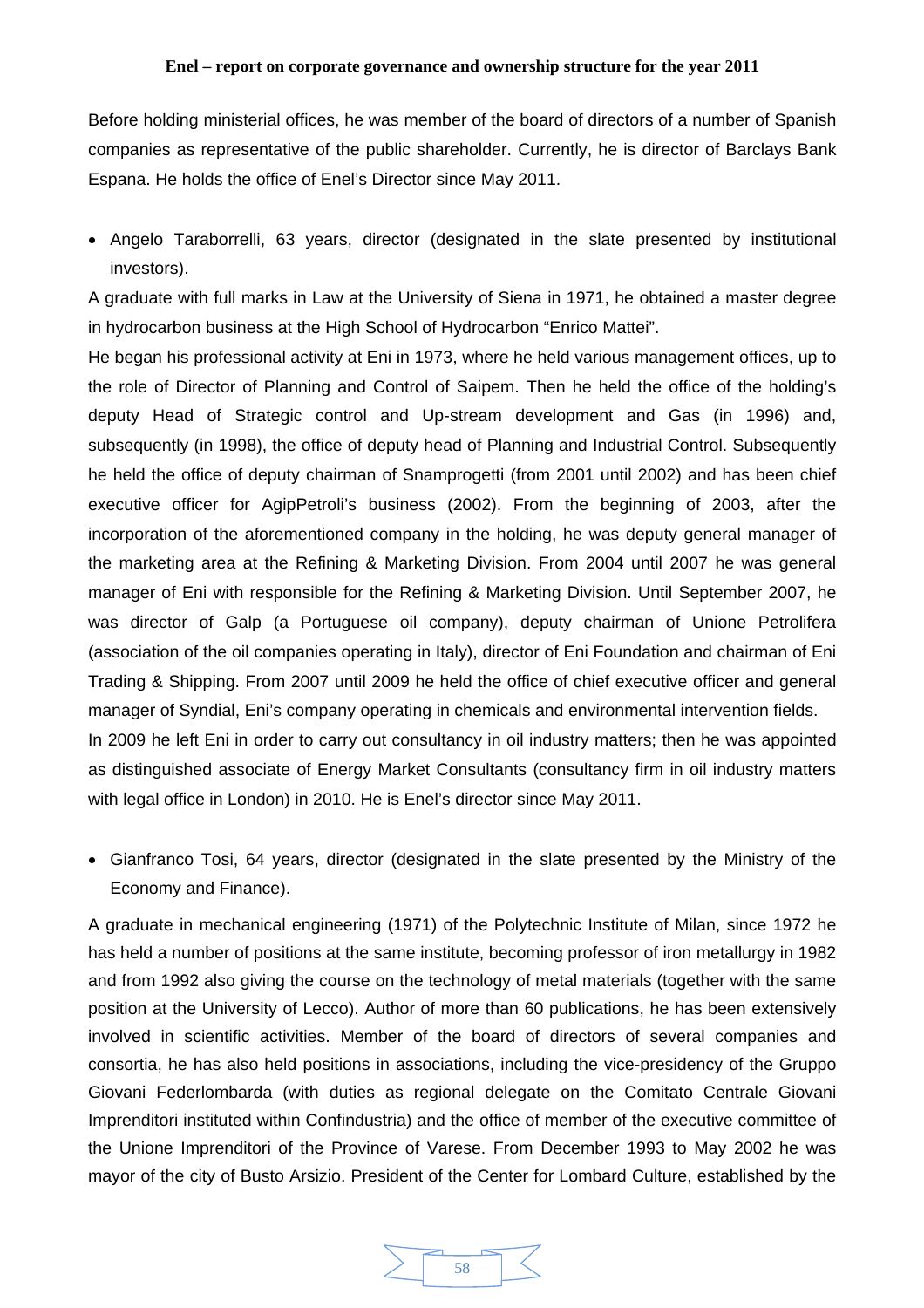Lombardy Region to defend and develop the local culture, he is also a member of the association of journalists. He has been a director of Enel since May 2002.

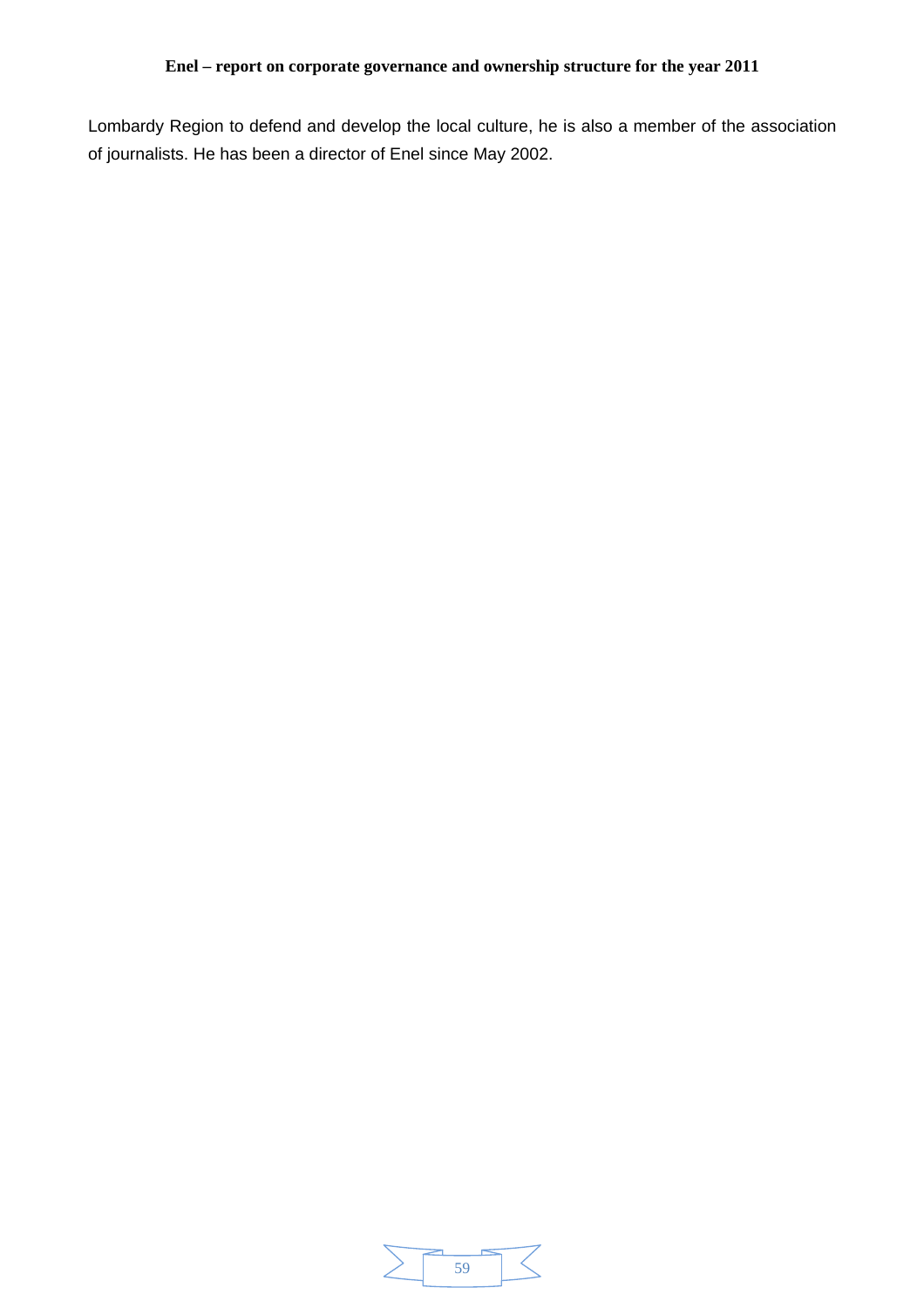### <span id="page-59-0"></span>**ATTACHMENT 2: Biography of the members of the Board of Statutory Auditors**

• Sergio Duca, 64 years, chairman (designated in the slate presented by institutional investors).

Sergio Duca graduated cum laude in Economics and Business from the "Bocconi" University in Milan. A certified chartered accountant and auditor, as well as auditor authorized by the U.K. Department of Trade and Industry, he acquired broad experience through the PricewaterhouseCoopers network as the external auditor of important Italian listed companies, including Fiat, Telecom Italia, and Sanpaolo IMI. He was the chairman of PricewaterhouseCoopers S.p.A. from 1997 until July 2007, when he resigned from his office and ceased to be a shareholder of that firm because he had reached the age limit provided for by the bylaws. After serving as, among other things, member of the Edison Foundation's advisory board and the Bocconi University's development committee, as well as chairman of the Bocconi Alumni Association's board of auditors and a member of the board of auditors of the ANDAF (Italian Association of Chief Financial Officers), he was chairman of the board of statutory auditors of Tosetti Value SIM and an independent director of Sella Gestione SGR until April 2010. Member of the Ned Community, an association of non-executive directors, he currently holds high offices on the boards of directors and the boards of statutory auditors of important Italian companies, associations, and foundations, serving as chairman of the board of statutory auditors of the Lottomatica Group, chairman of the board of directors of Orizzonte SGR, an independent director of Autostrada Torino-Milano, a member of the supervisory board of Exor instituted pursuant to Legislative Decree No. 231/2001, and chairman of the board of auditors of the Silvio Tronchetti Provera Foundation and the Compagnia di San Paolo, as well as a member of the boards of auditors of the Intesa San Paolo Foundation Onlus, and the ISPI (Institute for the Study of International Politics). He has been chairman of Enel's board of statutory auditors since April 2010.

• Carlo Conte, 64 years, regular auditor (designated in the slate presented by the Ministry of the Economy and Finance).

After graduating with a degree in Economics and Commerce from "La Sapienza" University in Rome, he remained active in the academic world, teaching at the University of Chieti (1988-1989) and the LUISS Guido Carli in Rome (1989-1995). He currently teaches public accounting at the latter's School of Management, the Civil Service School, and the Economy and Finance School, as well as administration and governmental accounting at Bocconi University in Milan. Certified public accountant, he is also the author of a number of publications. In 1967 he started his career in the Civil Service at the Government Accounting Office, becoming a General Manager in 2002. He currently represents the Office on a number of commissions and committees and in various research and work groups, as well as representing Italy on several committees of the OECD. A statutory auditor of Enel since 2004, he has also performed and still performs the same duties in a number of other bodies, institutions, and companies.

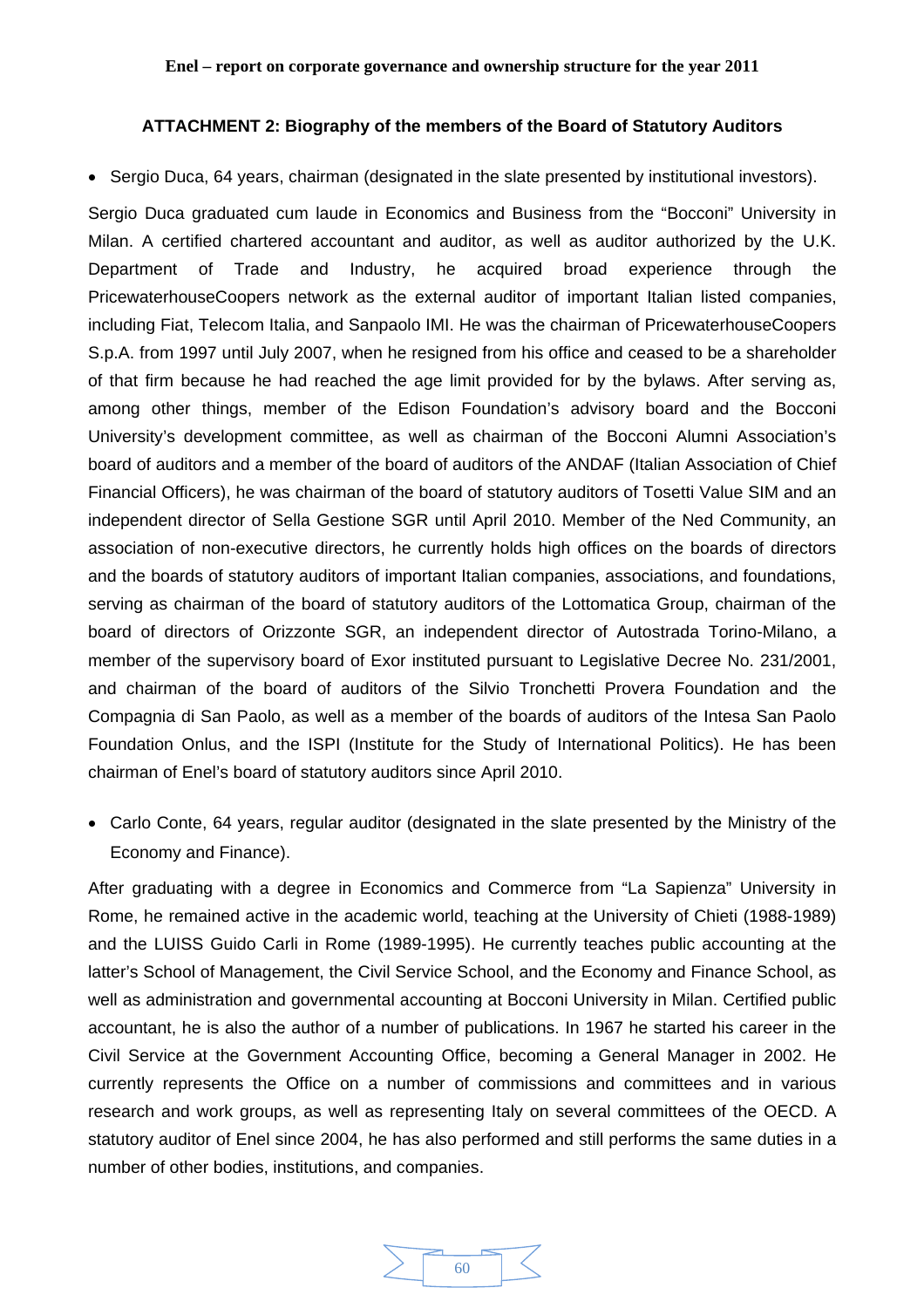• Gennaro Mariconda, 69 years, regular auditor (designated in the slate presented by the Ministry of the Economy and Finance).

He has been a notary public since 1970 and a notary public in Rome since 1977. From 1995 to 2001 he was a member of the National Council of Notaries, of which he was President from 1998 to 2001. As part of his activity as a notary, he has taken part in the most important reorganizations, transformations, and mergers of banks and other Italian companies, such as Banca di Roma, Medio Credito Centrale, Capitalia, IMI-San Paolo, Beni Stabili, and Autostrade. Since 1966 he has taught at a number of Italian universities and is currently a professor of private law at the University of Cassino's School of Economics and Commerce. He has served as a director of RCS Editori, Beni Stabili, as well as of the Istituto Regionale di Studi Giuridici Arturo Carlo Jemolo. He is currently a member of the editorial board of the journals "Notariato" and "Rivista dell'esecuzione forzata". A statutory auditor of Enel since 2007, he is the author of numerous technical legal studies – mainly on civil and commercial law – and he has also published articles, interviews, and essays in the most important Italian newspapers and magazines.

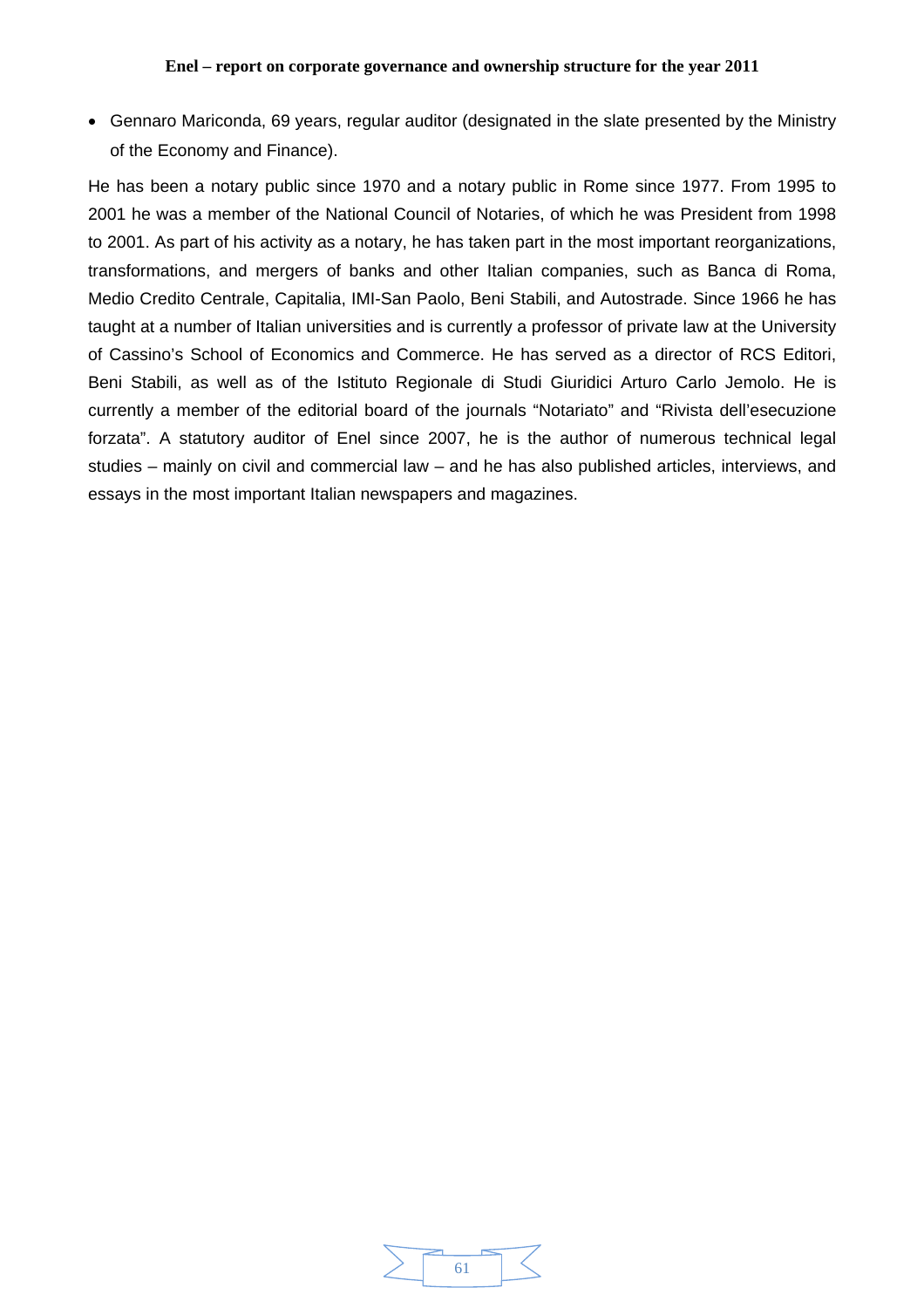### **TABLE 1: Structure of Enel's Board of Directors and Committees**

<span id="page-61-0"></span>

| <b>Board of Directors</b>                           |                                                                                                                                        |                        |                        |                               |                |                                           |                                            |                                                | Internal<br>Control<br>Committee |                               | Compen-<br>sation<br>Committee |          | Related<br><b>Parties</b><br>Committee |                                          | Corporate<br>Governance<br>Committee | <b>Executive</b><br>Committee<br>(if any) |                                      |                                             |              |
|-----------------------------------------------------|----------------------------------------------------------------------------------------------------------------------------------------|------------------------|------------------------|-------------------------------|----------------|-------------------------------------------|--------------------------------------------|------------------------------------------------|----------------------------------|-------------------------------|--------------------------------|----------|----------------------------------------|------------------------------------------|--------------------------------------|-------------------------------------------|--------------------------------------|---------------------------------------------|--------------|
| Office                                              | <b>Members</b>                                                                                                                         | In.<br>office<br>since | In.<br>office<br>until | Slate<br>(M/m)<br>$(\dot{r})$ | Exe-<br>cutive | Non<br>Exe-<br>cutive                     | Indep.<br>Pur-<br>suant<br>S.C.<br>/*****\ | Indep.<br>Pur-<br>suant<br>U.F.A.<br>$(*****`$ | (****<br>$(y_6)$                 | Other<br>offices<br>$(^{**})$ | $(\overline{z^{\ast}})$        | $(***")$ | (***)                                  | $(\overbrace{ }^{\ast \ast \ast \ast })$ | $(\overbrace{ }^{\ast\ast\ast})$     | $(\overbrace{ }^{\ast\ast\ast\ast})$      | $\overline{f^{***}}$                 | $\overline{(\overline{\phantom{a}}^{***})}$ |              |
| Chairman                                            | Colombo<br>Paolo<br>Andrea                                                                                                             | 5/<br>2011             | 12/2011                | M                             | X              |                                           |                                            |                                                | 100%                             | $\overline{3}$                |                                |          |                                        |                                          |                                      |                                           | χ                                    | 100%                                        |              |
| C.E.O.7<br>General<br>Manager                       | Conti Fulvio                                                                                                                           | 1/2011                 | 12/2011                | M                             | X              |                                           |                                            |                                                | 100%                             | $\overline{2}$                |                                |          |                                        |                                          |                                      |                                           |                                      |                                             | Non existent |
| <b>Director</b>                                     | Banchi<br>Alessandro                                                                                                                   | 5/2011                 | 12/2011                | m                             |                | Χ                                         | $\mathsf X$                                | $\mathsf X$                                    | 91%                              | $\sim$                        |                                |          | X                                      | 100%                                     | X                                    | 100%                                      |                                      |                                             |              |
| Director                                            | Codogno<br>Lorenzo                                                                                                                     | 1/2011                 | 12/2011                | M                             |                | $\overline{X}$                            |                                            |                                                | 75%                              | $\mathcal{L}_{\mathcal{A}}$   | X                              | 92%      |                                        |                                          |                                      |                                           | Χ                                    | 100%                                        |              |
| <b>Director</b>                                     | Miccio<br>Mauro                                                                                                                        | 5/<br>2011             | 12/2011                | $\overline{M}$                |                | $\overline{X}$                            | $\mathsf X$                                | $\mathsf X$                                    | 91%                              | $\sim$                        | X                              | 100%     |                                        |                                          |                                      |                                           | χ                                    | 100%                                        |              |
| <b>Director</b>                                     | Napolitano<br>Fernando                                                                                                                 | 1/2011                 | 12/2011                | M                             |                | $\overline{X}$                            |                                            |                                                | 100%                             | $\mathcal{L}$                 |                                |          | X                                      | 88%                                      |                                      |                                           | X                                    | 60%                                         |              |
| Director                                            | Solbes Mira<br>Pedro                                                                                                                   | 5/2011                 | 12/2011                | m                             |                | Χ                                         | $\sf X$                                    | $\sf X$                                        | 100%                             | $\overline{1}$                |                                |          | X                                      | 80%                                      | Χ                                    | 100%                                      |                                      |                                             |              |
| Director                                            | Taraborrelli<br>Angelo                                                                                                                 | 5/2011                 | 12/2011                | m                             |                | X                                         | X                                          | X                                              | 100%                             | $\mathcal{L}$                 | X                              | 100%     |                                        |                                          | X                                    | 100%                                      |                                      |                                             |              |
| Director                                            | Tosi<br>Gianfranco                                                                                                                     | 1/2011                 | 12/2011                | M                             |                | $\overline{X}$                            | $\mathsf X$                                | $\overline{X}$                                 | 100%                             | ÷.                            | Χ                              | 100%     |                                        |                                          | $\overline{X}$                       | 50%                                       |                                      |                                             |              |
|                                                     |                                                                                                                                        |                        |                        |                               |                |                                           |                                            |                                                |                                  | Directors expired during 2011 |                                |          |                                        |                                          |                                      |                                           |                                      |                                             |              |
| Chairman                                            | Gnudi Piero                                                                                                                            | 1/201                  | 5/2011                 | M                             | $\overline{X}$ |                                           |                                            |                                                | 100%                             | $\overline{2}$                |                                |          |                                        |                                          |                                      |                                           |                                      |                                             |              |
| Director                                            | <b>Ballio Giulio</b>                                                                                                                   | 1/2011                 | 5/2011                 | m                             |                | Χ                                         | Χ                                          | $\sf X$                                        | 100%                             | $\mathcal{L}$                 |                                |          | Χ                                      | 100%                                     | X                                    | N.A.                                      |                                      |                                             |              |
| Director                                            | Costi Renzo                                                                                                                            | 1/2011                 | 5/2011                 | m                             |                | $\overline{\mathsf{X}}$<br>$\overline{X}$ | Χ                                          | Χ                                              | 100%                             |                               | X                              | 100%     |                                        |                                          | $\sf X$                              | N.A.<br>N.A.                              |                                      |                                             | Non existent |
| <b>Director</b>                                     | Fantozzi<br>Augusto                                                                                                                    | 1/2011                 | 5/2011                 | m                             |                |                                           | Χ                                          | X                                              | 100%                             | 5                             |                                |          | X                                      | 100%                                     | Χ                                    |                                           |                                      |                                             |              |
| Director                                            | Luciano<br>Alessandro                                                                                                                  | 1/2011                 | 5/2011                 | $\overline{M}$                |                | $\overline{X}$                            | Χ                                          | X                                              | 80%                              | $\mathcal{L}$                 | X                              | 100%     |                                        |                                          |                                      |                                           |                                      |                                             |              |
|                                                     | Quorum required for the presentation of slates for the appointment of the board of directors: 0.5% of the share capital.<br>$(*****")$ |                        |                        |                               |                |                                           |                                            |                                                |                                  |                               |                                |          |                                        |                                          |                                      |                                           |                                      |                                             |              |
| Number of Meetings held during the fiscal year 2011 |                                                                                                                                        |                        |                        |                               | <b>BoD: 16</b> |                                           |                                            |                                                |                                  |                               |                                |          |                                        |                                          |                                      |                                           |                                      |                                             |              |
|                                                     |                                                                                                                                        |                        |                        |                               |                |                                           | <b>Internal Control</b><br>Committee: 13   |                                                |                                  | Compensation<br>Committee: 8  |                                |          |                                        | <b>Related Parties</b><br>Committee: 2   |                                      |                                           | Corporate Governance<br>Committee: 5 |                                             |              |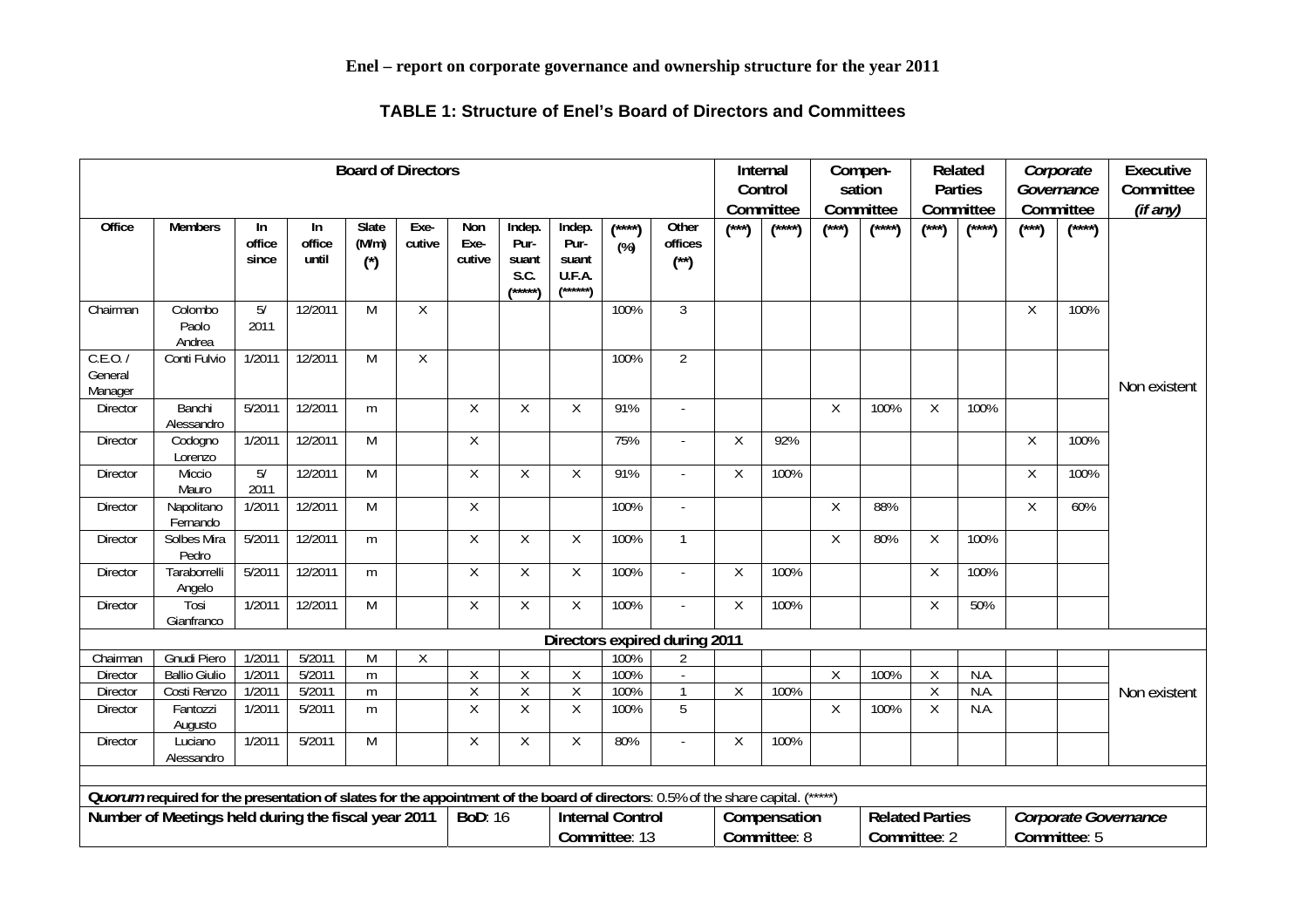# **NOTES**

**(\*)** This column shows M/m depending on whether the Director has been drawn from the slate voted by the majority (M) or by the minority (m) of the shareholders who attended the Meeting.

**(\*\*)** This column shows the number of offices held by the interested person in the management and control bodies (offices) of other relevant companies, identified through the policy adopted in this respect by the board of directors. In this regard, it should be noted that, at the date of the present report, the current directors of Enel hold the following offices which importance shall be considered to this purpose:

- 1) Paolo Andrea Colombo: director of Mediaset S.p.A.; chairman of the board of statutory auditors of GE Capital Interbanca S.p.A. and Aviva Vita S.p.A.;
- 2) Fulvio Conti: director of Barclays Plc. and of AON Corporation;
- 3) Pedro Solbes Mira: director of Barclays Espana S.A..

**(\*\*\*)** In these columns, an "X" indicates the committee(s) of which each Director is a member.

**(\*\*\*\*)** These columns show the percentage of the meetings of, respectively, the board of directors and the committee(s) attended by each Director. All absences were appropriately explained.

**(\*\*\*\*\*)** In this column, an "X" indicates the possess of the requisite of independence provided by Article 3 of the Self-regulation Code. Specifically, according to applicative criterion 3.C.1 of the Self-regulation Code, a director should normally be considered lacking the requisites of independence in the following cases:

- a) if, directly or indirectly including through subsidiaries, fiduciaries, or third parties, he or she controls the issuer or is able to exercise considerable influence on it or has entered into a shareholders' agreement through which one or more persons can exercise control or considerable influence on the issuer;
- b) if he or she is, or during the three preceding accounting periods has been, an important representative ([3](#page-62-0)) of the issuer, a strategically important subsidiary, or a company under common control along with the issuer or of a company or an organization that, even together with others through a shareholders' agreement, controls the issuer or is able to exercise considerable influence on it;
- c) if, directly or indirectly (for example, through subsidiaries or companies of which he or she is an important representative or as a partner in a professional firm or consultancy) he or she has, or had in the preceding accounting period, a significant commercial, financial, or professional relationship:
	- with the issuer, a subsidiary of it, or any of the related important representatives;
	- with a party who, even together with others through a shareholders' agreement, controls the issuer or  $-$  if it is a company or an organization with the related important representatives;
	- or is, or during the three preceding accounting periods was, an employee of one of the aforesaid entities.

In this regard, in February 2010 the Company's board of directors established the following quantitative criteria applicable to the aforesaid commercial, financial, or professional relations:

<span id="page-62-0"></span><sup>(3)</sup> It should be noted that, according to applicative criterion 3.C.2 of the Self-regulation Code, the following are to be considered "important representatives" of a company or an organization (including for the purposes of the provisions of the other letters of applicative criterion 3.C.1): the legal representative, the president of the organization, the chairman of the board of directors, the executive directors, and the executives with strategic responsibilities of the company or organization under consideration.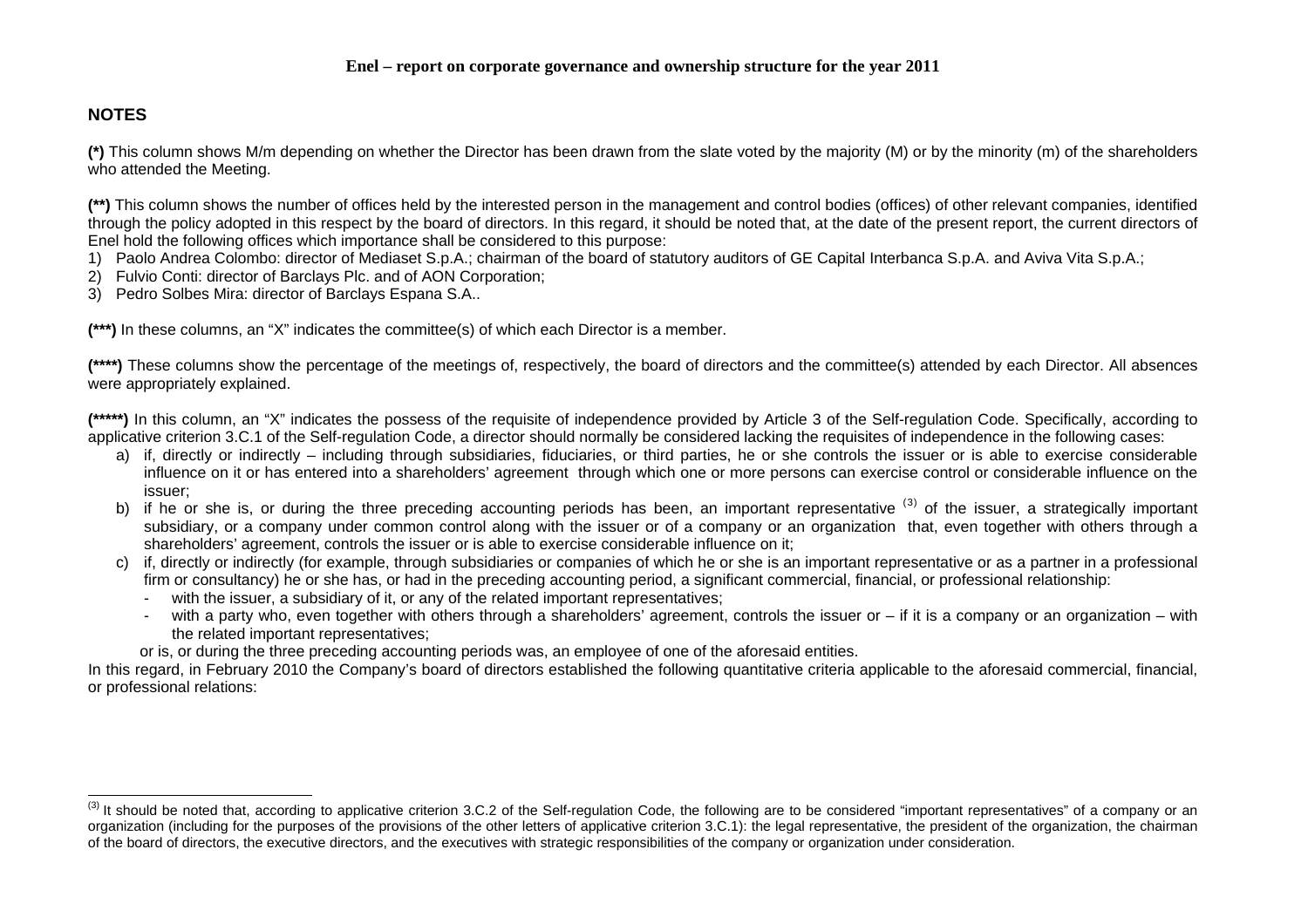- ¾ commercial or financial relations: (i) 5% of the annual turnover of the company or organization of which the Director has control or is an important representative, or of the professional or consulting firm of which he is a partner, and/or (ii) 5% of the annual costs incurred by the Enel Group through the same kind of contractual relations;
- $\triangleright$  professional services: (i) 5% of the annual turnover of the company or organization of which the Director has the control or is an important representative or of the professional or consulting firm of which he is a partner, and/or (ii) 2.5% of the annual costs incurred by the Enel Group through similar assignments.

In principle, unless there are specific circumstances that should be concretely examined, exceeding these limits should mean that the non-executive director to whom they apply does not possess the requisites of independence provided for by the Self-regulation Code;

- d) if he or she receives, or has received in the three preceding accounting periods, from the issuer or from a subsidiary or controlling company significant additional compensation with respect to his or her "fixed" pay as a non-executive director of the issuer, including participation in incentive plans connected with the company's performance, including those involving stock based plans;
- e) if he or she has been a director of the issuer for more than nine years in the last twelve years;
- if he holds the office of chief executive officer in another company in which an executive director of the issuer holds a directorship;
- g) if he or she is a shareholder or a director of a company or an organization belonging to the network of the firm entrusted with the external audit of the issuer;
- h) if he or she is a close family member  $(4)$  $(4)$  $(4)$  of a person who is in one of the conditions referred to in the preceding items.

**(\*\*\*\*\*\*)** In this column, an "X" indicates the possess of the requisite of independence provided for the statutory auditors of listed companies by Article 148, Subsection 3, of the Unified Financial Act, applicable to the directors pursuant to Article 147-*ter,* Subsection 4, of the Unified Financial Act. Pursuant to the provisions of Article 148, paragraph 3, of the Unified Financial Act, the following do not qualify as independent:

- a) persons who are in the situation s provided for by Article 2382 of the Civil Code (that is, in the state of incapacitation, disqualification, or bankruptcy or who have been sentenced to a punishment that entails debarment, even temporary, from public offices or incapacitation from performing executive functions);
- b) the spouse, relatives, and in-laws within the fourth degree of the directors of the company, as well as the directors, spouse, relatives, and in-laws of its subsidiaries, the companies of which it is a subsidiary, and those under common control;
- c) persons who are connected with the company. its subsidiaries, the companies of which it is a subsidiary, or those under common control, or with the directors of the company or the parties referred to under the preceding letter b) by relations as an employee or a self-employed person or other economic or professional relations that could compromise their independence.

<span id="page-63-0"></span><sup>&</sup>lt;sup>(4)</sup> The comment on Article 3 of the Self-regulation Code states in this regard that, "in principle, the following should be considered not independent: the parents, the spouse (unless legally separated), life partner *more uxorio*, and co-habitant family members of a person who could not be considered an independent director."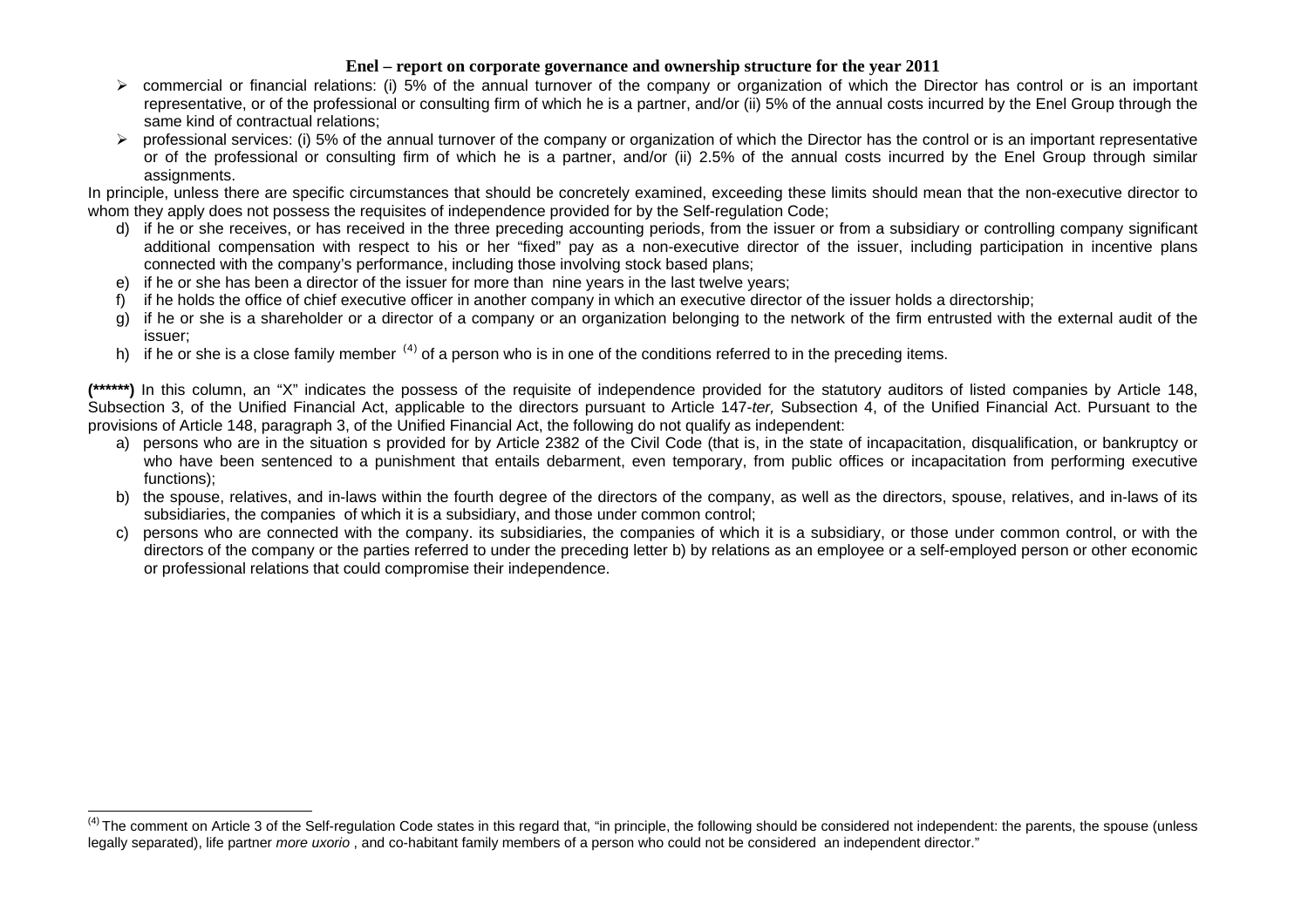### **TABLE 2: Enel's Board of Statutory Auditors**

| Office                                                                                                                                          | <b>Members</b>    | In office from | In office until | Slate (M/m) | $(x*)$ | Number of offices |  |  |  |
|-------------------------------------------------------------------------------------------------------------------------------------------------|-------------------|----------------|-----------------|-------------|--------|-------------------|--|--|--|
|                                                                                                                                                 |                   |                |                 |             |        | /***\             |  |  |  |
| Chairman                                                                                                                                        | Duca Sergio       | 1/2011         | 12/2011         | m           | 100%   |                   |  |  |  |
| <b>Regular Auditor</b>                                                                                                                          | Conte Carlo       | 1/2011         | 12/2011         |             | 100%   |                   |  |  |  |
| <b>Regular Auditor</b>                                                                                                                          | Mariconda Gennaro | 1/2011         | 12/2011         |             | 95%    |                   |  |  |  |
| <b>Alternate Auditor</b>                                                                                                                        | Salsone Antonia   | 1/2011         | 12/2011         |             |        |                   |  |  |  |
|                                                                                                                                                 | Francesca         |                |                 |             |        |                   |  |  |  |
| <b>Alternate Auditor</b>                                                                                                                        | Tutino Franco     | 1/2011         | 12/2011         | m           |        |                   |  |  |  |
|                                                                                                                                                 |                   |                |                 |             |        |                   |  |  |  |
| <i>Quorum</i> required for the presentation of slates for the appointment of the board of statutory auditors: 0.5% of the share capital. (****) |                   |                |                 |             |        |                   |  |  |  |
| Number of meetings held in the fiscal year 2011: 22                                                                                             |                   |                |                 |             |        |                   |  |  |  |

### **NOTE**

**(\*)** This column shows M/m depending on whether the auditor has been drawn from the slate voted by the majority (M) or by the minority (m) of the shareholders who attended the Meeting.

**(\*\*)** This column shows the percentage of participation of each regular auditor at the board of statutory auditors' meetings. All absences were appropriately explained.

**(\*\*\*)** This column shows the number of offices that the person concerned has declared to hold on the boards of directors or the boards of statutory auditors of Italian corporations. The entire list of the offices is published by CONSOB and is available on its internet website, pursuant to Article 144-*quinquiesdecies* of CONSOB's Regulation on Issuers.

<span id="page-64-0"></span>**(\*\*\*\*)** This *quorum* applies with effect from the meetings whose notice of call is published after October 31, 2010. For the meetings convened until that date, the *quorum* was equal to 1% of the share capital.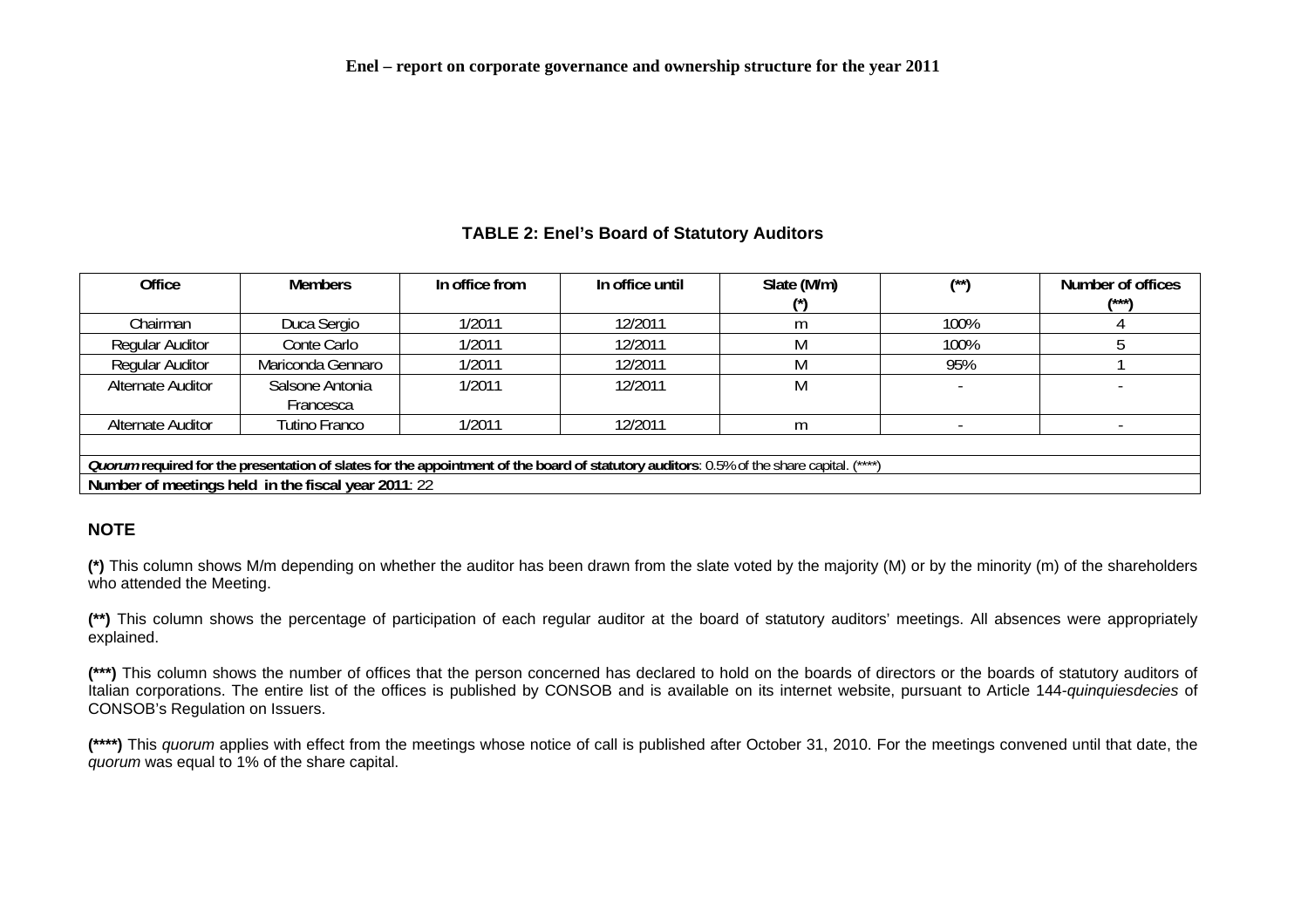# **TABLE 3: Other provisions of the Self-regulation Code**

<span id="page-65-0"></span>

|                                                                                                |                              |     | Summary of the reasons for any        |
|------------------------------------------------------------------------------------------------|------------------------------|-----|---------------------------------------|
|                                                                                                | <b>YES</b>                   | NO. | deviation from the recommendations of |
|                                                                                                |                              |     | the Code                              |
|                                                                                                |                              |     |                                       |
| Delegation system and transactions with related parties                                        |                              |     |                                       |
| Has the board of directors delegated powers and                                                | X                            |     |                                       |
| established:                                                                                   |                              |     |                                       |
| a) their limits                                                                                | Χ                            |     |                                       |
| b) how they are to be exercised                                                                | $\overline{\mathsf{x}}$      |     |                                       |
| c) and how often it is to be informed?                                                         | $\overline{X}$               |     |                                       |
| Has the board of directors reserved the power to                                               |                              |     |                                       |
| examine and approve beforehand transactions                                                    | X                            |     |                                       |
| having a significant impact on the company's                                                   |                              |     |                                       |
| strategy, balance sheet, income statement, or cash                                             |                              |     |                                       |
| flow (including transactions with related parties)?                                            |                              |     |                                       |
| Has the board of directors established guidelines                                              | X                            |     |                                       |
| and criteria for identifying "significant" transactions?                                       |                              |     |                                       |
| Are the aforesaid guidelines and criteria described in                                         | X                            |     |                                       |
| the report?                                                                                    |                              |     |                                       |
| Has the board of directors established special                                                 | X                            |     |                                       |
| procedures for the examination and approval of                                                 |                              |     |                                       |
| transactions with related parties?                                                             |                              |     |                                       |
| Are the procedures for approving transactions with                                             | X                            |     |                                       |
| related parties described in the report?                                                       |                              |     |                                       |
|                                                                                                |                              |     |                                       |
| Procedures of the most recent election of the board of directors and of the board of statutory |                              |     |                                       |
| auditors                                                                                       |                              |     |                                       |
| Were the candidacies for the office of director filed at                                       |                              |     |                                       |
| least 10 days (*) beforehand?                                                                  | X<br>$\overline{\mathsf{x}}$ |     |                                       |
| Were the candidacies for the office of director                                                |                              |     |                                       |
| accompanied by exhaustive information on the                                                   |                              |     |                                       |
| personal and professional characteristics of the                                               |                              |     |                                       |
| candidates?                                                                                    |                              |     |                                       |
| Were the candidacies for the office of director                                                |                              |     |                                       |
| accompanied by a statement that the candidates                                                 | X                            |     |                                       |
| qualify as independent?                                                                        | X                            |     |                                       |
| Were the candidacies for the office of statutory                                               |                              |     |                                       |
| auditor filed at least 10 days (*) beforehand?                                                 |                              |     |                                       |
| Were the candidacies for the office of statutory                                               | X                            |     |                                       |
| auditor accompanied by exhaustive information on                                               |                              |     |                                       |
| the personal and professional characteristics of the<br>candidates?                            |                              |     |                                       |
|                                                                                                |                              |     |                                       |
| <b>Shareholders' meetings</b>                                                                  |                              |     |                                       |
| regulations<br>Has<br>the<br>company approved<br>for                                           | X                            |     |                                       |
| shareholders' meetings?                                                                        |                              |     |                                       |
| Are the regulations attached to the report (or is it                                           | X                            |     |                                       |
| stated where they can be obtained/downloaded)?                                                 |                              |     |                                       |
|                                                                                                |                              |     |                                       |
|                                                                                                |                              |     |                                       |

(\*) It should be noted that in the 2006 edition of the Self-regulation Code the recommended deadline for filing slates of candidates for the offices of director and statutory auditor was increased from 10 to 15 days. The deadline of 10 days was applicable to the Company under the provisions of the regulations regarding privatizations (Article 4, Law No. 474 of July 30, 1994) with effect from the meetings whose notice of call has been published within October 31, 2010. For the meetings whose notice of call is published after October 31, 2010, the Unified Financial Act (as amended by Legislative Decree No. 27 of January 27, 2010) provides that the slates must be files at the Company's registered office at least 25 days before the date set for the Shareholders' Meeting convened to resolve upon the appointment of the members of the Board of Directors or of the Board of Statutory Auditors and must be published by the Company at least 21 days before the date set for the same Meeting.